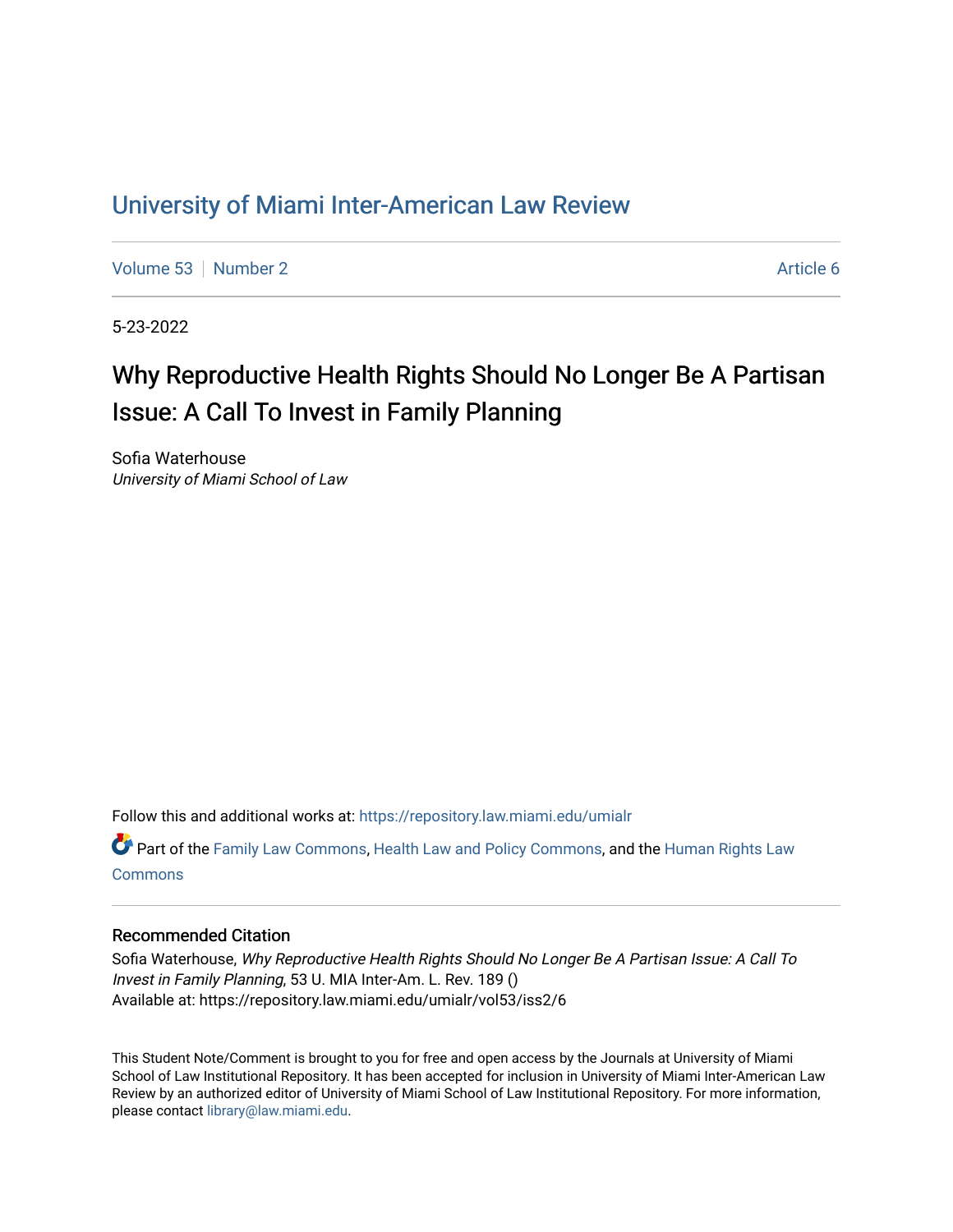## **Why Reproductive Health Rights Should No Longer Be A Partisan Issue: A Call To Invest in Family Planning**

Sofia Waterhouse[†](#page-1-0)

*The concepts of family planning and reproductive health rights are often obscured by the controversy that surrounds the topic of abortion. This controversy has substantially impacted the U.S.'s outlook on reproductive health rights and its support toward family planning organizations, often limiting funding and aid depending on each administration's political views. While international law has recognized the importance of reproductive health rights and the necessity of family planning programs, the U.S. continues to fall behind when it comes to promoting such rights. This article calls for a bipartisan effort to end these regressive and harmful anti–abortion policies so that the U.S. can direct its aid to pursue positive health outcomes for women. Despite the politics of each administration, women's health and the right to reproductive self–autonomy are human rights that should not be contingent on a political agenda.*

|  | II. PRESIDENT TRUMP'S DOMESTIC AND INTERNATIONAL        |  |
|--|---------------------------------------------------------|--|
|  |                                                         |  |
|  | a. Domestic Policy: Trump's Title X Regulation192       |  |
|  | b. International Policies: Implementation of the Mexico |  |
|  | City Policy and Defunding the United Nations            |  |
|  |                                                         |  |
|  |                                                         |  |

<span id="page-1-0"></span> <sup>†</sup> J.D., 2021 University of Miami School of Law; B.A. 2017 in Political Science, University of Miami. I would like to thank everyone on the Inter–American Law Review who helped prepare this Note for publication.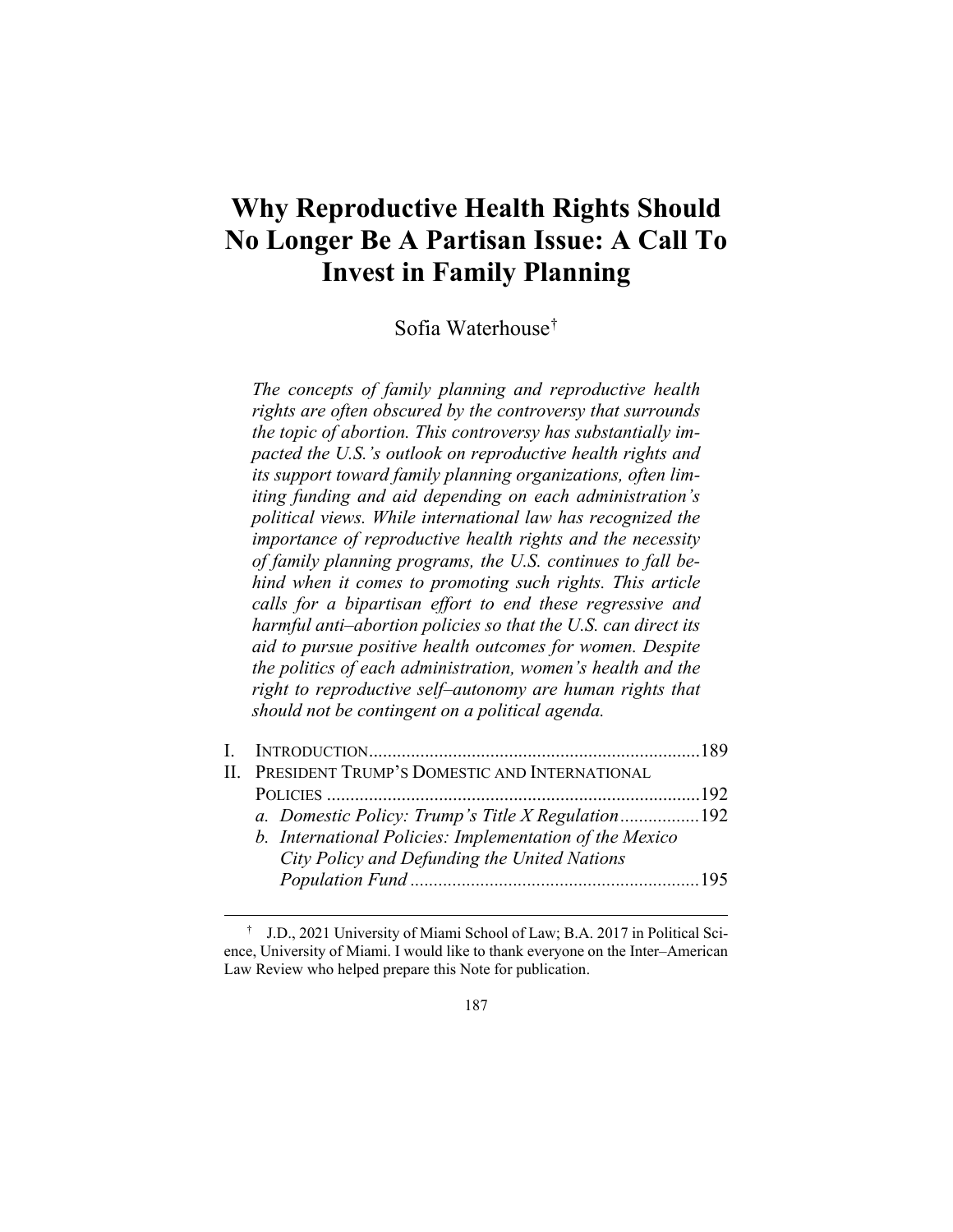| 188 | <b>INTER-AMERICAN LAW REVIEW</b>                                         | [Vol. 53:2] |
|-----|--------------------------------------------------------------------------|-------------|
|     |                                                                          |             |
|     | ii. The United Nations Population Fund 198                               |             |
|     | III. THE INTERNATIONAL EFFECTS OF THE MEXICO CITY                        |             |
|     | POLICY'S RESTRICTIONS AND THE DEFUNDING OF THE                           |             |
|     | UNFPA: REPERCUSSIONS IN LATIN AMERICA 202                                |             |
|     | The Mexico City Policy in Latin America: A<br>$a_{\cdot}$                |             |
|     |                                                                          |             |
|     | El Salvador: Country Case Study206<br>i.                                 |             |
|     | b. Defunding the UNFPA: A Dangerous Lack of Aid for                      |             |
|     |                                                                          |             |
|     | Bolivia: UNFPA Country Development                                       |             |
|     |                                                                          |             |
|     | ii. Uruguay: UNFPA Country Development                                   |             |
|     |                                                                          |             |
|     | IV. THE IMPLEMENTATION OF REGRESSIVE FAMILY PLANNING                     |             |
|     | POLICIES IS IMPEDING WITH THE U.S.'S COMMITMENT TO                       |             |
|     | ITS INTERNATIONAL DUTIES AND OBLIGATIONS 215                             |             |
|     | International Treaties the U.S. Has Ratified: 216<br>$a_{\cdot}$         |             |
|     | i.                                                                       |             |
|     | ii. Universal Declaration of Human Rights 217                            |             |
|     | iii. The International Covenant on Civil and Political                   |             |
|     |                                                                          |             |
|     | b. International Treaties the U.S. Has Not Yet Ratified: 218             |             |
|     | The International Covenant on Economic, Social,<br>i.                    |             |
|     |                                                                          |             |
|     | ii. The Convention on the Elimination of All Forms of                    |             |
|     |                                                                          |             |
|     | iii. The Convention on the Rights of the Child220                        |             |
|     | The U.S. is Not Only Failing to Uphold Existing Duties<br>$\mathcal{C}.$ |             |
|     | and Obligations Under International Law, But Should                      |             |
|     | Be Doing More to Invest in Family Planning and                           |             |
|     |                                                                          |             |
| V.  |                                                                          |             |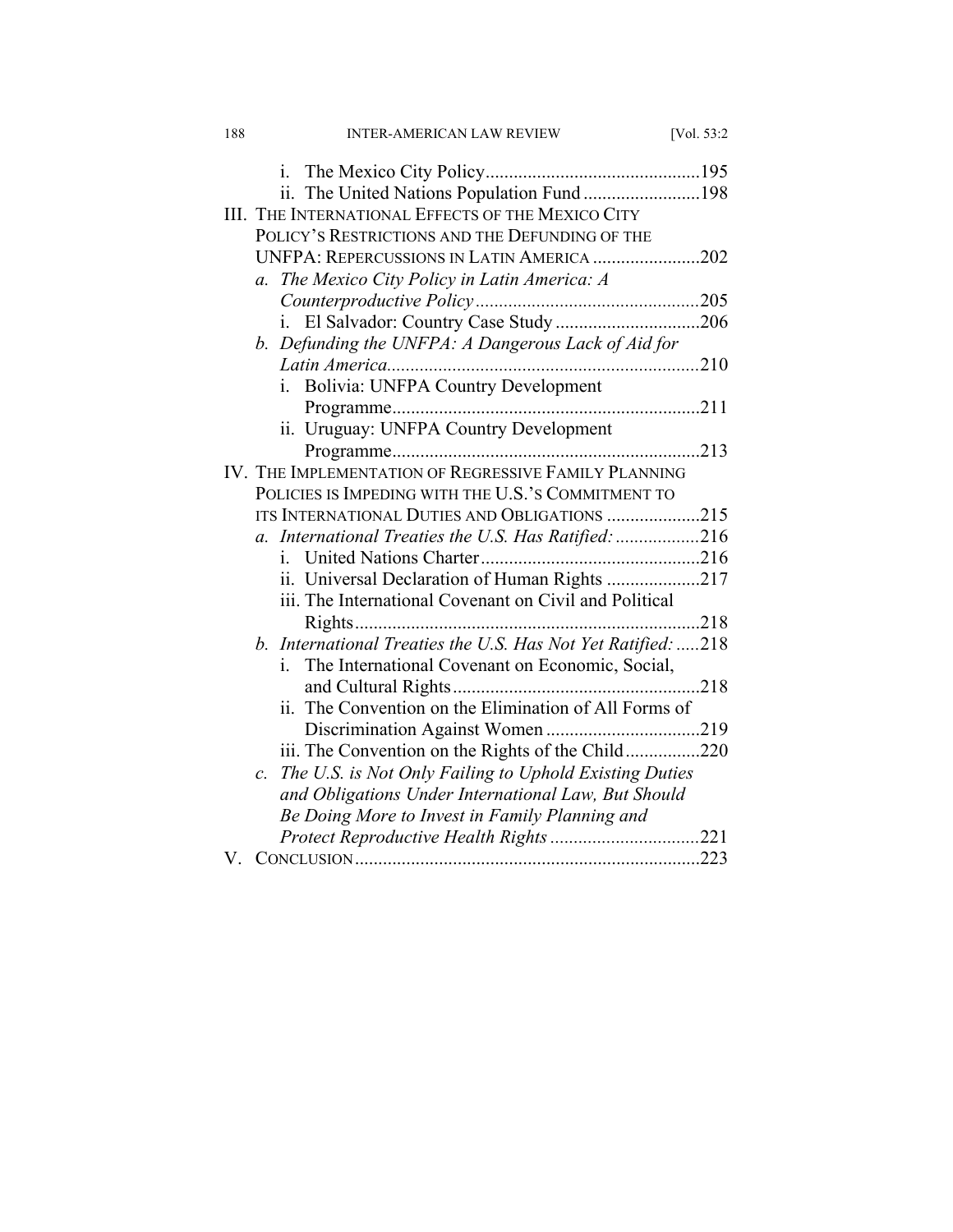#### I. INTRODUCTION

"Denying women control over their own bodies and their own reproductive capacity may well be the most effective way to disempower them."[1](#page-3-0) The longstanding battle over women's autonomy and control over their reproductive decision making has always been about much more than women's health and safety.<sup>[2](#page-3-1)</sup> Historically, male power, control, and domination over women's reproduction has served political purposes which in turn has shaped social and cultural norms, framing women's capacities narrowly to merely reproducing and mothering.[3](#page-3-2) Even as the modern idea of family planning emerged, the topic of women's reproductive health remained controversial because of its association with sex, contraception, and abortion.[4](#page-3-3) Nevertheless, enacting such strong anti–abortion regulation hampers the dissemination of essential information to women about their safe, legal options<sup>[5](#page-3-4)</sup> and deprives women and girls of reproductive privacy, autonomy, and equality.[6](#page-3-5)

Former President Donald Trump eliminated American support for women's reproductive health not only in the U.S., but every-where else in the world.<sup>[7](#page-3-6)</sup> Domestically, on January 23, 2017, Trump enacted a new Title X Family Planning Program regulation—what became known as a "gag rule" by its opponents—that includes a statutory prohibition on funding programs where abortion is a method of family planning.<sup>[8](#page-3-7)</sup> Due to the regulation, Planned Parenthood, the largest single provider of Title X services, withdrew

<span id="page-3-0"></span> <sup>1</sup> Barbara Stark, *Mr. Trump's Contribution to Women's Health*, 24 ILSA J. INT'L & COMP. L. 317, 336 (2018).

<span id="page-3-1"></span><sup>2</sup> Michele Goodwin, *Challenging the Rhetorical Gag and Trap: Reproductive Capacities, Rights, and the Helms Amendment*, 112 NW. U. L. REV. 1417, 1418 (2018).

<sup>3</sup> *Id*.

<span id="page-3-3"></span><span id="page-3-2"></span><sup>4</sup> Sarah Primrose, *The Attack on Planned Parenthood: A Historical Analysis*, 19 UCLA WOMEN'S L.J. 165, 187 (2012).

<span id="page-3-4"></span><sup>5</sup> Kristi Uhrinek, *Mending Broken Promises: Analyzing the Legality of U.S. Withdrawal of United Nations Population Fund Appropriations and the Need for Binding UN Commitments*, 32 GA. J. INT'L & COMP. L. 861, 863 (2004).

 $\frac{6}{7}$  Goodwin, *supra* note 2, at 1424.

Stark, *supra* note 1, at 336.

<span id="page-3-7"></span><span id="page-3-6"></span><span id="page-3-5"></span><sup>8</sup> *HHS Releases Final Title X Rule Detailing Family Planning Grant Program*, U.S. DEP'T. HEALTH & HUM. SERVICES (Feb. 22, 2019), https://www.hhs. gov/about/news/2019/02/22/hhs-releases-final-title-x-rule-detailing-family-planning-grant-program.html [hereinafter *HHS Final Title X Rule*].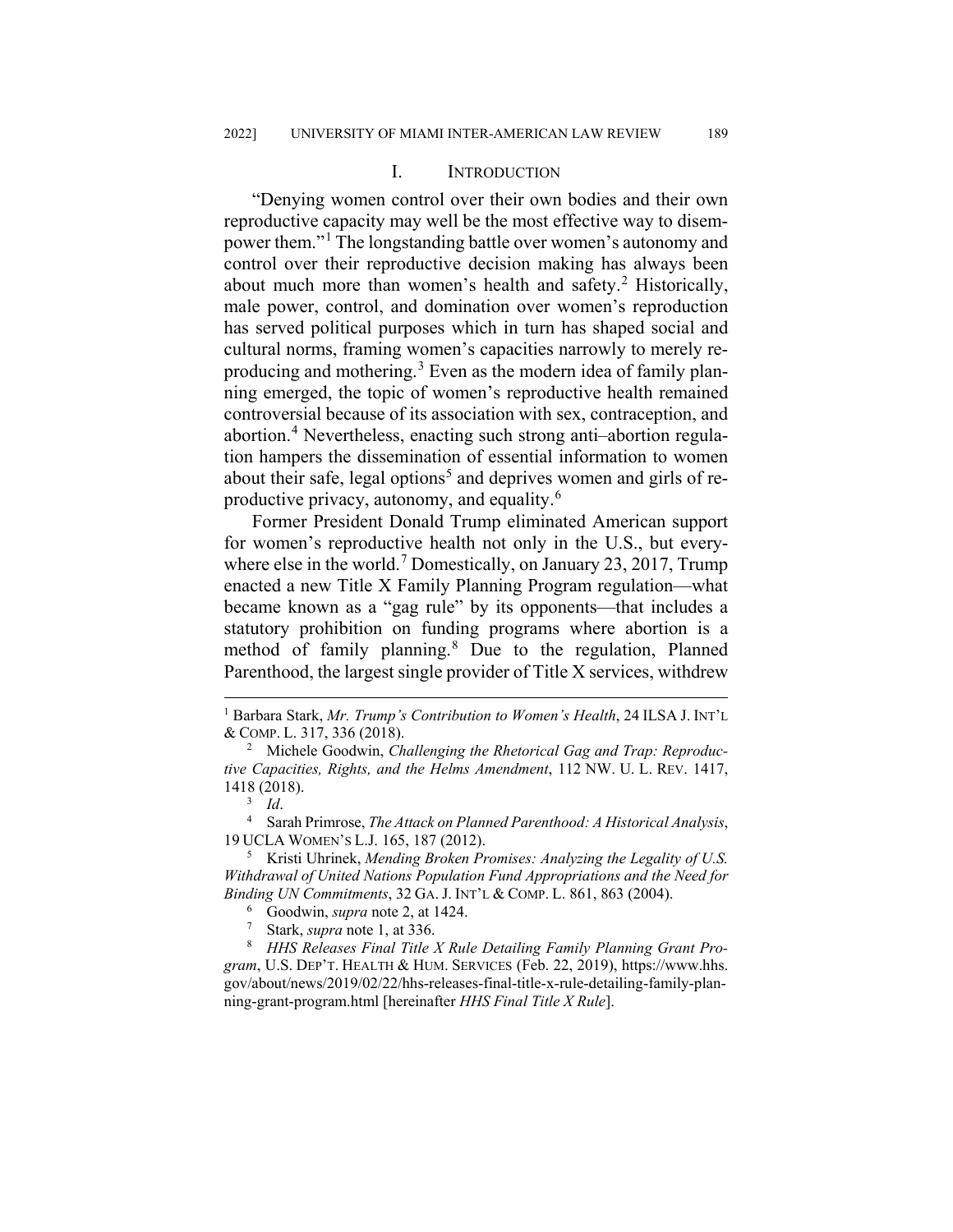from the federal program on August 1[9](#page-4-0), 2019. $9$  The lack of federal funding impacts four million people that rely on the federally funded program, particularly vulnerable low–income women, from receiving basic health care such as access to birth control, cervical and breast cancer screenings, STD testing or treatment, pelvic exams, or sex education. $10$ 

Internationally, the U.S. aggressively invested in depriving and divesting women and girls of basic human health rights under the Trump administration.<sup>[11](#page-4-2)</sup> The Mexico City Policy, also known as the "Global Gag Rule," banned international NGOs from providing abortion services or offering information about abortions if they receive U.S. funding.[12](#page-4-3) Additionally, Trump withdrew funding from the United Nations Population Fund ("UNFPA") for a fourth con-secutive year —even amidst a global pandemic.<sup>[13](#page-4-4)</sup> The UNFPA is the world's largest provider for contraceptives and provides repro-ductive health services to approximately 12.5 million women.<sup>[14](#page-4-5)</sup>

On January 28, 2021, just eight days after President Biden took office, Biden signed a presidential memorandum rescinding of the gag rule.[15](#page-4-6) However, rescinding the global gag rule is only a short–

<span id="page-4-1"></span><sup>10</sup> Moira Donegan, *Trump's New Rule to Defund Family Planning Hits the Most Vulnerable*, THE GUARDIAN (Feb. 26, 2019, 6:00 AM), https://www.thegua rdian.com/commentisfree/2019/feb/26/trump-administration-title-x-abortion-fun ding.

<sup>11</sup> *See* Goodwin, *supra* note 2, at 1424.

<span id="page-4-3"></span><span id="page-4-2"></span><sup>12</sup> Molly Redden, '*Global Gag Rule' Reinstated by Trump, Curbing NGO Abortion Services Abroad*, THE GUARDIAN (Jan. 23, 2017, 2:23 PM), https://ww w.theguardian.com/world/2017/jan/23/trump-abortion-gag-rule-international-ng o-funding.

<span id="page-4-4"></span><sup>13</sup> Statement on the United States Decision to Again Withhold Critical Fund*ing for UNFPA, Amid Global Pandemic*, UNFPA (July 1, 2020), https://www. unfpa.org/press/statement-united-states-decision-again-withhold-critical-funding-unfpa-amid-global-pandemic.

<span id="page-4-5"></span><sup>14</sup> Liz Ford & Nadia Khomami, *Trump Administration Halts Money to UN Population Fund Over Abortion Rules*, THE GUARDIAN (Apr. 4, 2017, 2:02 AM), https://www.theguardian.com/global-development/2017/apr/04/trump-administr ation-un-population-fund-abortion.

<span id="page-4-6"></span><sup>15</sup> Ruth Dawson, *Trump Administration's Domestic Gag Rule has Slashed the Title X Network's Capacity by Half,* GUTTMACHER INSTITUTE (April 15, 2021)

<span id="page-4-0"></span> <sup>9</sup> Nakisa B. Sadeghi & Leana S. Wen, *After Title X Regulation Changes: Difficult Questions for Policymakers and Providers*, HEALTH AFFAIRS (Sept. 24, 2019), https://www.healthaffairs.org/do/10.1377/forefront.20190923.813004/full /.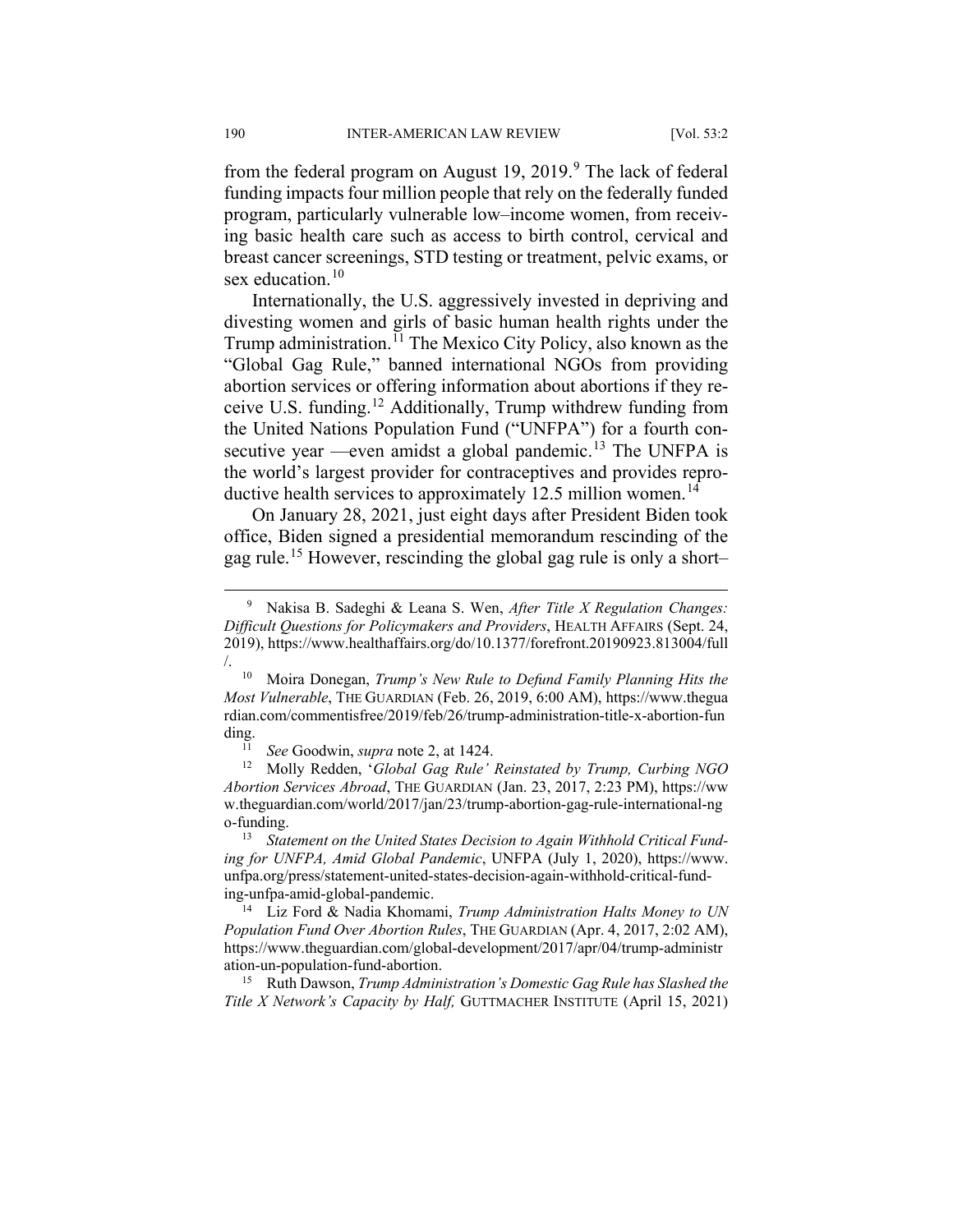term solution to a reoccurring issue.<sup>[16](#page-5-0)</sup> On the same day that Biden took executive action to rescind the gag rule, the Global Health, Empowerment and Rights (Global HER) Act was reintroduced in the House and Senate.<sup>[17](#page-5-1)</sup> The Global HER Act serves to prevent future presidents from unilaterally reinstating the global gag rule via executive action and ultimately end the policy's intermittent use. With the introduction of this bill, the Biden administration is currently presented with opportunity to pass legislation that would effectively end the global gag rule and allow U.S. funds to be used for the full range of reproductive health services, including safe abortion care.<sup>[18](#page-5-2)</sup>

This article will address the implications of Trump's policy decisions to defund family planning organizations both domestically and abroad, focusing specifically on developing areas in Latin America, a region with some of the most restrictive reproductive health laws and policies in the world.[19](#page-5-3) Part II of this article will outline both the domestic and international organizations that provide family planning and other health services to women, and the measures that the Trump administration took to defund them. Part III of this article will then explore how such cutbacks specifically affect women abroad in Latin American, taking a particular look at certain countries in the region. Part IV of this article will focus on the U.S.'s obligations to comply with international law and its duty to promote, protect, and fulfill people's fundamental rights rather than infringe such rights by withdrawing funding and support. Finally, this article will conclude by noting that although the Biden administration's approach seems promising, different administrations continue to either fund or defund these organizations depending on each administration's political views. As such, it is imperative that the Biden administration prioritize the opportunity to

https://www.guttmacher.org/article/2020/02/trump-administrations-domesticgag-rule-has-slashed-title-x-networks-capacity-half.

<span id="page-5-0"></span><sup>16</sup> Elizabeth A. Sully & Zara Ahmed, *The Case for Ending the "Global Gag Rule" and the Helms Amendment*, GUTTMACHER INSTITUTE (Feb. 22, 2021) http s://www.guttmacher.org/article/2021/02/case-ending-global-gag-rule-andhelms-amendment.<br> $^{17}$  *Id* 

 $\frac{17}{18}$  *Id.* 

 $\frac{18}{19}$  *Id.* 

<span id="page-5-3"></span><span id="page-5-2"></span><span id="page-5-1"></span><sup>19</sup> Alyssa Julian, *Redefining LGTBQ and Abortion Rights in Latin America: A Transitional Toolkit*, 53 VAND. J. TRANSNAT'L L. 275, 276 (2020).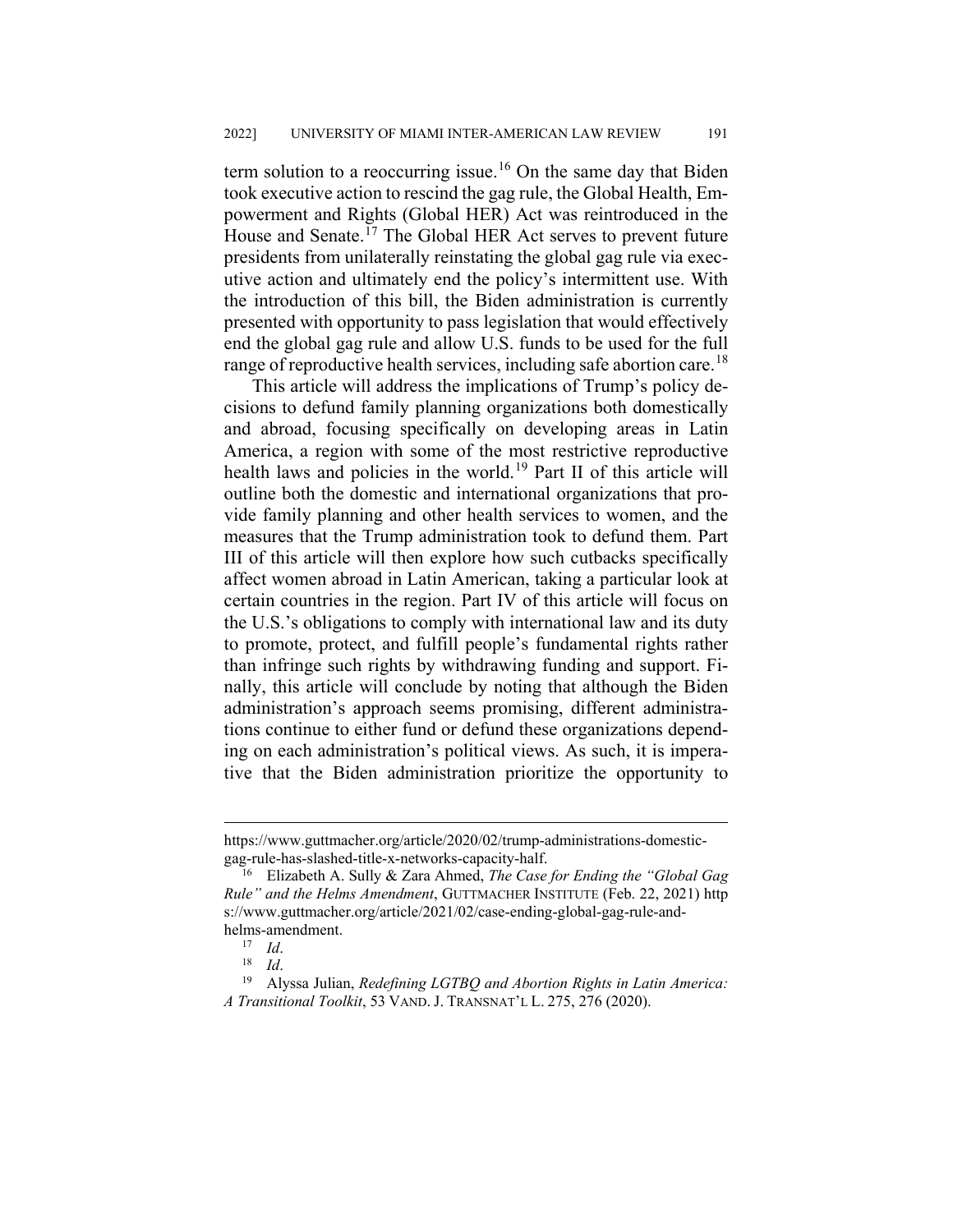support and successfully pass the Global HER Act to avoid the historic back–and–forth debate surrounding the global gag rule.

This article strenuously recommends the passing of the legislation such as the Global HER Act so that women's health and the right to reproductive self–autonomy should no longer be conditioned on an administration's political agenda. Thus, this article calls for a bipartisan effort to end the use of regressive and harmful anti–abortion legislation that imposes restrictions on abortion and withdraws important funding. Instead, the U.S. should direct its efforts and aid to pursue positive health outcomes for women, as well as respect and promote reproductive health rights both domestically and abroad.

## II. PRESIDENT TRUMP'S DOMESTIC AND INTERNATIONAL **POLICIES**

#### *a. Domestic Policy: Trump's Title X Regulation*

In 1916, Margaret Sanger created a birth control organization that would later grow into the organization now known as Planned Parenthood.<sup>[20](#page-6-0)</sup> The contraceptive rights movement arose in a political climate which was not friendly to the rights of women nor con-cerned with women's unique health needs.<sup>[21](#page-6-1)</sup> However, Sanger believed that "the foundation of the Feminist or Women's Movement should be how to release a women from her sexual bondage of childbearing and place it on the plane of a voluntary and conscious undertaking so that she may be approximately equal to man."<sup>[22](#page-6-2)</sup> Sanger further noted that restrictions on birth control information created a class injustice, as lower income women lacked preventa-tive health care options and could not afford abortions.<sup>[23](#page-6-3)</sup>

<sup>&</sup>lt;sup>20</sup> Primrose, *supra* note 4, at 166.<br><sup>21</sup> Primrose, *supra* note 4, at 166-

<span id="page-6-1"></span><span id="page-6-0"></span><sup>21</sup> Primrose, *supra* note 4, at 166–68 ("Engrained in the Planned Parenthood debate are women's rights concerns, and reproductive rights consideration . . . critics primarily portray Planned Parenthood as an abortion provider . . . but the organization is quick to note that such services only constitute three percent of the organization's operations . . . ninety–seven percent of the organization's services are family planning, pap smears, immunizations, cancer screening, sexually transmitted disease testing, and other forms of preventative care.").

<sup>22</sup> *Id*. at 178.

<span id="page-6-3"></span><span id="page-6-2"></span><sup>23</sup> *Id*.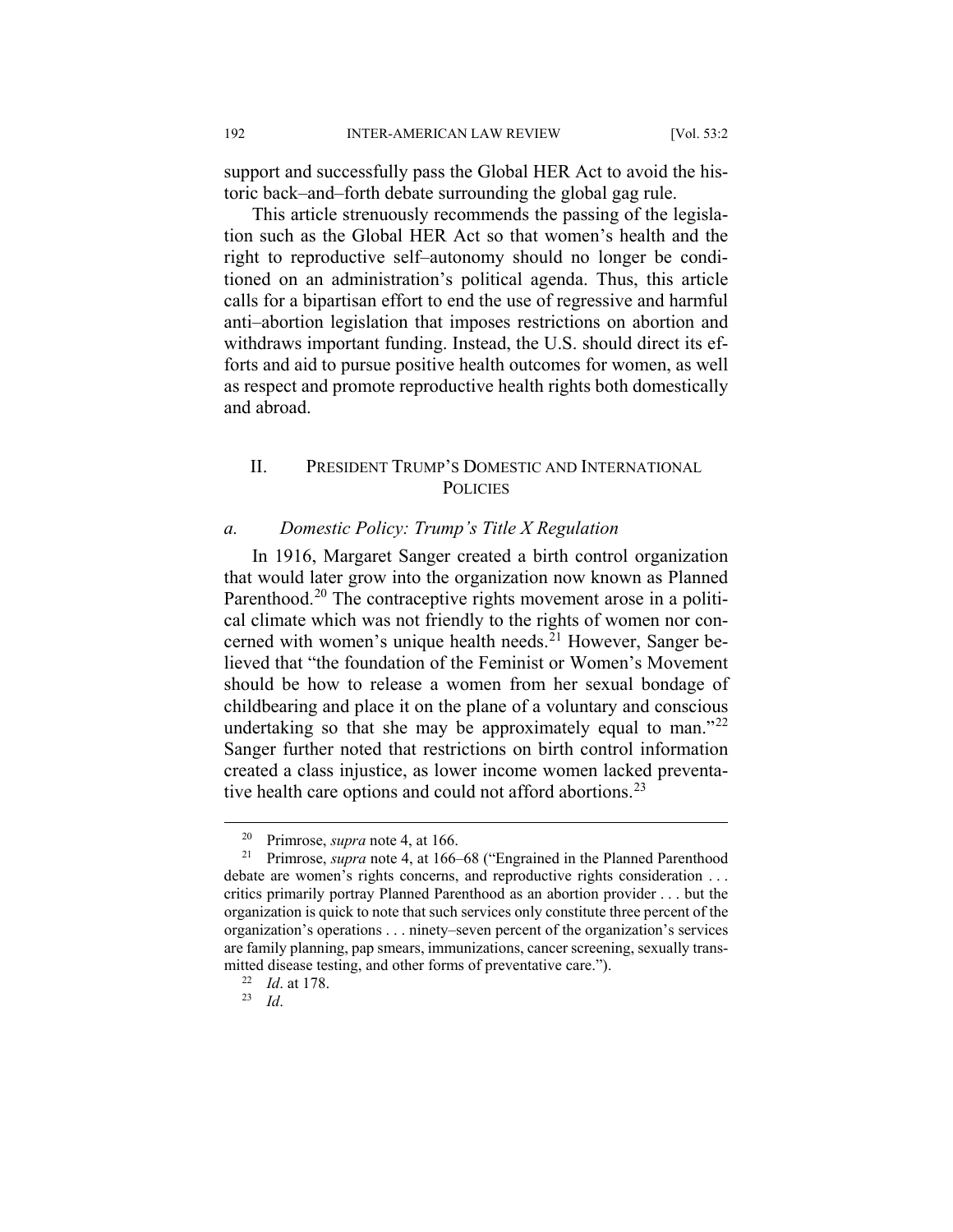President Lyndon B. Johnson became the first U.S. president to advocate for federal legislation supporting contraceptives for the poor during the mid 1960s.<sup>[24](#page-7-0)</sup> This effort continued on into the Nixon administration with the initiation of the Title X Public Health Services Act, which authorized grants to establish voluntary family planning projects.[25](#page-7-1) The Title X Family Planning Program, established in 1970, became the federal grant program for low–income patients to receive family planning and reproductive health services. [26](#page-7-2) Prior to Trump's gag rule, over than four million people relied on federal Title X funding to access contraception and other essential health care, such as wellness exams, cervical and breast cancer screenings, contraception education, as well as testing and treat-ment for sexually transmitted diseases and HIV.<sup>[27](#page-7-3)</sup> The only method of birth control not included in the funding package was surgical abortion because it was not considered a preventative service. $28$ Planned Parenthood was previously the largest single provider of Title X services, with over 600 health centers around the country.<sup>[29](#page-7-5)</sup> Unfortunately, Planned Parenthood announced its decision to withdraw from the federal program because of Trump's Title X Regulation. $30$ 

The U.S. Department of Health and Human Services published the new regulation in January 2020.<sup>[31](#page-7-7)</sup> While Title X already prohibited the use of funds for abortions, the new rule contains two key changes: the first revision, referred to as the "gag rule" by its opponents, prohibits Title X recipients from providing referrals for abortion care even when requested by the patient; the second revision requires Title X funded centers to "establish and maintain physical separation" from the provision of abortion.<sup>[32](#page-7-8)</sup> As a result, rather than comply with the new regulation, Planned Parenthood and several

- <sup>28</sup> Primrose, *supra* note 4, at 192.
- $\frac{29}{30}$  *Id.*

 $\frac{24}{25}$  *Id.* at 192.

 $\frac{25}{26}$  *Id.* 

<sup>26</sup> Sadeghi & Wen, *supra* note 9.

<span id="page-7-6"></span><span id="page-7-5"></span><span id="page-7-4"></span><span id="page-7-3"></span><span id="page-7-2"></span><span id="page-7-1"></span><span id="page-7-0"></span>Title X: The Nation's Program for Affordable Birth Control and Repro*ductive Health Care*, PLANNED PARENTHOOD, https://www.plannedparenthoodac tion.org/issues/health-care-equity/title-x (last visited Feb. 24, 2022).

<sup>30</sup> Sadeghi & Wen, *supra* note 9.

<span id="page-7-8"></span><span id="page-7-7"></span><sup>31</sup> *See HHS Final Title X Rule, supra* note 8.

Sadeghi & Wen, *supra* note 9.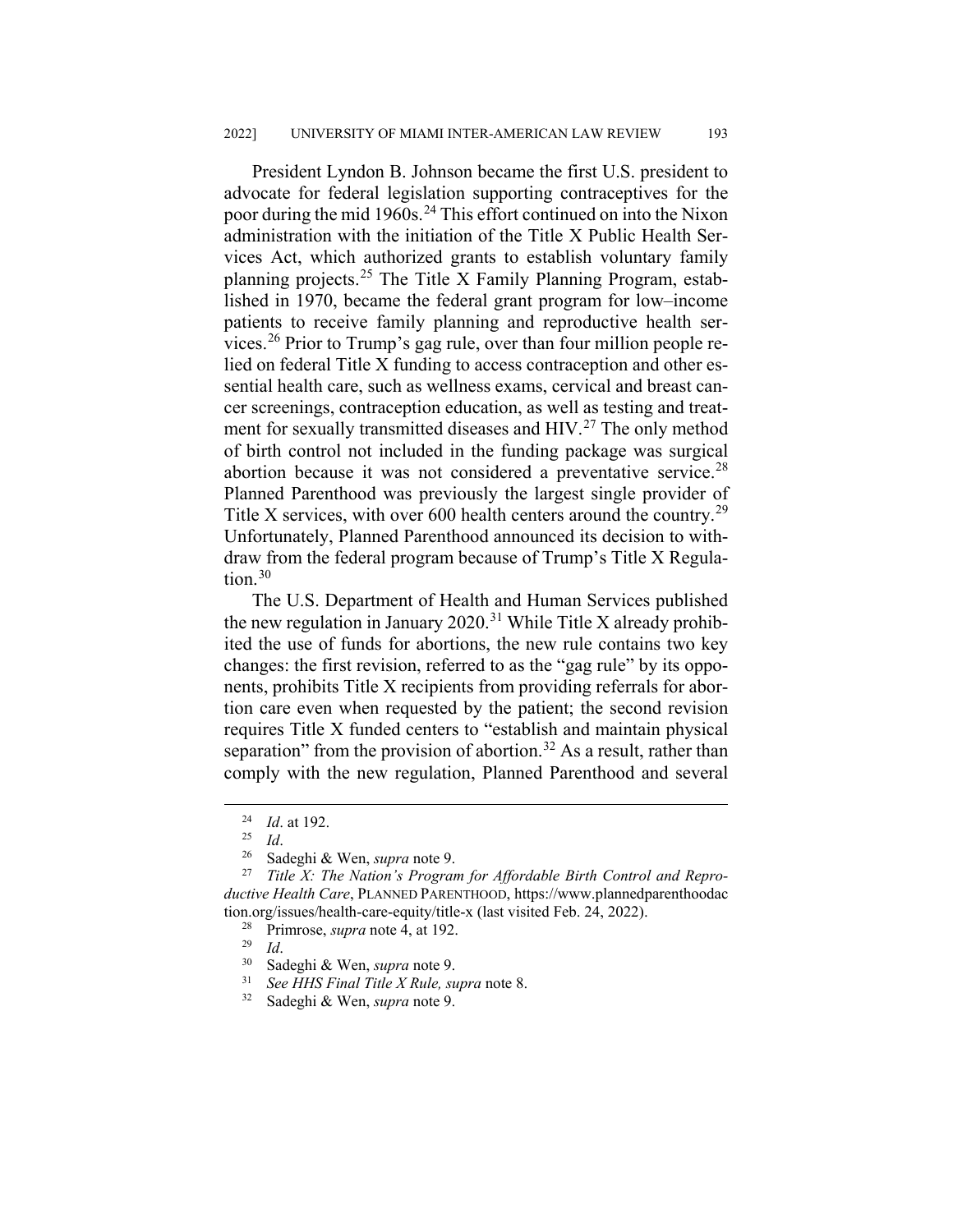hundred other providers have decided to forgo the program's funds. $33$ 

Although it may take more time to definitively ascertain the effects of Trump's regulation, the policy change had the potential to impact the millions of people who relied on the program, especially since those who receive the federally funded services are among the most vulnerable: disproportionately young, low–income, uninsured women.<sup>[34](#page-8-1)</sup> Several health centers across the nation have since closed due to the lack of funds, and others face severe staff reduction.<sup>[35](#page-8-2)</sup> Moreover, the health centers that opted out of Title X have noted that they will have to make up for the lost revenue by charging pa-tients additional fees and limiting hours of operations.<sup>[36](#page-8-3)</sup> Several states, major family planning organizations, and the American Medical Association have filed legal challenges in federal courts to block the implementation of the final Title X Regulation, noting that this anti–abortion legislation will only cause harm to those who are in need of basic health services.[37](#page-8-4) However, on May 17, 2021, after the Biden administration had commenced the process of rescinding the rule, the Supreme Court denied the motions to intervene and dis-missed the cases from its docket.<sup>[38](#page-8-5)</sup> The Supreme Court explained

<span id="page-8-4"></span><span id="page-8-3"></span><span id="page-8-2"></span><span id="page-8-1"></span><span id="page-8-0"></span>Laurie Sobel & Alina Salganicoff, Litigation Challenging Title X Regula*tions*, KAISER FAM. FOUND. (Nov. 21, 2019) https://www.kff.org/womens-healthpolicy/issue-brief/litigation-challenging-title-x-regulations/. *See also* Brief for Petitioner, Oregon v. Azar, No. 20–539 (9th Cir. Oct. 2020) ("The case *Oregon v. Azar* was consolidated with *California v. Azar*. In the petition, a coalition of twenty–one states and the District of Columbia ask the Court to resolve the current circuit split regarding the new Title X rule that prohibits clinics that receive funds through the Tile X program from providing referrals for abortions. Petitioners argue that the Ninth Circuit erred in upholding the rule.").

<span id="page-8-5"></span><sup>38</sup> Amy Howe, *Court Dismisses Abortion "Gag Rule" Cases, Adds Arbitration and Habeas Cases to Docket*, SCOTUS BLOG (May 17, 2021) https://www. scotusblog.com/2021/05/court-dismisses-abortion-gag-rule-cases-adds-arbitratio n-and-habeas-cases-to-docket/.

 <sup>33</sup> *Id*.

 $^{34}$  Donegan, *supra* note 10.<br> $^{35}$  Sodephi & Wen, *supra* n

<sup>35</sup> Sadeghi & Wen, *supra* note 9.

 $rac{36}{37}$  *Id.*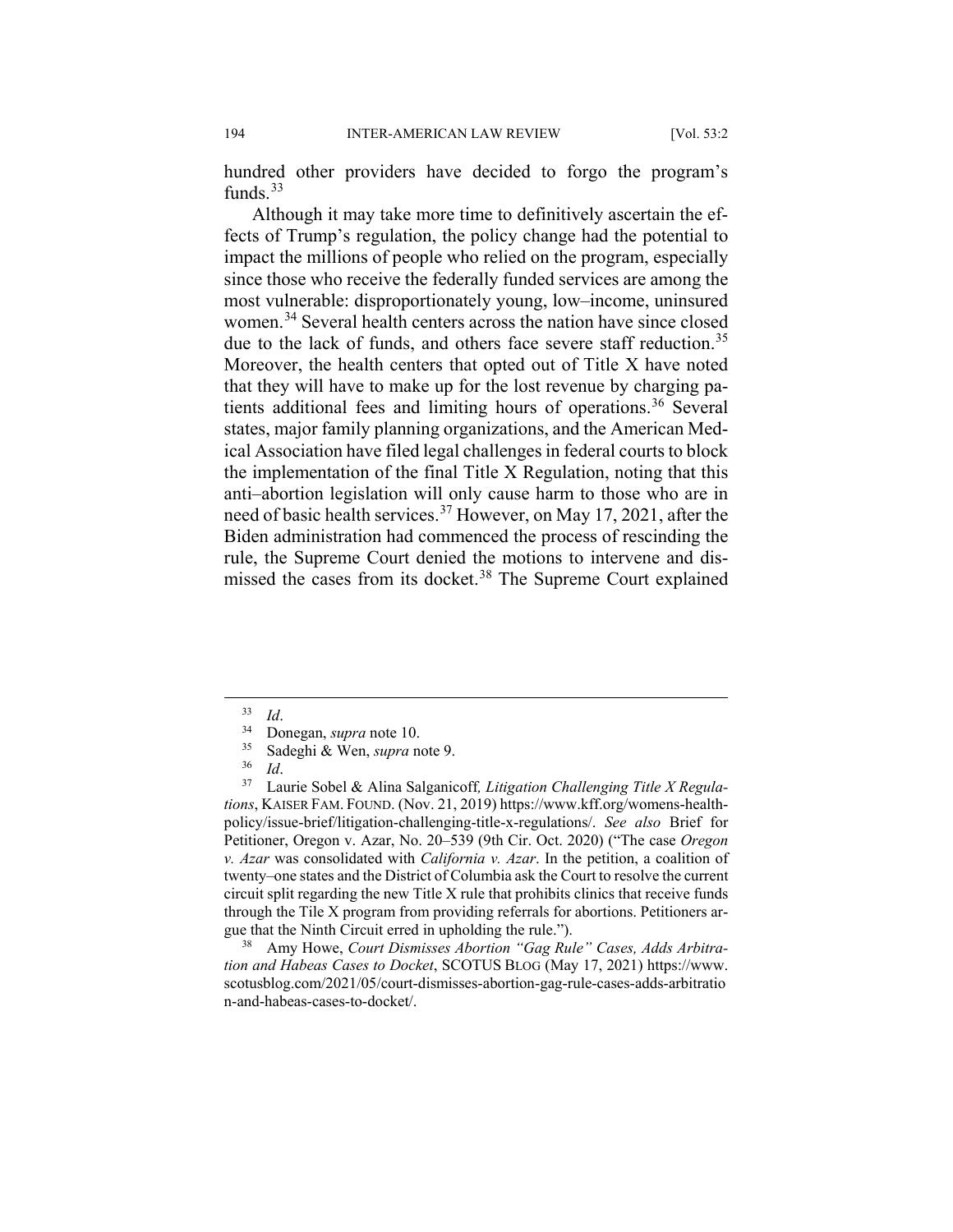that due to Biden's actions, litigation over Trump's gag rule was no longer necessary.<sup>[39](#page-9-0)</sup>

## *b. International Policies: Implementation of the Mexico City Policy and Defunding the United Nations Population Fund*

### i. The Mexico City Policy

Aid to developing countries became a significant issue throughout the U.S. presidential campaign of 1960 because of America's and Congress' lack of support toward the existing funding programs.[40](#page-9-1) Once President John F. Kennedy was elected, his administration firmly committed to the reorganization of foreign assistance programs and established the Foreign Assistance Act ("FAA").<sup>[41](#page-9-2)</sup> Shortly thereafter, President Kennedy established the United States Agency for International Development ("USAID"), a foreign assistance agency focused on providing long range economic and social development support for developing nations worldwide.<sup>[42](#page-9-3)</sup> President Lyndon B. Johnson continued to encourage foreign aid and actively promote population control in developing countries by amending the FAA to expand the capabilities of USAID in an effort to promote birth control in developing countries. $43$ 

Despite Congress's eagerness to provide aid in new categories such as family planning, in 1973, Republican Senator Jesse Helms sponsored the Helms Amendment which signed into law as an amendment to the FAA.<sup>[44](#page-9-5)</sup> "The Helms Amendment prohibits the use of American dollars for the performance of abortion, to encourage or compel a person to practice abortion, or to research abortion."[45](#page-9-6)

<span id="page-9-0"></span> <sup>39</sup> *Joint Statement on U.S. Supreme Court's Dismissal of Title X "Gag Rule" Cases*, ACLU (May 17, 2021) https://www.aclu.org/press-releases/joint-statement-us-supreme-courts-dismissal-title-x-gag-rule-cases.

<span id="page-9-3"></span><span id="page-9-2"></span><span id="page-9-1"></span><sup>40</sup> Yvette Aguilar, *Gagging on a Bad Rule: The Mexico City Policy and Its Effects on Women in Developing Countries*, 5 SCHOLAR 37, 41 (2002).

<sup>41</sup> *Id*.

 $\frac{42}{43}$  *Id.* 

 $\frac{43}{44}$  *Id.* at 42.

<sup>44</sup> *Id*.

<span id="page-9-6"></span><span id="page-9-5"></span><span id="page-9-4"></span><sup>45</sup> Aguilar, *supra* note 40, at 42–43 ("Essentially, the Helms Amendment restricts governmental organizations and NGOs from using funds received from USAID to perform, encourage, compel, practice, or research abortion. However,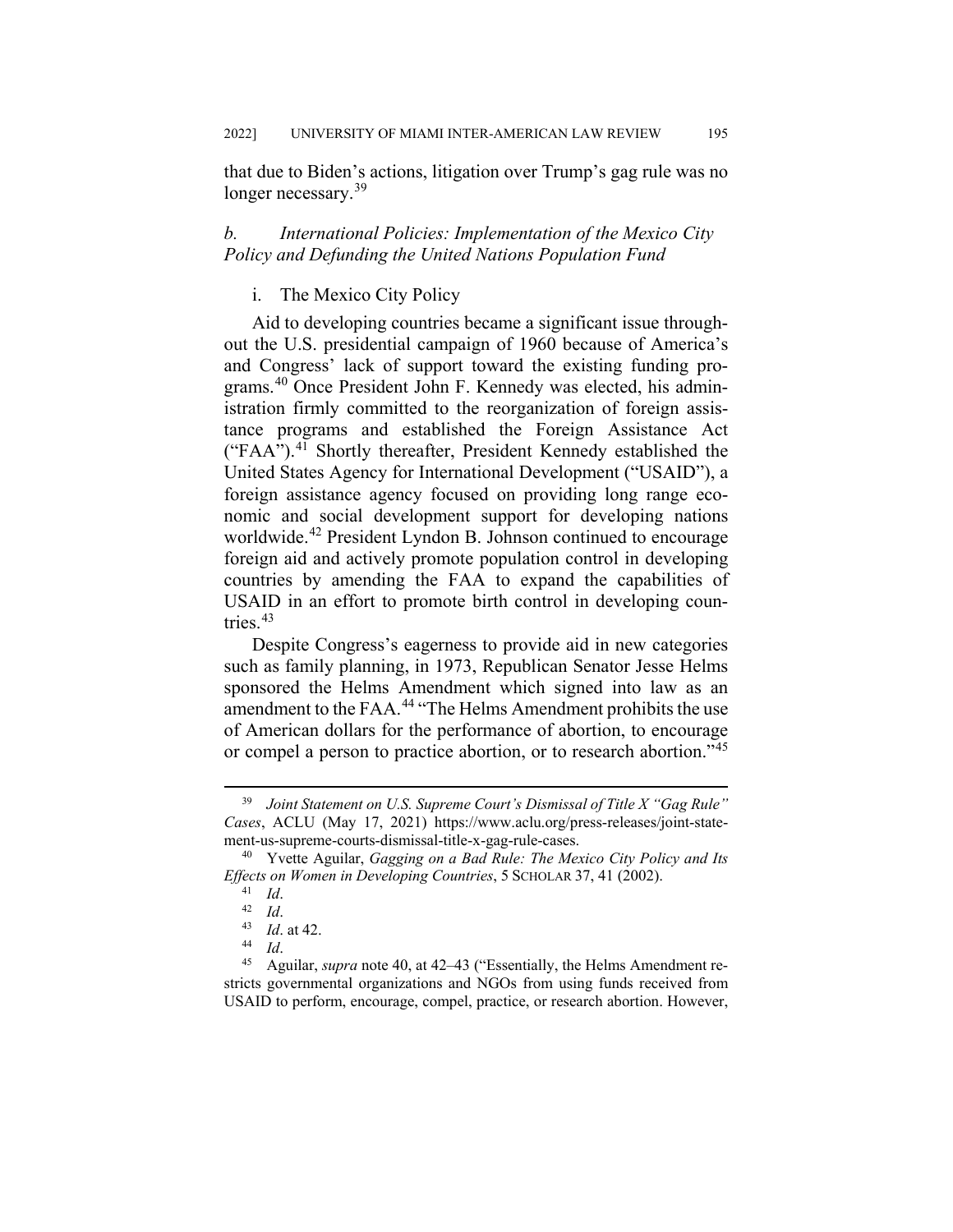During the Reagan administration, the Amendment was expanded to forbid funding of international family planning services which ei-ther provided or advocated for abortions.<sup>[46](#page-10-0)</sup> These restrictions on U.S. funding abroad were introduced at the International Conference on Population in Mexico City in August 1984; the guidelines became known as the "Mexico City Policy" or the "Global Gag Rule," as referred to by the policy's opponents.<sup>[47](#page-10-1)</sup> By imposing broad restrictions on funding for foreign NGOs, the policy forces organizations to choose between accepting funding to provide essential health services with restrictions that can jeopardize the health of their patients, or rejecting the policy and losing a major source of financial support.<sup>[48](#page-10-2)</sup> The implementation of this policy has led many foreign NGOs to distance themselves from any abortion activity over fear that they could lose funding from USAID.<sup>[49](#page-10-3)</sup> However, contrary to the policy's objectives, a Stanford University study found that countries most affected by the Global Gag Rule had a significantly increased rate of induced abortions, whereas the rates remained relatively stable in countries less affected by the policy.<sup>[50](#page-10-4)</sup> Thus, evidence suggests that restricting family planning funds conversely results in more unplanned pregnancies, abortions, and higher maternal deaths. $51$ 

Republican President George H. Bush continued to enforce the Mexico City Policy until 1993, when Democratic President Bill Clinton repealed the policy.<sup>[52](#page-10-6)</sup> Like his father, Republican President George W. Bush reenacted the policy upon his election, stating that "taxpayer funds should not be used to pay for abortions or advocate

<span id="page-10-0"></span>governmental organizations and NGOs were free to use their own, non–USAID funds, for family planning services of their choice, including abortion.")

<sup>46</sup> *Id*. at 41.

 $\frac{47}{48}$  *Id.* at 43.

 $^{48}$  Goodwin, *supra* note 2, at 1443.

<sup>49</sup> Aguilar, *supra* note 40, at 51.

<span id="page-10-4"></span><span id="page-10-3"></span><span id="page-10-2"></span><span id="page-10-1"></span><sup>50</sup> *Trump's 'Mexico City Policy' or 'Global Gag Rule'*, HUM. RTS. WATCH (Feb. 8, 2018), https://www.hrw.org/news/2018/02/14/trumps-mexico-city-polic y-or-global-gag-rule#; s*ee also* Eran Bendavid, Patrick Avila, & Grant Miller, *United States Aid Policy and Induced Abortion in Sub–Saharan Africa*, BULLETIN THE WHO (Sept. 27, 2011), https://www.ncbi.nlm.nih.gov/pmc/articles /PMC3260902/.

<span id="page-10-5"></span><sup>51</sup> *Id*.

<span id="page-10-6"></span><sup>52</sup> Aguilar, *supra* note 40, at 43–44.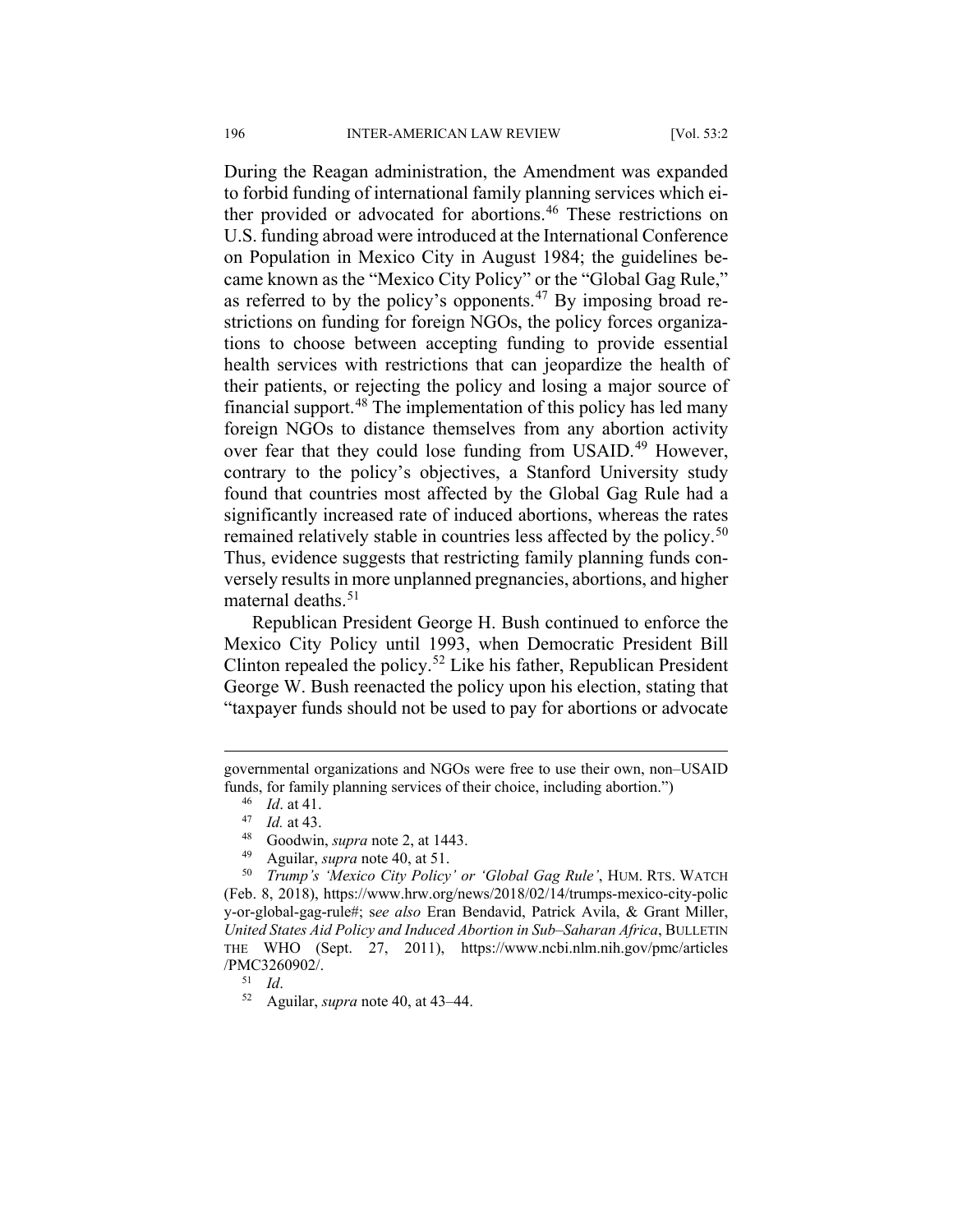or actively promote abortion, either here or abroad."[53](#page-11-0) The enforcement of this policy quickly became a partisan issue, largely enacted or repealed through presidential executive orders upon taking office.[54](#page-11-1) Following this pattern, Democratic President Barack Obama rescinded the Mexico City Policy,<sup>[55](#page-11-2)</sup> but in 2017 Republican President Donald Trump eagerly reinstated the policy just a few days af-ter taking office.<sup>[56](#page-11-3)</sup>

But President Trump did not just reenact the policy—his order to reinstate the Mexico City Policy dramatically expanded the policy in comparison to other previous Republican administrations.<sup>[57](#page-11-4)</sup> Under the previous administrations, the restrictions in the policy applied specifically to U.S. family planning funds, which totaled to approximately \$757 million.[58](#page-11-5) Trump's policy extended restrictions to an estimated  $$8.8$  billion in all U.S. global health assistance,  $^{59}$  $^{59}$  $^{59}$ exceeding that of prior republican administrations by "nearly 15 times."<sup>[60](#page-11-7)</sup> This assistance included: funding support for family planning and reproductive health; maternal and child health; nutrition; HIV/AIDS; prevention and treatment of tuberculosis; malaria; infectious diseases; neglected tropical diseases; as well as water, san-itation, and hygiene programs.<sup>[61](#page-11-8)</sup>

In 2021, the Human Rights Watch projected that the withdrawal of such crucial funds would have profoundly damaging impacts, such as:

 <sup>53</sup> *Id*. at 44.

<span id="page-11-1"></span><span id="page-11-0"></span><sup>54</sup> Taylor Lewis, *United States Foreign Policy Harms Women's Reproductive Rights Around the World: The Impact on Latin America*, COUNCIL ON HEMISPHERIC AFFS. (Mar. 8, 2017), https://www.coha.org/united-states-foreignpolicy-harms-womens-reproductive-rights-around-the-world-the-impact-onlatin-america/.

<span id="page-11-2"></span><sup>55</sup> *Statement of President Barack Obama on Rescinding the Mexico City Policy*, THE WHITE HOUSE (Jan. 23, 2009), https://obamawhitehouse.archives.gov/ the-press-office/statement-president-barack-obama-rescinding-mexico-city-pol-

<span id="page-11-5"></span><span id="page-11-4"></span><span id="page-11-3"></span>icy.56 *Presidential Memorandum Regarding the Mexico City Policy*, THE WHITE HOUSE (Jan. 23, 2017), https://trumpwhitehouse.archives.gov/presidential-actions/presidential-memorandum-regarding-mexico-city-policy/.

<sup>57</sup> *Trump's 'Mexico City Policy' or 'Global Gag Rule'*, *supra* note 50.

<sup>58</sup> *Id*.

<span id="page-11-8"></span><span id="page-11-7"></span><span id="page-11-6"></span> $\frac{59}{60}$  *Id.* 

<sup>&</sup>lt;sup>60</sup> Goodwin, *supra* note 2, at 1430.<br><sup>61</sup> Trump's *Mexico City Policy'* or

<sup>61</sup> *Trump's 'Mexico City Policy' or 'Global Gag Rule'*, *supra* note 50.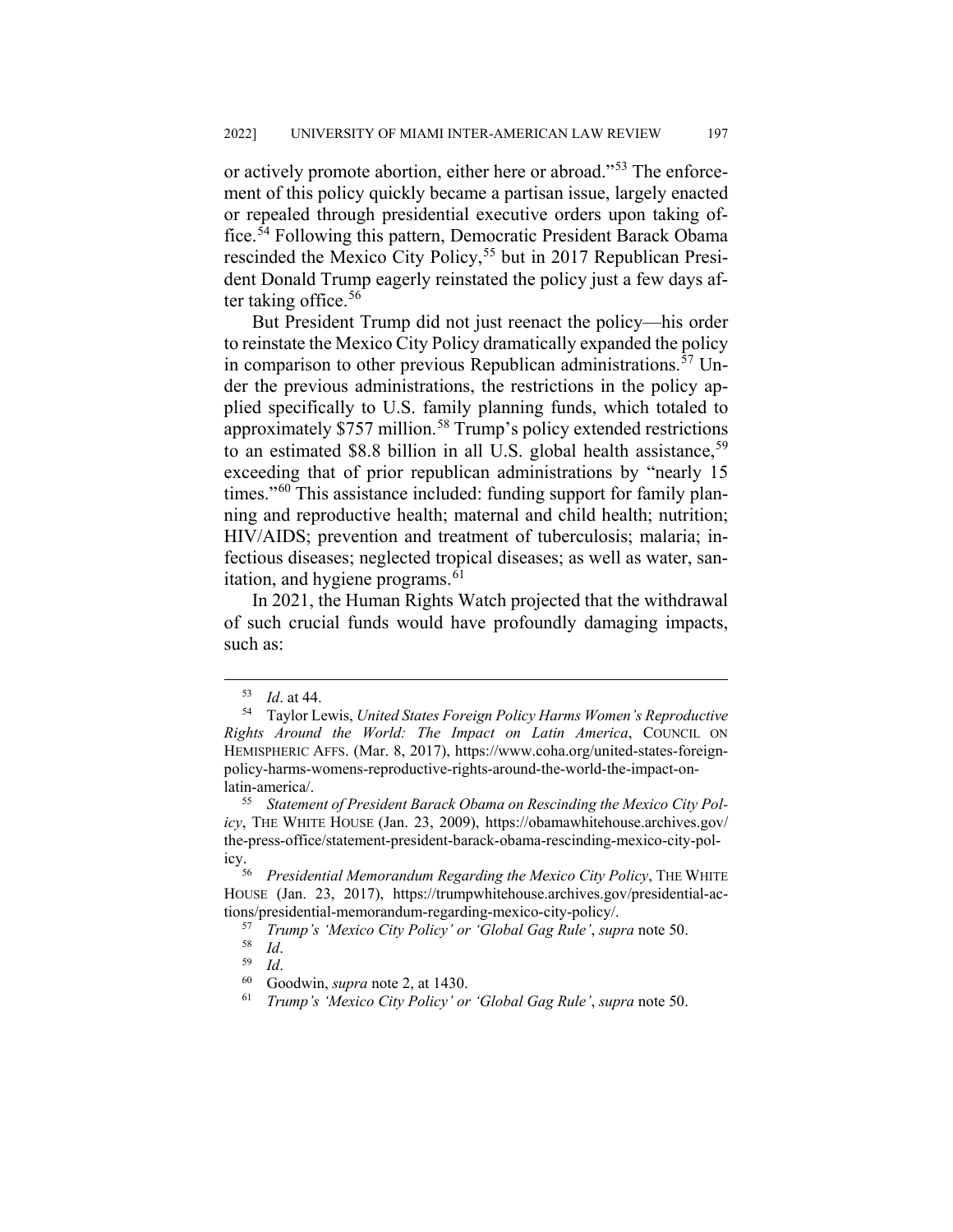Undermine the progress on improving health;

Provide less access to contraceptive for women and girls, resulting in more unintended pregnancies and unsafe abortions;

Create a rise in easily preventable maternal deaths, both due to unsafe abortions and increase in unplanned pregnancies in places where rates of maternal mortality are already high;

Services that lost U.S. funding may have to cut services linked to newborn, infant, and child health;

Curtail the speech and activities of activists and health providers in other countries, preventing them from sharing health information with patients about abortion or discussing potential reforms to abortion  $laws.<sup>62</sup>$  $laws.<sup>62</sup>$  $laws.<sup>62</sup>$ 

Supporters of Trump's policy expansion have argued that these measures are necessary to prohibit the use of U.S. funds for abortion–related activities. $63$  Nevertheless, qualitative and quantitative evidence suggests that the policy does not do what it purports to ac-complish and instead undermines the democratic process abroad.<sup>[64](#page-12-2)</sup>

ii. The United Nations Population Fund

The UNFPA is the primary UN organization with a principal objective of carrying out the policies of the 1994 International Confer-ence on Population and Development of Cairo ("ICPD").<sup>[65](#page-12-3)</sup> The Programme of Action was introduced at the ICPD to ensure the human

 <sup>62</sup> *Id*.

<span id="page-12-1"></span><span id="page-12-0"></span><sup>63</sup> *See generally* Sneha Barot, Abortion Restrictions in U.S. Foreign Aid: The History and Harms of the Helms Amendment, GUTTMACHER INSTITUTE (Sept. 13, 2013), https://www.guttmacher.org/gpr/2013/09/abortion-restrictions-us-foreignaid-history-and-harms-helms-amendment ("Specifically, the policy prohibits foreign assistance from paying for the 'performance of abortion as a method of family planning' or to 'motivate or coerce any person to practice abortions.'")

<span id="page-12-3"></span><span id="page-12-2"></span><sup>64</sup> Samantha Lalisan, *Policing the Wombs of the World's Women: The Mexico City Policy*, 95 IND. L. J. 977, 992 (2020).

<sup>65</sup> Uhrinek, *supra* note 5, at 865–66.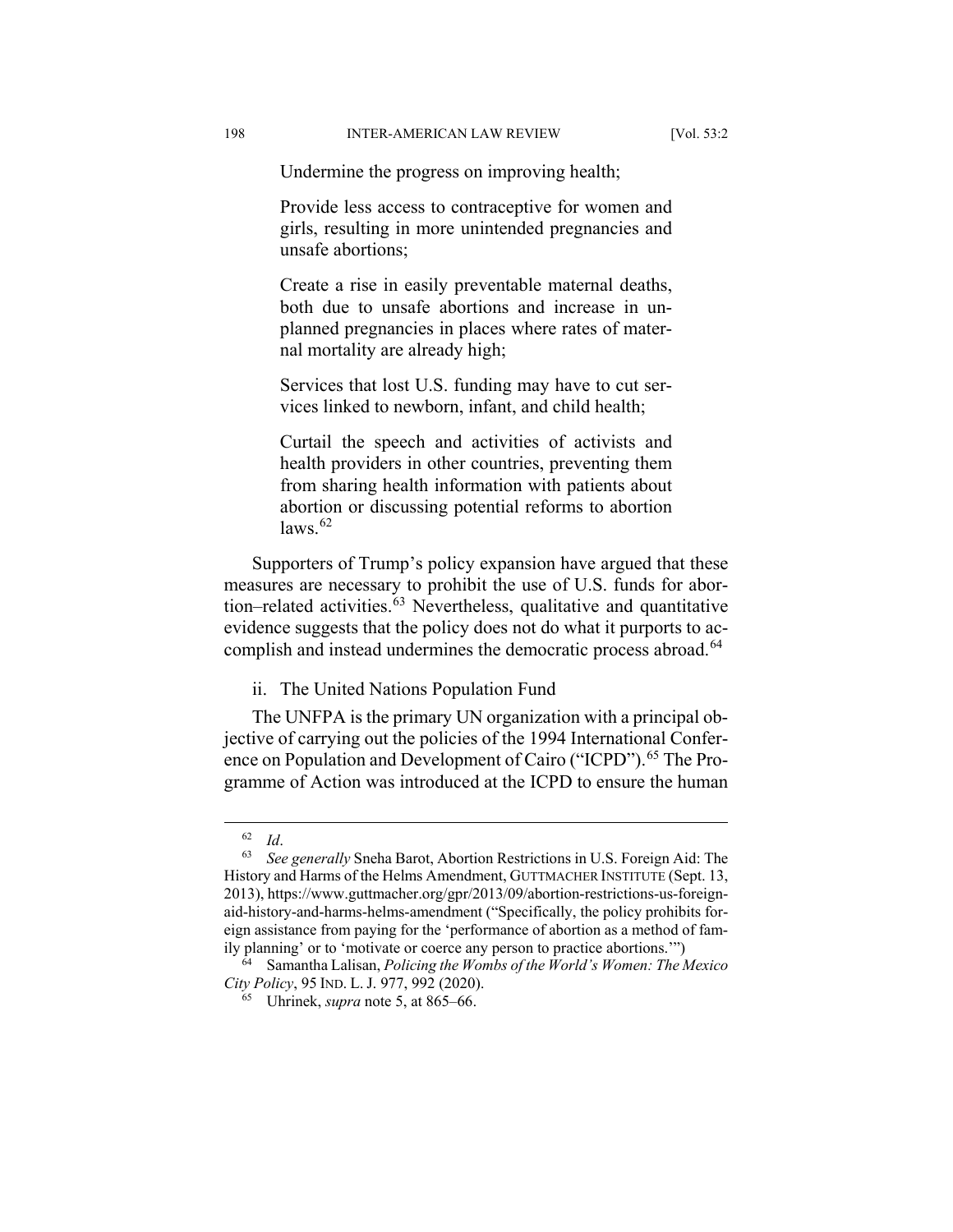right to development among the international population and requires total commitment from participating governments of the UN.<sup>[66](#page-13-0)</sup> Thus, the UNFPA became the largest internationally funded source to provide population aid  $67$  and describes itself as "the United" Nations sexual and reproductive health agency."[68](#page-13-2)

"The three main goals of the UNFPA policies are: (1) commitment to reproductive rights; (2) gender equality and male responsi-bility; and (3) autonomy and empowerment of women."<sup>[69](#page-13-3)</sup> Overall, the policy firmly objects and does not tolerate any method of coer-cion of reproductive control.<sup>[70](#page-13-4)</sup> Instead, the UNFPA supports reproductive health care for women and youth in more than 150 coun-tries.<sup>[71](#page-13-5)</sup> This support includes caring for pregnant women, providing reliable access to modern contraceptives, training health workers to ensure that all childbirths are supervised by skilled attendants, preventing gender–based violence, ending female genital mutilation, preventing teen pregnancies, ending child marriage, delivering life– saving materials to survivors of conflict and natural disaster, and collecting data and analysis.  $\frac{72}{2}$  $\frac{72}{2}$  $\frac{72}{2}$ 

The entire source of income for the UNFPA is purely voluntary, making it imperative that dependable donors assure their support.<sup>[73](#page-13-7)</sup> Contributors to the UNFPA include governments, individual alli-ances, NGOs, foundations, and corporations.<sup>[74](#page-13-8)</sup> The U.S. has played a central role in the creation and launch of the UNFPA in 1969 and has been an active member of the UNFPA Executive Board for more than forty–five years.<sup>[75](#page-13-9)</sup> However, the underlying effects of the Global Gag Rule have since carried over to UNFPA funding.<sup>[76](#page-13-10)</sup> In 1984, President Reagan required the UNFPA to provide "concrete

 $\frac{72}{73}$  *Id.* 

*Id.* at 867–68.

<span id="page-13-10"></span><span id="page-13-9"></span><span id="page-13-8"></span><span id="page-13-7"></span><span id="page-13-6"></span><span id="page-13-5"></span><sup>75</sup> U.N POPULATION FUND, *United States of America*, https://www.unfpa.org /data/donor-contributions/united-states-america (last updated 2019).

 $\frac{66}{67}$  *Id.* at 866.

 $\frac{67}{68}$  *Id.* at 867.

<span id="page-13-4"></span><span id="page-13-3"></span><span id="page-13-2"></span><span id="page-13-1"></span><span id="page-13-0"></span><sup>68</sup> *About Us,* U.N POPULATION FUND, https://www.unfpa.org/about-us (last visited Mar. 18, 2022).

<sup>69</sup> Uhrinek, *supra* note 5, at 867.

 $\frac{70}{71}$  *Id.* 

 $\frac{71}{72}$  *About Us, supra* note 68.

<sup>&</sup>lt;sup>73</sup> Uhrinek, *supra* note 5, at 867.<br><sup>74</sup> *Id.* at 867.68

<sup>76</sup> Uhrinek, *supra* note 5, at 864.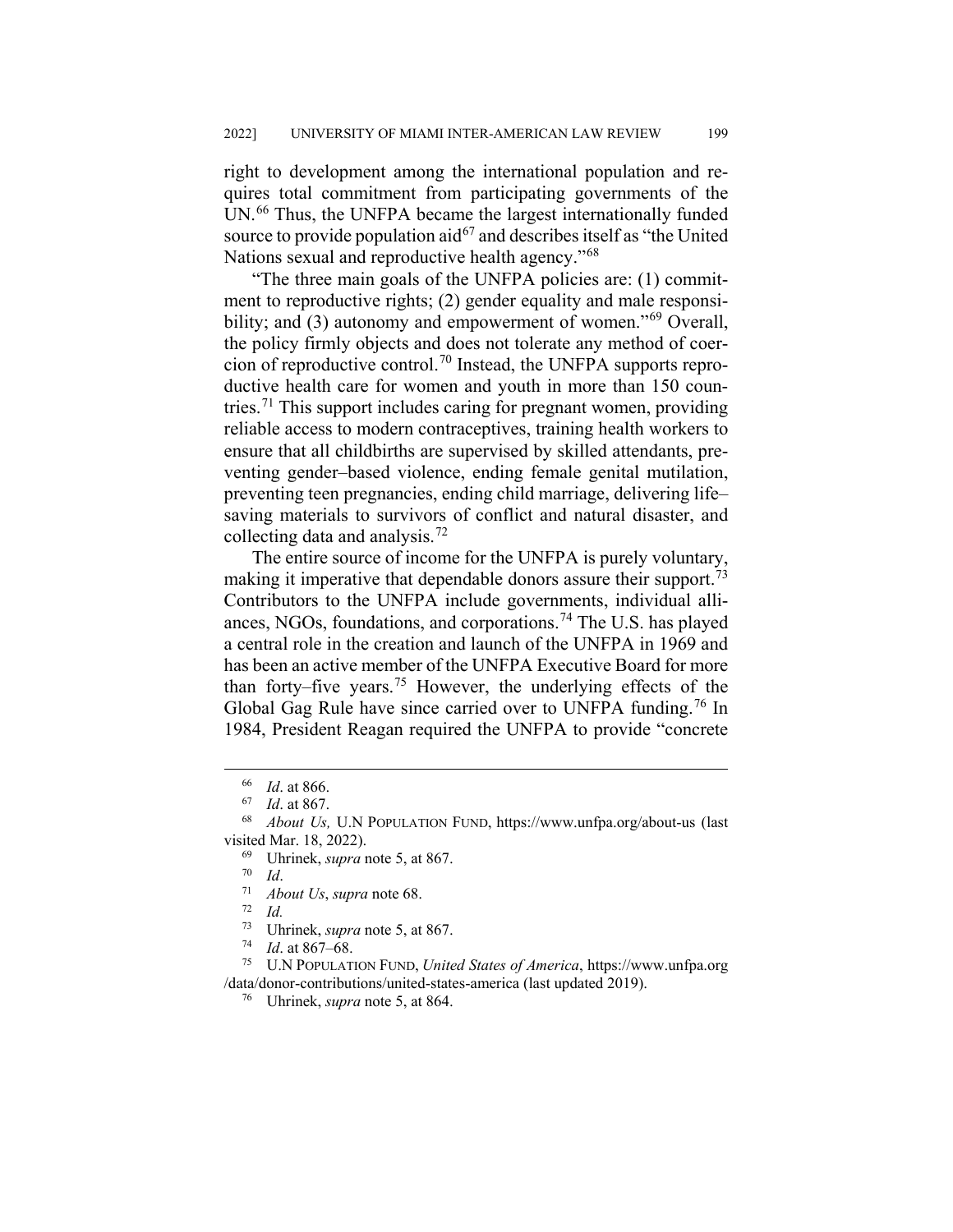assurances that it is not engaged in, or does not provide funding for, abortion or coercive family planning programs.<sup>5[77](#page-14-0)</sup> This requirement was motivated by the administration's opposition to China's one– child family policy, $^{78}$  $^{78}$  $^{78}$  which began in 1979 in efforts to maintain a comfortable standard of living for its population.<sup>[79](#page-14-2)</sup> China's policy had a controversial requirement mandating women to be fit with intrauterine devices after the delivery of their first child; thus, when a woman becomes pregnant with her second child, she must endure an abortion and if a women gives birth to two or more children, she will be sterilized.<sup>[80](#page-14-3)</sup>

In 1985, Congress amended the Foreign Assistance and Related Programs Appropriations Act by passing the Kemp–Kasten Amend-ment.<sup>[81](#page-14-4)</sup> The amendment states that no funds are to be made available to "any organization or program which, as determined by the President of the United States, supports or participates in the management of a program of coercive abortion or involuntary sterilization."[82](#page-14-5) Thus, the Reagan administration used this amendment and its opposition to China's one–child policy to deny all U.S. funding to the UNFPA.[83](#page-14-6) Prior to this Amendment, the U.S. had provided almost one–third of the UNFPA's yearly funding.<sup>[84](#page-14-7)</sup> Like the Mexico City Policy, this policy was reinstated throughout Republican administrations due to concerns about whether UNFPA supported China's coercive population policies.<sup>[85](#page-14-8)</sup> However, there is no evidence to date

<span id="page-14-0"></span> <sup>77</sup> Rachel Farkas, Note, *The Bush Administration's Decision to Defund the United Nations Population Fund and its Implications for Women in Developing Nations*, 18 BERKELEY WOMEN'S L. J. 237, 245 (2003).

 $\frac{78}{79}$  *Id.* 

<sup>79</sup> Uhrinek, *supra* note 5, at 869.

<span id="page-14-3"></span><span id="page-14-2"></span><span id="page-14-1"></span><sup>80</sup> *Id*. *See* Stephen McDonell, *China Allows Three Children in Major Policy Shift*, BBC (May 31, 2021), https://www.bbc.com/news/world-asia-china-57303 592#:~:text=China%20scrapped%20its%20decades%2Dold,has%20deterred%2 0many%20Chinese%20couples (noting that in 2016, China removed its one–child family policy and replaced it with a two–child limit, but it will now allow couples to have three children after census showed a steep decline in birth rates).

<sup>&</sup>lt;sup>81</sup> Farkas, *supra* note 77, at 245.

 $\frac{82}{83}$  *Id.* 

 $\begin{array}{c} 83 \ 84 \ 1 \end{array}$  *Id.* 

<sup>84</sup> *Id*.

<span id="page-14-8"></span><span id="page-14-7"></span><span id="page-14-6"></span><span id="page-14-5"></span><span id="page-14-4"></span><sup>85</sup> *UNFPA Funding & Kemp–Kasten: An Explainer*, KAISER FAM. FOUND. (May 14, 2021), https://www.kff.org/global-health-policy/fact-sheet/unfpa-fundi ng-kemp-kasten-an-explainer/ [hereinafter *UNFPA Funding & Kemp–Kasten*].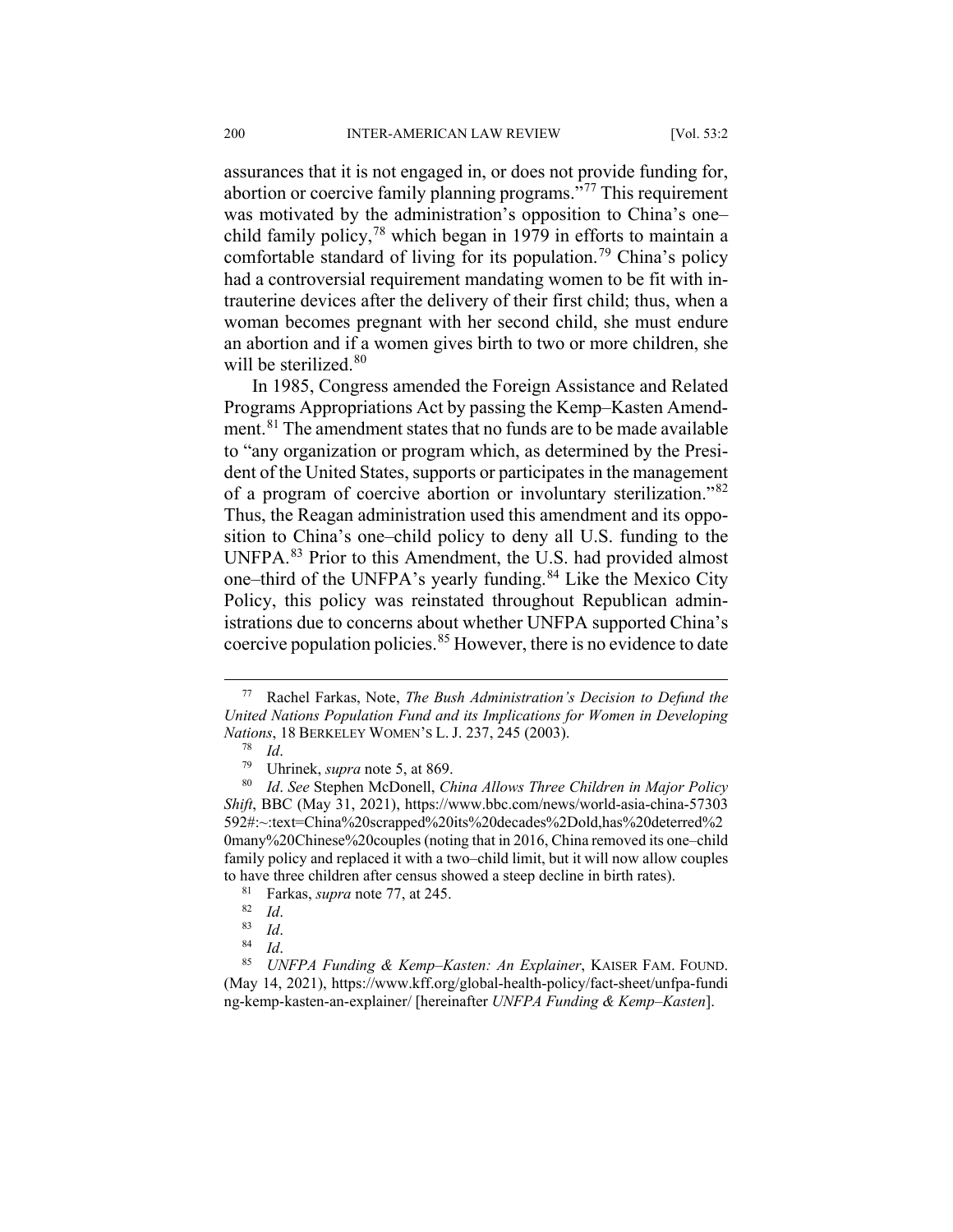that UNFPA supports coercive abortion or involuntary sterilizations.[86](#page-15-0) The UNFPA has repeatedly made it clear that it does not promote abortion as a method of family planning or fund abortion services.<sup>[87](#page-15-1)</sup>

Shortly after his inauguration, President Trump invoked the Kemp–Kasten Amendment in order to withhold U.S. funding from the UNFPA.[88](#page-15-2) The letter from the U.S. State Department declared that it was dropping the funding because the UNFPA "supports, or participates in the management of, a program of coercive abortion or involuntary sterilization."[89](#page-15-3) Furthermore, a memorandum on the policy decision stated that:

> [W]hile there is no evidence that UNFPA directly engages in coercive abortions or involuntary sterilizations in China, the agency continues to partner with China's National Health and Family Planning Commission on family planning, and thus can be found to support, or participate in the management of China's coercive policies for purposes of the Kemp–Kasten Amendment.<sup>[90](#page-15-4)</sup>

In response, the UNFPA released a statement claiming that this decision is based on an erroneous claim, that UNFPA refutes this claim, and that all of its work promotes the human rights of individuals and couples to make their own decisions, free of coercion or discrimination.<sup>[91](#page-15-5)</sup>

On July 1, 2020, UNFPA released another statement announcing that the U.S. had decided to withhold funds for the fourth consecutive year. $92$  The statement further noted that no humanitarian

<sup>90</sup> UNFPA Funding & Kemp–Kasten, *supra* note 85.

<span id="page-15-5"></span><span id="page-15-4"></span>Statement by UNFPA on U.S. Decision to Withhold Funding, U.N. POPULATION FUND (Apr. 4, 2017), https://www.unfpa.org/press/statement-unfpaus-decision-withhold-funding.

<span id="page-15-6"></span><sup>92</sup> *Statement on the United States Decision to Again Withhold Critical Funding for UNFPA, Amid Global Pandemic, supra* note 13.

 $\frac{86}{87}$  *Id.* 

 $\frac{87}{88}$  *Id.* 

<sup>88</sup> *Id*.

<span id="page-15-3"></span><span id="page-15-2"></span><span id="page-15-1"></span><span id="page-15-0"></span><sup>89</sup> *U.S. Withdraws Funding for U.N. Population Fund*, REUTERS (Apr. 3, 2017, 8:21 PM), https://www.reuters.com/article/us-usa-un-populattionfund/u-swithdraws-funding-for-u-n-population-fund-idUSKBN17600T.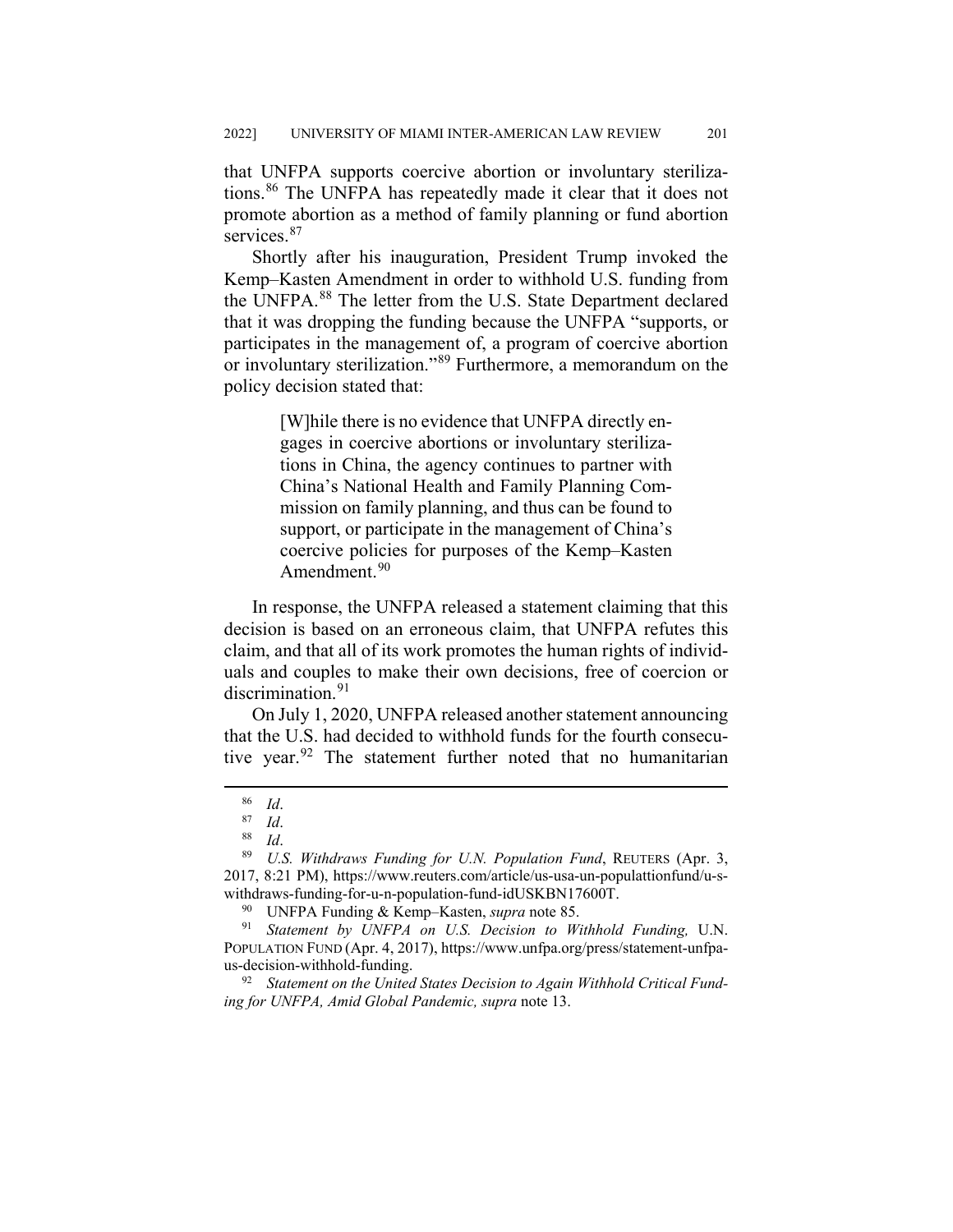exemption had been made to the ban on funding despite the COVID–19 pandemic.<sup>[93](#page-16-0)</sup> Regrettably, the U.S. continued to withhold funds throughout the Trump administration although the U.S. remained a part of the Executive Board<sup>[94](#page-16-1)</sup> and previously played a key role in the organization's launch.<sup>[95](#page-16-2)</sup> The UNFPA heavily relies on voluntary donations, especially from crucial donors who make up a large part of those donations like the U.S. ––who in 2015 was the third largest donor, giving \$76 million in core budget and ear-mark contributions.<sup>[96](#page-16-3)</sup> UN officials warned at the time not only that abrupt funding cuts of this nature could trigger more global instability,  $97$  but that the effects will be "devastating" to the health of women, girls, and families in the 150 countries the UNFPA assists.<sup>[98](#page-16-5)</sup> However, on January 28, 2021, Biden directed the Secretary of State to take the necessary steps to resume funding to the UNFPA.<sup>[99](#page-16-6)</sup>

## III. THE INTERNATIONAL EFFECTS OF THE MEXICO CITY POLICY'S RESTRICTIONS AND THE DEFUNDING OF THE UNFPA: REPERCUSSIONS IN LATIN AMERICA

The effects of domestic anti–abortion legislation has surpassed U.S. borders with the reinstatement of the Global Gag Rule, which now influences whether women in poorer countries can access abor-tions and other sexual health services.<sup>[100](#page-16-7)</sup> While the Global Gag Rule is intended to reduce abortion rates, past applications of the policy actually demonstrate an *increase* in the number of abortions in

 $\frac{93}{94}$  *Id.* 

<span id="page-16-0"></span> $\frac{94}{95}$  *Id.* 

<sup>95</sup> *UNFPA Funding & Kemp–Kasten*, *supra* note 85.

<sup>96</sup> *Id*.

<sup>&</sup>lt;sup>97</sup> *U.S. Withdraws Funding for U.N. Population Fund, supra* note 89.<br><sup>98</sup> Carol Morello *Trump Administration to Eliminate its Funding for* 

<span id="page-16-5"></span><span id="page-16-4"></span><span id="page-16-3"></span><span id="page-16-2"></span><span id="page-16-1"></span>Carol Morello, *Trump Administration to Eliminate its Funding for U.N. Population Fund Over Abortion*, WASH. POST (Apr. 4, 2017), https://www.wash ingtonpost.com/world/national-security/trump-administration-to-eliminate-itsfunding-for-un-population-fund-over-abortion/2017/04/04/d8014bc0-1936- 11e7-bcc2-7d1a0973e7b2\_story.html.

<span id="page-16-7"></span><span id="page-16-6"></span><sup>99</sup> *UNFPA Funding & Kemp–Kasten, supra* note 85. Nicky Armstrong, et al., *Trump's Reinstatement and Expansion of the Global Gag Rule Has Harmful Effects for Women, Men, and Children*, LONDON SCH. ECON. U.S. CTR. (Jan. 11, 2019), https://blogs.lse.ac.uk/usappblog/2019/01/ 11/trumps-reinstatement-and-expansion-of-the-global-gag-rule-has-harmful-effects-for-women-men-and-children/ [hereinafter *Armstrong*].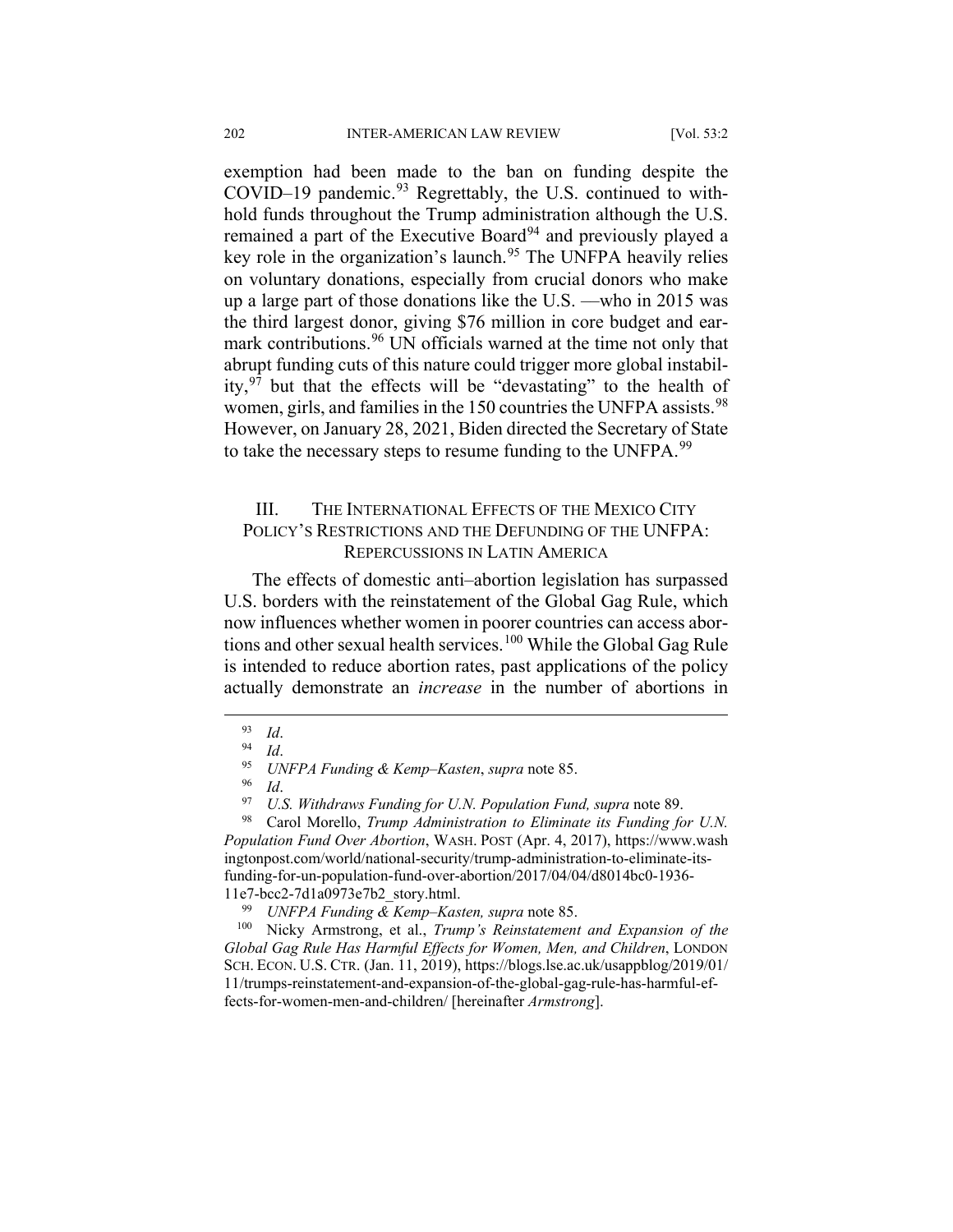countries affected most by the withdrawal of healthcare funding and where abortion laws are strictest.<sup>[101](#page-17-0)</sup> This can be attributed in large part to the fact that lack of U.S. funding instead results in reduced discussion related to sexual and reproductive health and rights, reduced access to contraception, and with it, an increase in unintended pregnancies.[102](#page-17-1) Consequently, "the failure of the United States and other countries to fully support access to safe abortion services contributes to more than 35 million unsafe abortions that occur annually in low– and middle–income countries, leading to 23,000 preventa-ble maternal deaths."<sup>[103](#page-17-2)</sup>

This policy forces NGOs to choose between providing safe and legal abortion services and accepting U.S. global health funding.<sup>[104](#page-17-3)</sup> The NGOs that opt to turn down U.S. funding are forced to find replacement funding from other sources, leading to health facilities closing, frequent contraceptive stockouts, stay layoffs, and salary cuts.<sup>[105](#page-17-4)</sup> Thus, the real effect of this policy is that NGOs must comply with the Global Gag Rule in order to receive funds or face the risk of shutting down facilities and curtailing its services.

For those NGOs that have elected to forgo U.S. funding, the application of this policy has arguably "crippled family planning programs" that refuse to let the U.S. government restrict their abortion advocacy efforts and dictate the services and counseling that they

<span id="page-17-0"></span> <sup>101</sup> Armstrong et al., *supra* note 100 ("When President Bush instated the Global Gag Rule in 2001, women in highly exposed countries were more likely to have an abortion compared to women in less exposed countries. On the contrary, evidence from countries where abortion services are safe, legal, and accessible show that abortion related deaths and complications are greatly reduced."); s*ee also* Erika Guevara–Rosas, *Trump's Global Gag a Devastating Blow for Women's Rights*, AMNESTY INT'L (Jan. 25, 2017), https://www.amnesty.org/en/lat est/news/2017/01/trumps-global-gag-a-devastating-blow-for-womens-rights/.

<span id="page-17-1"></span><sup>102</sup> Terry McGovern, *US Global Gag Rule Increases Unsafe Abortion*, THE LANCET (July 4, 2020) https://www.thelancet.com/journals/lancet/article/PIIS01  $40-6736(20)30921-1/fulltext.$ 

<sup>&</sup>lt;sup>103</sup> *Sully & Ahmed, supra* note 16.<br><sup>104</sup> Bath Daley *Insights Into How* 

<span id="page-17-4"></span><span id="page-17-3"></span><span id="page-17-2"></span><sup>104</sup> Bath Daley, *Insights Into How the US Abortion Gag Rule Affects Health Services in Kenya*, THE CONVERSATION (Sept. 30, 2020) https://theconversation. com/insights-into-how-the-us-abortion-gag-rule-affects-health-services-inkenya-145777.

<sup>105</sup> *Id*.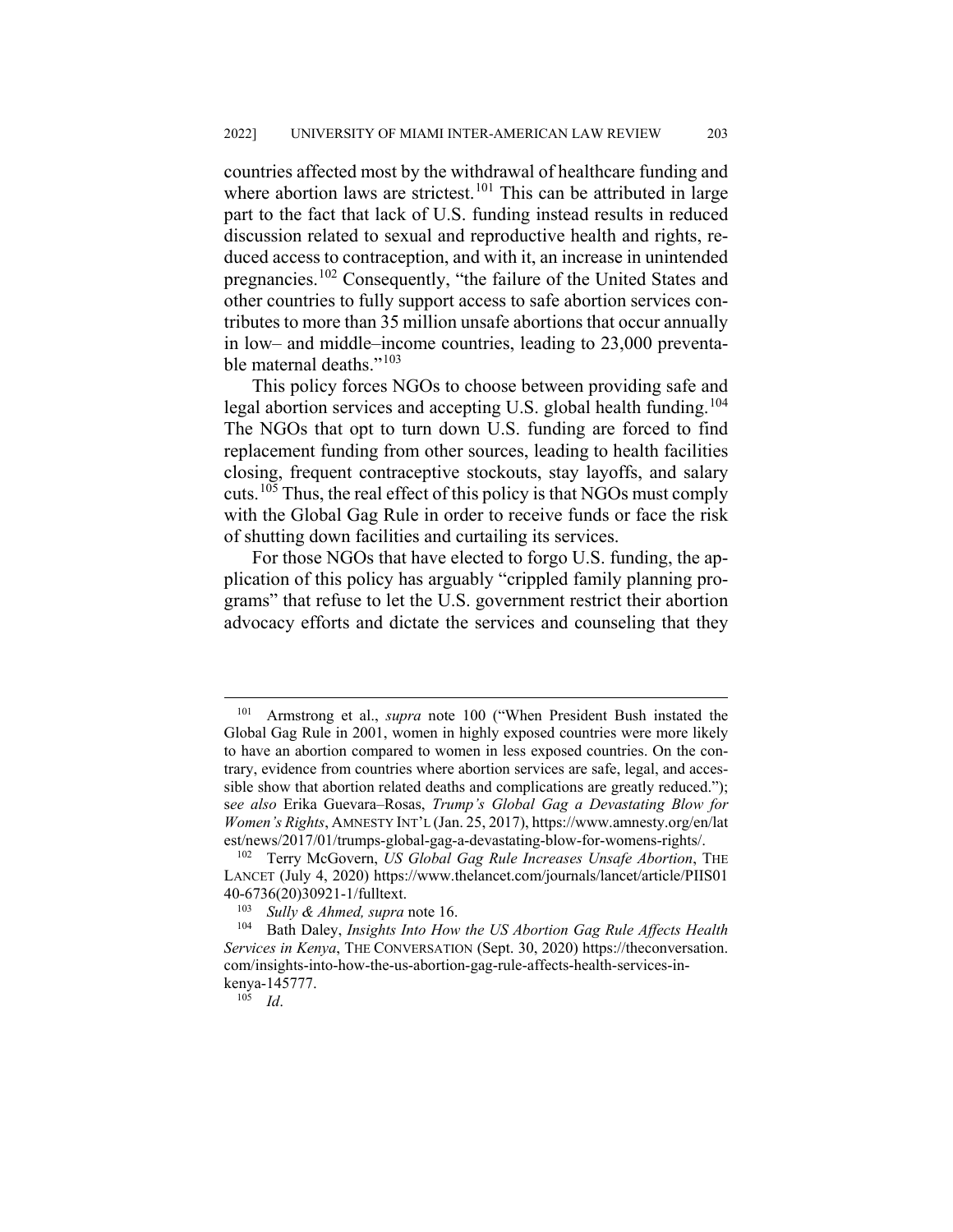may provide.<sup>[106](#page-18-0)</sup> Because the U.S. is the largest funder of global health programs worldwide, the "disruption this aid effort will suffer is massive," as several health providers have been forced to reduce staff and services as well as shut down clinics.<sup>[107](#page-18-1)</sup>

The relationship between the U.S. government and the UNFPA has followed a path similar to that of the Mexico City Policy in terms of both its politics and its counterproductive impact.[108](#page-18-2) Premised solely on political and ideological reasons, President Trump misused a law that was created to protect human rights to instead deny them by blocking support for the UNFPA's crucial work.<sup>[109](#page-18-3)</sup> Even if the U.S. is adamant about sending a message to the Chinese government, the choice to defund UNFPA does not hurt China, but rather the other roughly 150 countries in which UNFPA works, which suf-fer as a result.<sup>[110](#page-18-4)</sup> Moreover, the dissemination of information on pregnancy termination and the provision of safe abortion procedures are only a fraction of the assistance that the UNFPA provides to over 150 countries. $111$ 

The UNFPA presence and strategy in each country is responsive and tailored to national needs.<sup>[112](#page-18-6)</sup> The UNFPA Programme Countries are classified based on each country's relevant development indicators or, in other words, the need and ability of each country to fi-nance their own development.<sup>[113](#page-18-7)</sup> Thus, funds are essential for the

<span id="page-18-0"></span> <sup>106</sup> Joan Caívano & Jane Marcus–Delgado, *The Global Gag Rule: Women's Health at Risk in Latin America?*, GLOB. AMS. (Mar. 17, 2017), https://theglobal americans.org/2017/03/global-gag-rule-womens-health-risk-latin-america/.

 $\frac{107}{108}$  *Id.* 

<span id="page-18-2"></span><span id="page-18-1"></span><sup>108</sup> Sneha Barot & Susan A. Cohen, T*he Global Gag Rule and Fights Over Funding UNFPA: The Issues That Won't Go Away*, GUTTMACHER INST., Policy Review Vol. 18 No. 2 at 30 (June 3, 2015).

<span id="page-18-3"></span><sup>109</sup> Thalif Deen, *US Defunds UNFPA for Third Consecutive Year–On Misconcieved Assumptions*, INTER PRESS SERVICE (Jul. 17, 2019), http://www.ipsnews .net/2019/07/us-defunds-unfpa-third-consecutive-year-misconceived-assump $tions/$ <br> $110$ 

<sup>&</sup>lt;sup>110</sup> Barot, *supra* note 108, at 31.<br><sup>111</sup> See Farkas, *supra* note 77 at

See Farkas, *supra* note 77, at 240.

<span id="page-18-6"></span><span id="page-18-5"></span><span id="page-18-4"></span><sup>112</sup> U.N POPULATION FUND*, UNFPA Strategic Plan 2018–2021*, https://www. unfpa.org/strategic-plan (last visited Mar. 1, 2021).

<span id="page-18-7"></span><sup>113</sup> *Id*. (the country classification ranks red countries as the highest need and the lowest ability to finance, followed by orange, then yellow, and finally pink, which has the lowest needs and some ability to finance).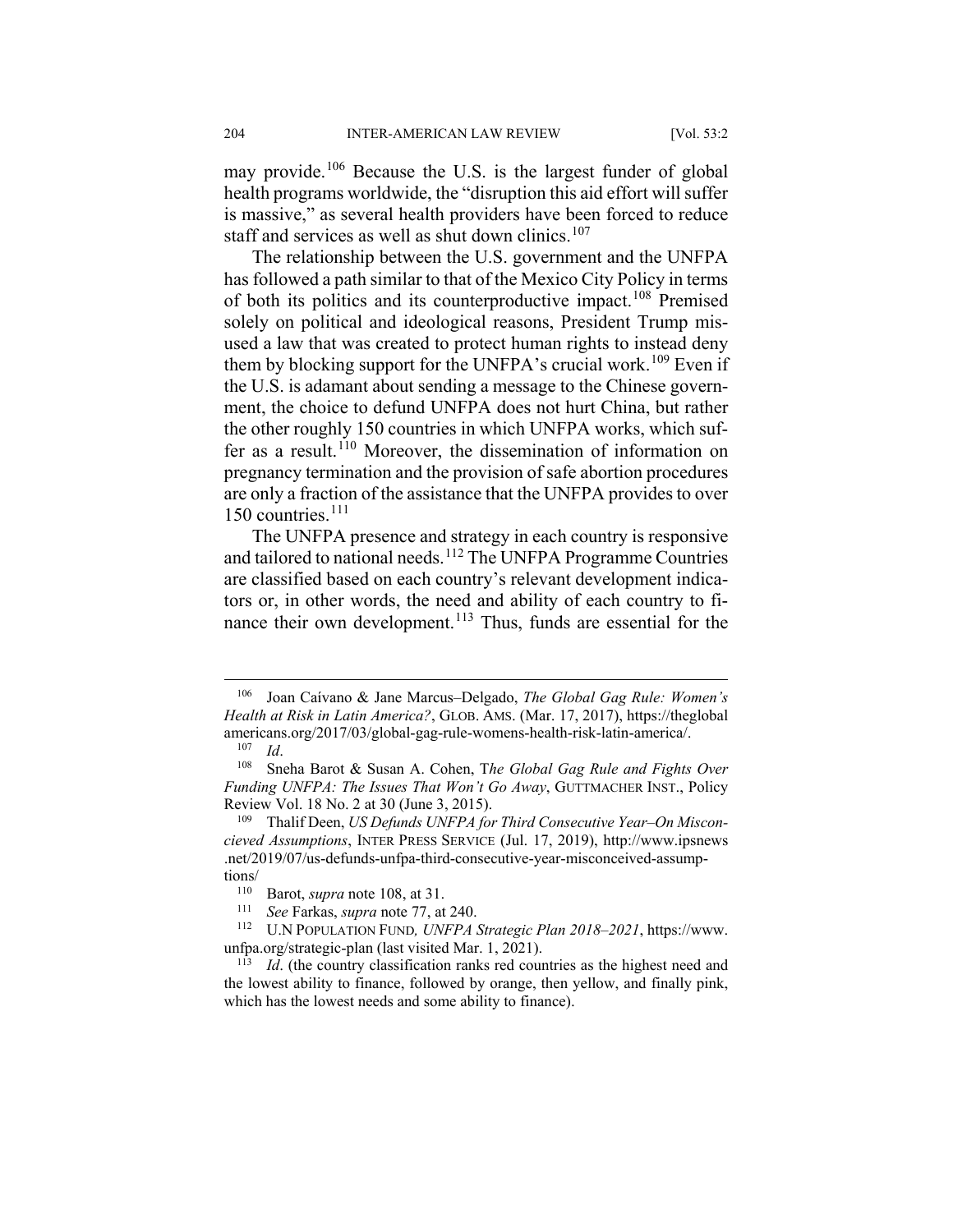UNFPA to carry out each program's objectives and goals.<sup>[114](#page-19-0)</sup> With the U.S. being one of UNFPA's largest donors, Trump's decision was set out to cut the voluntary contributions of the UNFPA by up to 40 percent, further widening the funding gap that the UNFPA is already facing.<sup>[115](#page-19-1)</sup> As Biden has now resumed UNFPA funding, the effects of Trump's funding gap are still being evaluated.<sup>[116](#page-19-2)</sup>

## *a. The Mexico City Policy in Latin America: A Counterproductive Policy*

Latin America has some of the most restrictive abortion laws in the world.<sup>[117](#page-19-3)</sup> The restrictive laws may be attributed to the fact that in general, Latin America is socially and religiously conservative in part because of the enduring influence of authoritarian regimes throughout the region.<sup>[118](#page-19-4)</sup> Additionally, women's reproductive rights are often framed as social and moral issues, with conservatives making a claim that legalizing abortion will "demoralize" society and disrupt the traditional notions of a "natural family."<sup>[119](#page-19-5)</sup> Despite abortions being illegal altogether or allowed with limited exception in most countries, abortions in Latin America are commonplace, albeit highly unsafe and carry with it the highest unsafe abortion rate of any region. $120$ 

Furthermore, in several Latin American countries, the practice of abortion itself is criminalized—both the women seeking abor-tions and their doctors may face significant prison sentences.<sup>[121](#page-19-7)</sup> The consequences of criminalizing abortion include high maternal mortality and morbidity rates due to unsafe abortions that disproportion-ately affect women and girls living in poverty.<sup>[122](#page-19-8)</sup> These consequences have been particularly acute in Latin America, $123$  where

<span id="page-19-0"></span> $\frac{114}{115}$  *Id.* 

<span id="page-19-1"></span><sup>&</sup>lt;sup>115</sup> Ford, *supra* note 14.<br><sup>116</sup> *HNEPA* Funding &

<span id="page-19-2"></span><sup>116</sup> *UNFPA Funding & Kemp–Kasten, supra* note 85.

<span id="page-19-3"></span><sup>&</sup>lt;sup>117</sup> Armstrong et al., *supra* note 100.<br><sup>118</sup> Iulian *supra* note 10 at 276

<span id="page-19-4"></span><sup>&</sup>lt;sup>118</sup> Julian, *supra* note 19, at 276.

<span id="page-19-5"></span> $\frac{119}{120}$  *Id.* 

<span id="page-19-6"></span> $\frac{120}{121}$  *Id.* at 279–80.

<span id="page-19-7"></span> $\frac{121}{122}$  *Id.* at 280.

<span id="page-19-9"></span><span id="page-19-8"></span><sup>122</sup> Guevara–Rosas, *supra* note 101.

*Id.*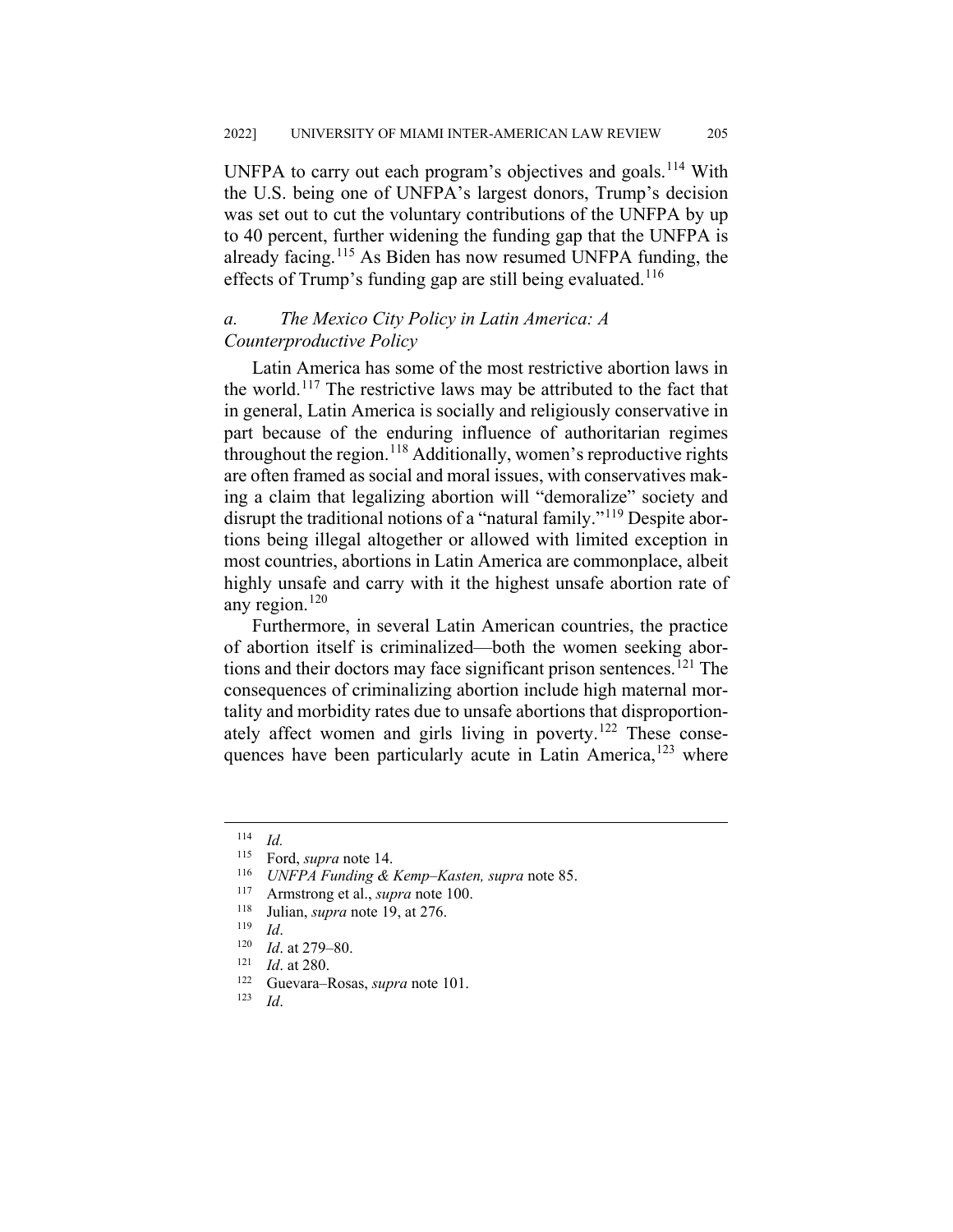more than 95 percent of procedures take place illegally and clandes-tinely.<sup>[124](#page-20-0)</sup>

While the Global Gag Rule was in effect in 2001, abortion rates rose in Latin America despite the restrictive legal regimes of the countries and the U.S.'s implementation of the policy.<sup>[125](#page-20-1)</sup> Specifically, women in Latin America became three times more likely to get an abortion.<sup>[126](#page-20-2)</sup> As a result, there is a high demand for abortion– related health services, which have traditionally been provided by NGOs since the stringent regional policies in place limit access to such services.<sup>[127](#page-20-3)</sup> Women will continue to find a way to have an abortion if needed, even if the means are unsafe, dangerous, or expen-sive.<sup>[128](#page-20-4)</sup> In the impoverished and indigenous regions of Latin America, where contraception and reproductive service in general are already scarce, women suffer a dangerous disadvantage when NGOs lack the funds to provide safe and sufficient support.<sup>[129](#page-20-5)</sup> Therefore, the Global Gag Rule does not achieve its objectives. Instead, the policy has proven to be counterproductive by placing lives at risk.<sup>[130](#page-20-6)</sup>

i. El Salvador: Country Case Study

In terms of abortion rights, El Salvador is one of the least pro-gressive countries with some of the most restrictive laws.<sup>[131](#page-20-7)</sup> Since 1998, El Salvador has enforced a complete prohibition on abortion.[132](#page-20-8) This complete prohibition does not recognize cases of rape, incest, fetal abnormality, or even instances where the mother's life is in danger as possible exceptions.<sup>[133](#page-20-9)</sup> Under this ban, a women

 $\frac{130}{131}$  *Id.* 

<sup>&</sup>lt;sup>124</sup> Caívano, *supra* note 106.<br><sup>125</sup> Armstrong et al. *supra* no

<sup>&</sup>lt;sup>125</sup> Armstrong et al., *supra* note 100.<br><sup>126</sup> Armstrong et al. *supra* note 100

<span id="page-20-2"></span><span id="page-20-1"></span><span id="page-20-0"></span>Armstrong et al., *supra* note 100. ("A main reason for the increase in the likelihood of abortion can be attributed to the major disruptions to family planning services brought on by the withdrawal of healthcare funding. These funding cuts resulted in clinic closures, health personnel layoffs, fewer services, and reduced contraceptive supplies, overall reducing the access to contraceptives which ultimately led to more unintended pregnancies and thus higher abortion rates.")

<span id="page-20-3"></span><sup>&</sup>lt;sup>127</sup> Lewis, *supra* note 54, at 3–4.

<span id="page-20-4"></span><sup>&</sup>lt;sup>128</sup> Armstrong et al., *supra* note 100.

<sup>&</sup>lt;sup>129</sup> Lewis, *supra* note 54, at 3.<br><sup>130</sup> *Id* 

<sup>&</sup>lt;sup>131</sup> Julian, *supra* note 19, at 283.

 $\frac{132}{133}$  *Id.* 

<span id="page-20-9"></span><span id="page-20-8"></span><span id="page-20-7"></span><span id="page-20-6"></span><span id="page-20-5"></span><sup>133</sup> Anastasia Moloney, *No Options for El Salvador's Pregnant Girls Raped in Lockdown*, REUTERS (Aug. 31, 2020, 6:17 PM), https://www.reuters.com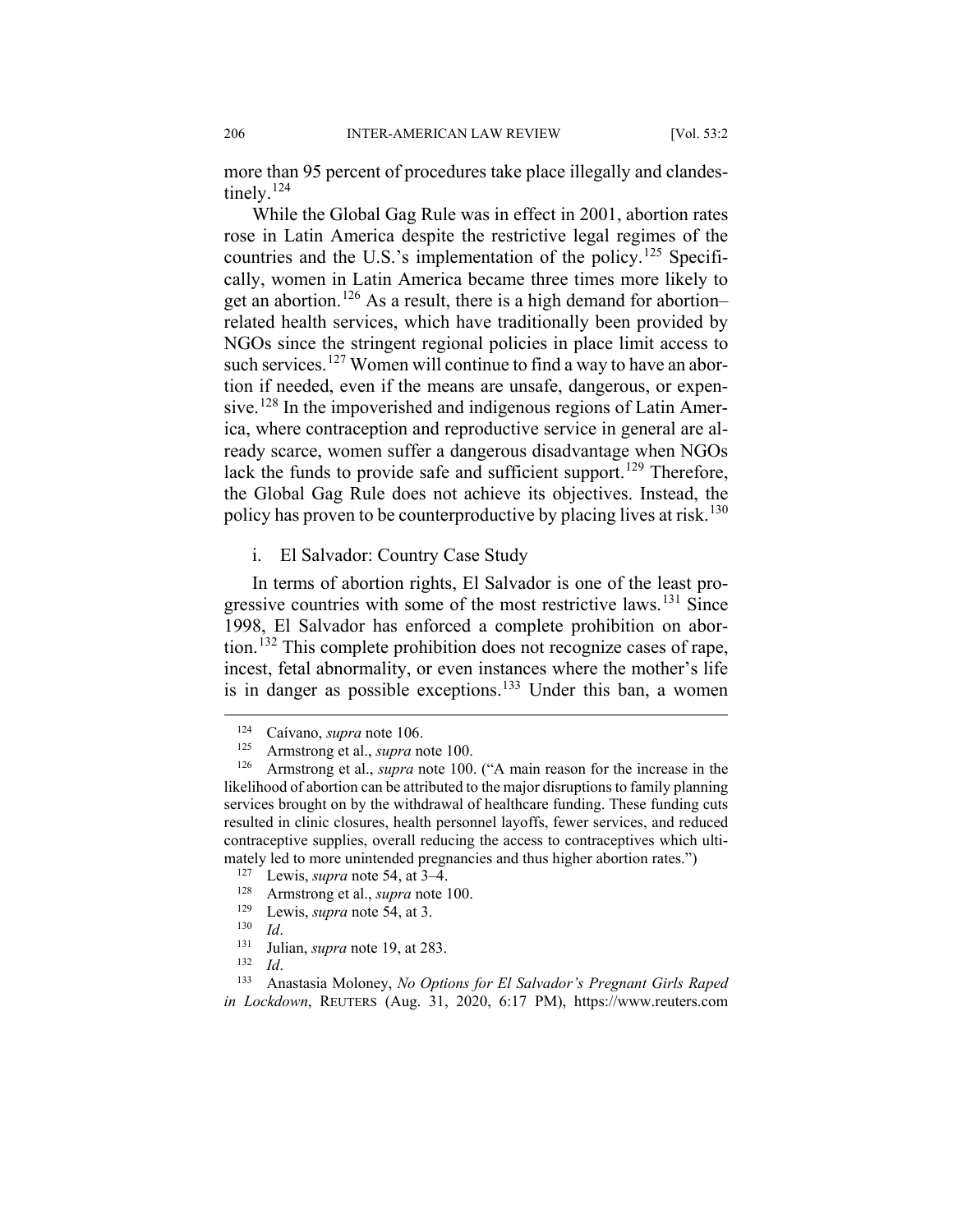charged with the crime of abortion can face a penalty of two to eight years in prison, while the medical professional assisting in the pro-cedure can face a six to twelve year sentence.<sup>[134](#page-21-0)</sup> Furthermore, because El Salvador's Constitution establishes that human life begins at conception, a woman charged with the crime of unlawful abortion may also be convicted of aggravated homicide, a crime that carries a thirty to fifty year prison sentence.<sup>[135](#page-21-1)</sup>

This total ban has caused women and girls to seek unsafe, clandestine abortions that frequently result in serious medical complications.[136](#page-21-2) The Ministry of Health has reported 19,290 abortions in El Salvador between 2005 and 2008, more than a quarter of them un-dergone by girls under the age of eighteen.<sup>[137](#page-21-3)</sup> According to the World Health Organization, 11 percent of women and girls who un-derwent a clandestine abortion in El Salvador died as a result.<sup>[138](#page-21-4)</sup> However, due to the secrecy surrounding the practice and the unreliability of government statistics, these figures are likely much higher. $139$ 

The ban is also obstructing the provision of post–abortion care and care for other pregnancy related complications.<sup>[140](#page-21-6)</sup> When such complications occur, women and girls are afraid to seek medical help for fear that they will be arrested for violating the abortion ban.<sup>[141](#page-21-7)</sup> In 2013, the Ministry of Health reported that 32 percent of all pregnancies in El Salvador are those of adolescents, rendering El Salvador the country with the highest rate of teenage pregnancy in Latin America.<sup>[142](#page-21-8)</sup> These young girls are particularly at risk of

<span id="page-21-0"></span> <sup>/</sup>article/us-health-coronavirus-el-salvador-aborti/no-options-for-el-salvadors-pre gnant-girls-raped-in-lockdown-idUSKBN25R2YY.<br><sup>134</sup> Julian *supra* pote 19, at 283

<sup>&</sup>lt;sup>134</sup> Julian, *supra* note 19, at 283.

 $\frac{135}{136}$  *Id.* 

<span id="page-21-2"></span><span id="page-21-1"></span>Linda Veazey, *What El Salvador's Total Abortion Ban Means for Women and Girls*, AMNESTY INT'L (Feb. 2, 2016), https://www.amnestyusa.org/what-elsalvadors-total-abortion-ban-means-for-women-and-girls/.

<span id="page-21-4"></span><span id="page-21-3"></span><sup>137</sup> *El Salvador: On the Brink of Death: Violence Against Women and the Abortion Ban in El Salvador* 21, AMNESTY INT'L (Sept. 25, 2014), https://www. amnestyusa.org/wp-content/uploads/2017/04/on the brink of death.pdf [hereinafter *Amnesty Int'l Report*].

 $\frac{138}{139}$  *Id.* at 21.

<span id="page-21-5"></span> $\frac{139}{140}$  *Id.* at 21.

<span id="page-21-7"></span><span id="page-21-6"></span> $\frac{140}{141}$  *Id.* at 33.

<span id="page-21-8"></span><sup>&</sup>lt;sup>141</sup> Veazey, *supra* note 136.<br><sup>142</sup> Amnesty Int'l Report su

<sup>142</sup> *Amnesty Int'l Report*, *supra* note 137, at 26.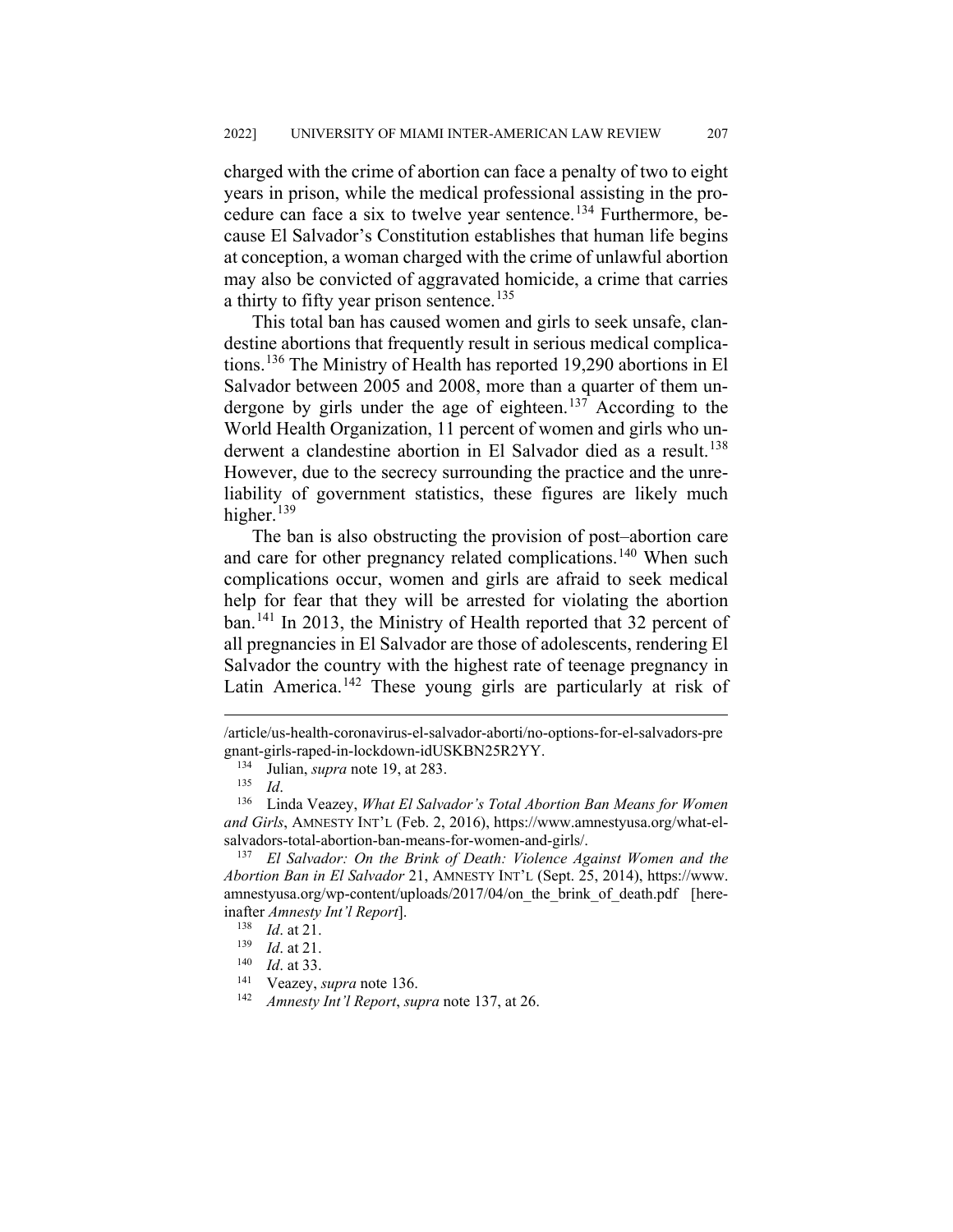complications arising from miscarriages since their bodies are not yet fully developed.<sup>[143](#page-22-0)</sup> Additionally, the women and girls who suffer from miscarriages are often reported to the authorities and interrogated by the police, sometimes resulting in homicide prosecutions.[144](#page-22-1) The Agrupación Ciudadana por la Despenalización del Aborto en El Salvador ("Agupación Ciudadana"), a multidisciplinary organization formed to raise public awareness in order to change existing legislation on abortion in El Salvador, identified 129 women who were charged with abortion or aggravated homicide between 2000 and 2011, reporting that some of these women had abor-tions while others suffered miscarriages.<sup>[145](#page-22-2)</sup>

The story of twenty–year–old Imelda Cortez illustrates some of the horrors women and girls face daily in El Salvador.<sup>[146](#page-22-3)</sup> In 2017, Imelda was imprisoned after giving birth to the child of her abusive stepfather in a latrine.<sup>[147](#page-22-4)</sup> She was charged with attempted murder on suspicion of attempting to have an abortion.<sup>[148](#page-22-5)</sup> Despite the lack of medical evidence, Imelda was held for over eighteen months, denied legal advice, and prevented from seeing her child.<sup>[149](#page-22-6)</sup> While it took months for charges to be filed against her rapist, Imelda faced a po-tential forty year prison sentence.<sup>[150](#page-22-7)</sup> Imelda was finally released after months of well–organized public protests with support and assis-tance from domestic and foreign NGOs.<sup>[151](#page-22-8)</sup> There are still several women, however, who remain imprisoned and many more at risk of facing the same abusive, inhumane treatment, but the NGOs capable of helping women like Imelda are restricted from acting or providing the support that the government refuses to offer because of the re-strictions placed by the gag rule.<sup>[152](#page-22-9)</sup>

 $\frac{143}{144}$  *Id.* at 33.

 $\frac{144}{145}$  *Id.* at 35.

 $\frac{145}{146}$  *Id.* 

<span id="page-22-4"></span><span id="page-22-3"></span><span id="page-22-2"></span><span id="page-22-1"></span><span id="page-22-0"></span>See Daniel Odin Shaw, *Trump's Global Gag Rule: Rolling Back Reproductive Rights in Central America*, NEW PRETENDER (Feb. 27, 2019), http://newpretender.com/2019/02/27/trumps-global-gag-rule-rolling-back-reproductiverights-in-central-america-daniel-odin-shaw/.

 $\frac{147}{148}$  *Id.* 

<span id="page-22-5"></span> $\frac{148}{149}$  *Id.* 

<span id="page-22-6"></span> $\frac{149}{150}$  *Id.* 

<span id="page-22-8"></span><span id="page-22-7"></span> $\frac{150}{151}$  *Id.* 

<span id="page-22-9"></span> $\frac{151}{152}$  *Id.* 

<sup>152</sup> *See* Shaw, *supra* note 146.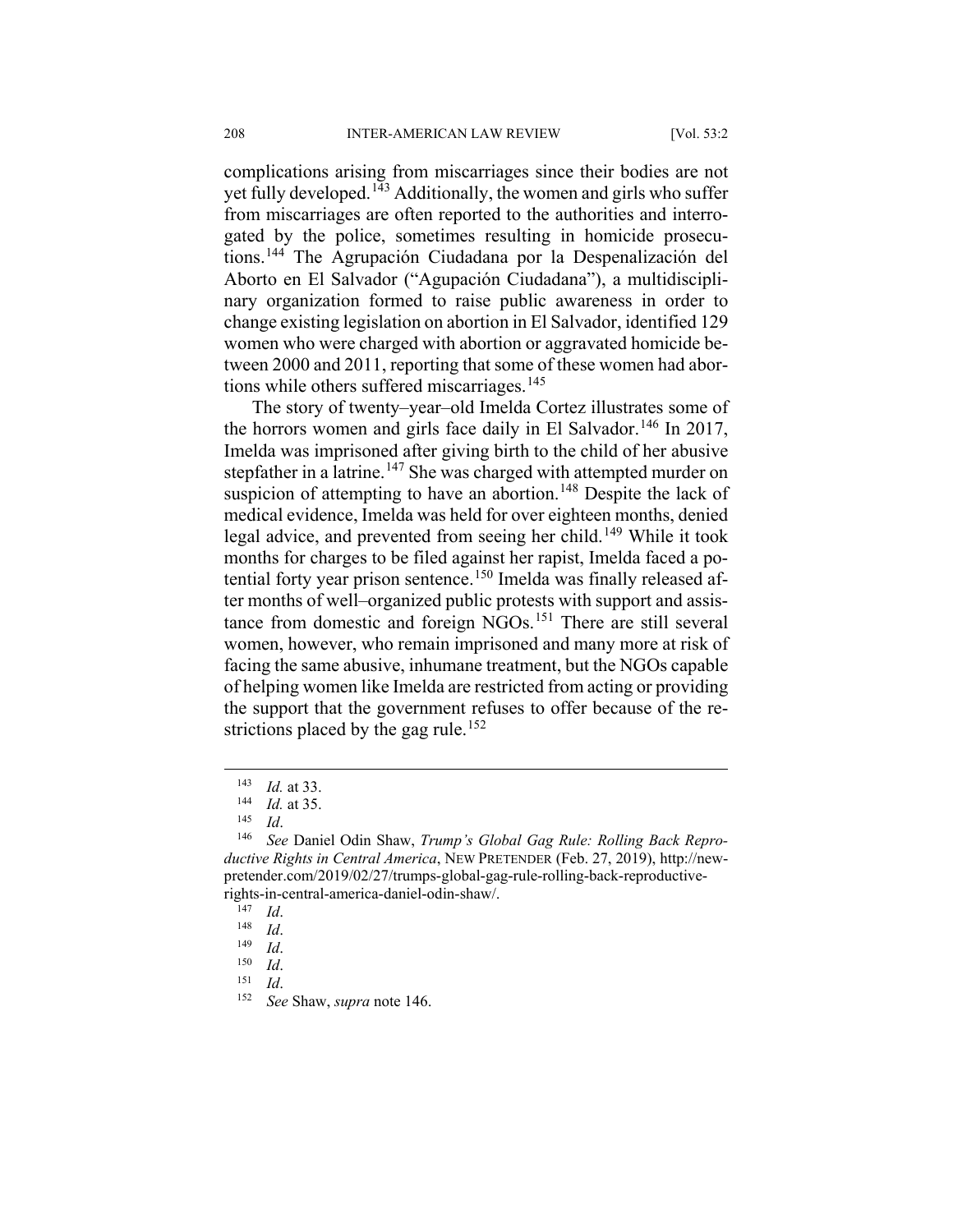One of the smallest, poorest, and most densely populated countries in Central America, El Salvador faces extreme poverty, pervasiveness of violence against women and girls, a lack of access to the full range of modern contraception, and lack of quality sexual and reproductive health information and education—all factors which have altogether intensified the impact of the abortion ban in El Salvador.[153](#page-23-0) However, "the Global Gag Rule makes no distinctions for countries where abortion is legal, thus leaving women who rely on NGO family planning clinics with unequal access to reproductive health services."<sup>[154](#page-23-1)</sup> Thus, women living in countries like El Salvador with harsh anti–abortion laws are the ones most in need of abortion reform, but the restrictions brought on by the Global Gag Rule currently prohibit activists and service providers from making any progress.[155](#page-23-2) Not only are NGOs prohibited from mentioning the possibility of termination or providing other methods of contracep-tion,<sup>[156](#page-23-3)</sup> the rule also prohibits NGOs from lobbying a foreign gov-ernment to liberalize abortion laws altogether.<sup>[157](#page-23-4)</sup>

The NGOs are necessary to serve as a voice for the women in El Salvador.<sup>[158](#page-23-5)</sup> The claims attributing a decrease in abortion rates to the Global Gag Rule are unsubstantiated.[159](#page-23-6) A 2020 analysis by Guttmacher institute shows that if the Helms Amendment were to be repealed and U.S. support helped ensure that all abortions were provided safely in the countries where abortion is legal on at least some grounds and where the United States is already supporting family planning programs:

> There would be 19 million fewer unsafe abortions each year;

> There would be 17,000 fewer maternal deaths each year;

<span id="page-23-0"></span> <sup>153</sup> *Amnesty Int'l Report*, *supra* note 137, at 13.

<span id="page-23-2"></span><span id="page-23-1"></span><sup>&</sup>lt;sup>154</sup> Aguilar, *supra* note 40, at 52.

 $\frac{155}{156}$  *Id.* 

<span id="page-23-3"></span><sup>&</sup>lt;sup>156</sup> Shaw, *supra* note 146.

<span id="page-23-4"></span><sup>&</sup>lt;sup>157</sup> Aguilar, *supra* note 40, at 53–54.

<span id="page-23-6"></span><span id="page-23-5"></span><sup>158</sup> *See id*. at 78.

*Id.* at 79.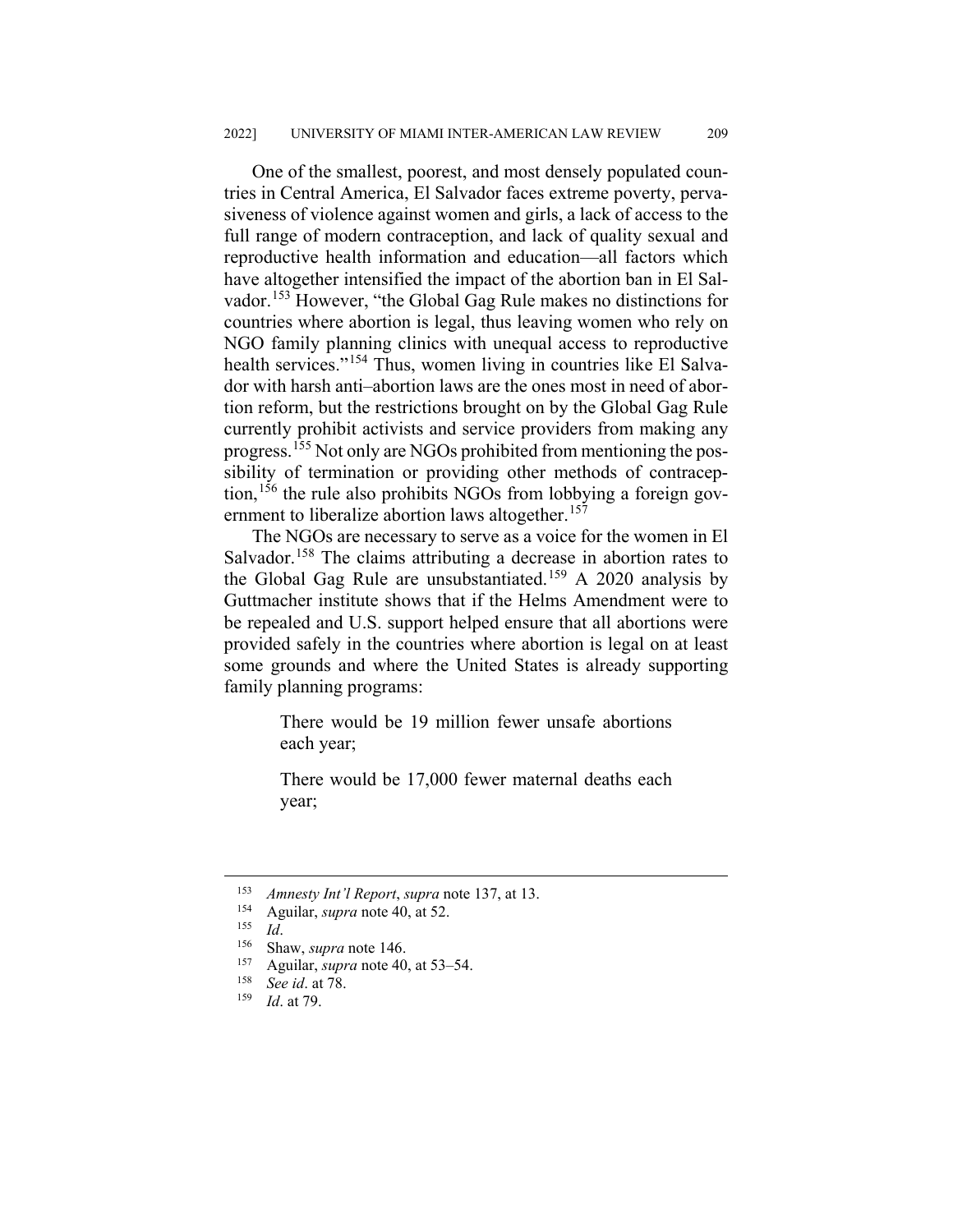The overall number of maternal deaths due to abortion in these countries would decline by 98%; and

There would be 12 million fewer women each year who have abortion–related complications requiring medical treatment.[160](#page-24-0)

The policy does, however, endanger the lives of women in countries like El Salvador by restricting their access to family planning services, which plays a major role in diminishing the abortion and high maternal mortality rate in developing countries.<sup>[161](#page-24-1)</sup> As several of the policy's opponents have recognized, "the rule does not protect women from human rights abuses in family planning" and "ignores the hardships faced by women in developing countries." $162$ 

## *b. Defunding the UNFPA: A Dangerous Lack of Aid for Latin America*

Latin America is composed of upper and lower middle–income countries where adolescents and youth still face insufficient coverage and quality of sexual and reproductive health services, and gen-der inequality continues to limit women and girls' freedoms.<sup>[163](#page-24-3)</sup> The UNFPA's Regional Interventions Action Plan For Latin America and the Caribbean 2018–2021 reports that recently, economic growth combined with implementation of inclusive social policies has lifted about seventy million people out of poverty.<sup>[164](#page-24-4)</sup> However,

<sup>&</sup>lt;sup>160</sup> Sully & Ahmed, *supra* note 16.<br><sup>161</sup> *Id* at 79–80

 $\frac{161}{162}$  *Id.* at 79–80.

<span id="page-24-2"></span><span id="page-24-1"></span><span id="page-24-0"></span><sup>162</sup> *Id.* at 74. *See generally* Tara A. Gellman, *The Blurred Line Between Aiding Progress and Sanctioning Abuse: United States Appropriations, the UNFPA, and Family Planning in the P.R.C.,* 17 N.Y.L. SCH. J. HUM. RTS. 1063, 1094 (2001) (noting that back in 2001, several members of congress expressed concern over the "gag" language of the rule, and based on the overwhelming need of family planning funds, conditioning how organizations may use the money in the programs is unacceptable).

<span id="page-24-4"></span><span id="page-24-3"></span><sup>163</sup> *Regional Interventions Action Plan for Latin America and the Caribbean 2018–2021* 1, 3, U.N POPULATION FUND https://www.unfpa.org/sites/default/files /admin-resource/Final\_RIAP\_LACRO.pdf (last visited Mar. 1, 2021).

<sup>164</sup> *Id*.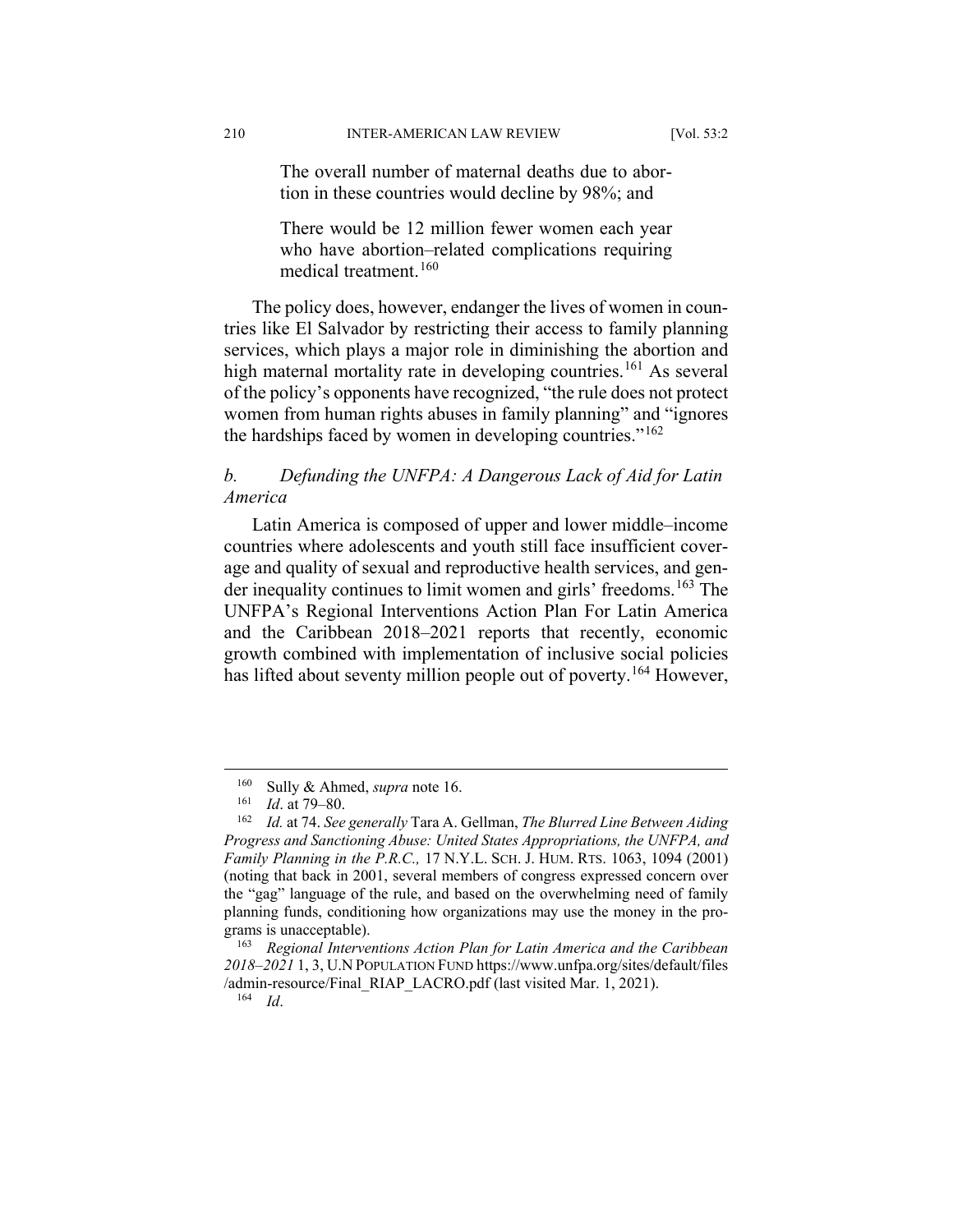while income inequality has decreased, Latin America remains the most equal region in the world.<sup>[165](#page-25-0)</sup>

The UNFPA works to advance the promotion and protection of human rights through means such as legislative and policy frameworks. Yet, "a resurgence and strengthening of conservative positions that aim to delegitimize sexual reproductive health and rights and gender equality add to the challenges, presenting critical barri-ers."<sup>[166](#page-25-1)</sup> Moreover, because most countries in the region are classified as middle–income, programmes are expected to be largely funded or co–financed by host–governments and private founda-tions.<sup>[167](#page-25-2)</sup>

Low–income countries and even progressing high–income countries are placed at a serious disadvantage of regressing on progress made toward helping the world's most vulnerable women and girls when substantial donors like the U.S. end funding for groups that seek to promote safe childbirth and maternal health, end female genital mutilation and child marriage, and help victims of violence.[168](#page-25-3) The recent Country Development Programmes for Bolivia and Uruguay serve as examples of the aid the UNFPA has to offer and the goals that can be achieved with the help of the funds invested in each tailored programme.

#### i. Bolivia: UNFPA Country Development Programme

Bolivia is a lower middle–income country and one of the poorest and most unequal countries in the region.<sup>[169](#page-25-4)</sup> The UNFPA classifies Bolivia as an "orange" country, meaning, a country classified as sec-ond highest in need with the lowest ability to finance.<sup>[170](#page-25-5)</sup> The current UNFPA Country Program for Bolivia is set to run through a five

<span id="page-25-0"></span> <sup>165</sup> *Id*. *See also Regional Interventions Action Plan for Latin America and the Caribbean 2022–2025,* U.N POPULATION FUND, https://www.unfpa.org/sites/def ault/files/board-documents/DP.FPA\_.2021.8\_-\_UNFPA\_strategic\_plan\_2022- 2025 - Annex.8 - Latin America and the Caribbean - FINAL - 23Jul21.p df.

 $\frac{166}{167}$  *Id.* 

 $\frac{167}{168}$  *Id.* at 11.

<sup>168</sup> *See* Morello, *supra* note 98.

<span id="page-25-5"></span><span id="page-25-4"></span><span id="page-25-3"></span><span id="page-25-2"></span><span id="page-25-1"></span><sup>169</sup> *Country Programme Document for the Plurinational State of Bolivia* 2, U.N. POPULATION FUND (July 3, 2017), https://digitallibrary.un.org/record/13175 93?ln=en [hereinafter *Bolivia CDP*].

<sup>170</sup> *See UNFPA Strategic Plan 2018–2021, supra* note 112.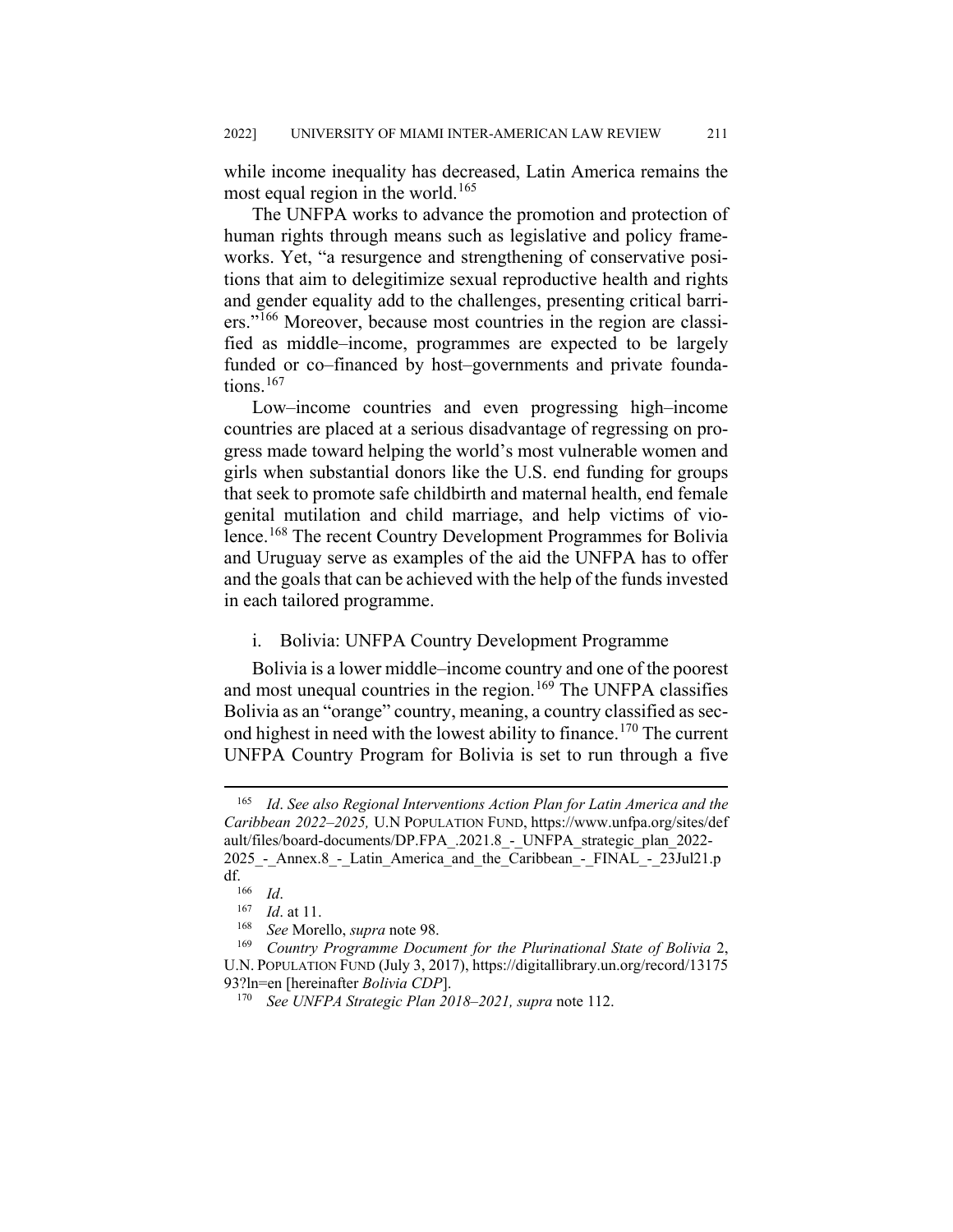year period from 2018–2022, making it the sixth cycle of assistance for Bolivia.[171](#page-26-0) The programme's proposed UNFPA assistance is set at \$14 million.<sup>[172](#page-26-1)</sup> This country programme "will contribute to sustainable development in Bolivia, providing technical assistance and establishing integrated pilot interventions in the areas of adolescence and youth, sexual and reproductive health and reproductive rights, and gender, which are acknowledged by national objectives as enabling factors in poverty and inequality reduction."<sup>[173](#page-26-2)</sup>

A milestone achievement for the country of Bolivia is its recog-nition of sexual and reproductive rights of women and men.<sup>[174](#page-26-3)</sup> During the Country Programme 2013–2017, the UNFPA supported and assisted Bolivia in the development of a favorable regulatory framework for sexual and reproductive health, reproductive rights, and gender based violence, particularly sexual violence.<sup>[175](#page-26-4)</sup> Specifically, in passing Law 348 to guarantee a life free from violence, Law 342 on Youth and the Multisectoral Plan for the Prevention of Adoles-cent Pregnancies, and the Law on Gender Identity.<sup>[176](#page-26-5)</sup> "However, despite advances in legal and policy frameworks, key implementation gaps still hamper the full enjoyment of those rights. High maternal mortality rates, adolescent pregnancy, and gender–based violence represent major challenges."<sup>[177](#page-26-6)</sup>

Although various public policies and norms address maternal and neonatal health, Bolivia has the second highest maternal mortality rate in Latin America.[178](#page-26-7) One third of maternal deaths occur among women below age twenty–four and 14 percent among ado-lescents aged fifteen–nineteen years.<sup>[179](#page-26-8)</sup> Furthermore, 18 percent of adolescents are already mothers or pregnant, as the unmet need for family planning among adolescents and youth is at  $38$  percent.<sup>[180](#page-26-9)</sup>

<span id="page-26-0"></span> <sup>171</sup> *Bolivia CDP*, *supra* note 169, at 1.

<span id="page-26-1"></span> $\frac{172}{173}$  *Id.* 

<span id="page-26-2"></span> $\frac{173}{174}$  *Id.* at 2.

 $\frac{174}{175}$  *Id.* 

 $\frac{175}{176}$  *Id.* at 3.

 $\frac{176}{177}$  *Id.* 

*Bolivia CDP*, *supra* note 169, at 2.

<span id="page-26-9"></span><span id="page-26-8"></span><span id="page-26-7"></span><span id="page-26-6"></span><span id="page-26-5"></span><span id="page-26-4"></span><span id="page-26-3"></span><sup>&</sup>lt;sup>178</sup> *Id.* (the maternal mortality ratio for Bolivia is 160 deaths per 100,000 live births; unfortunately, this ratio is four times higher among indigenous communities).<br> $\frac{179}{179}$ 

<sup>179</sup> *Id*.

<sup>180</sup> *Id*. at 3.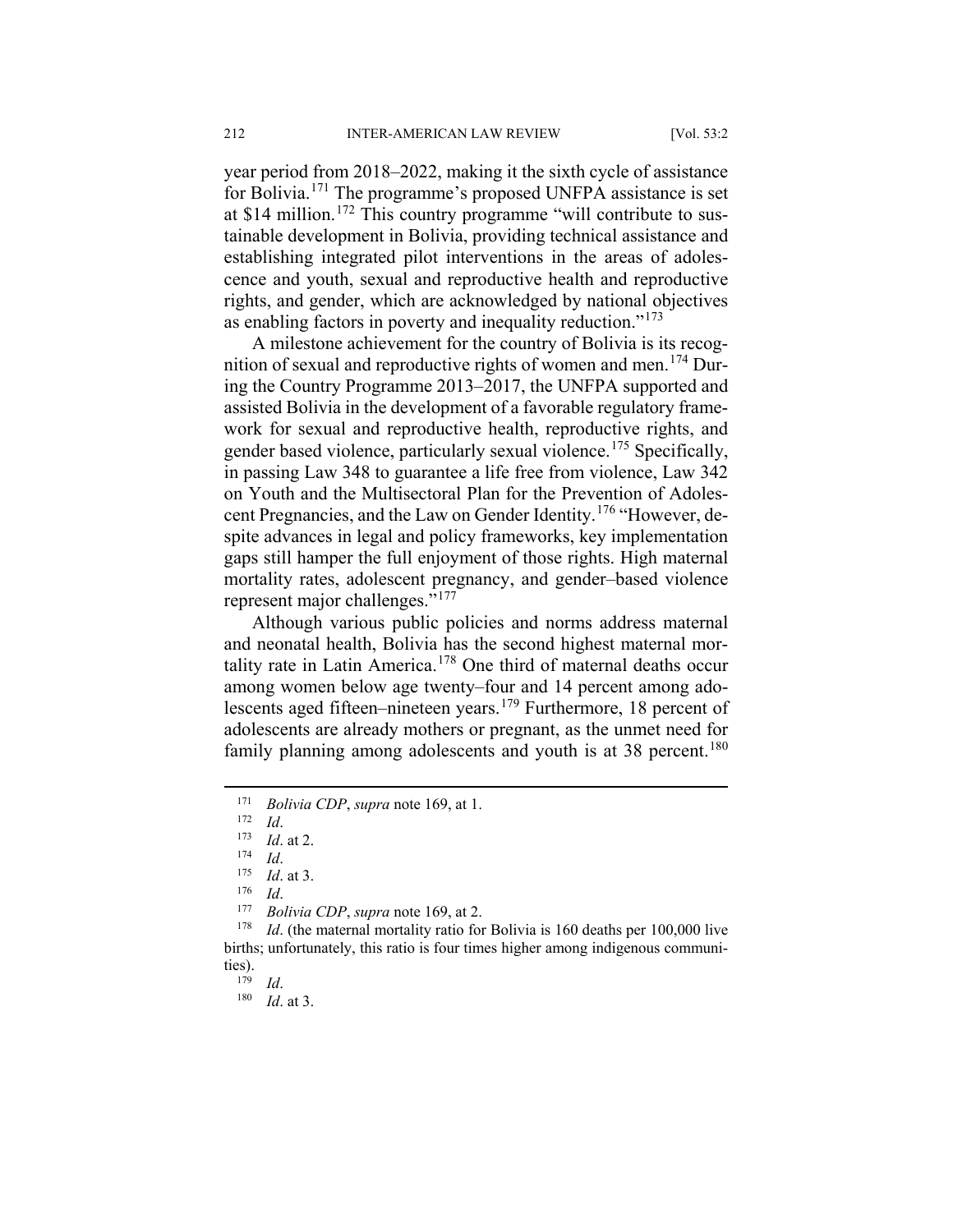Adolescent pregnancies, especially in girls below the age of fifteen, are often associated with sexual abuse and have a higher risk of death during pregnancy and childbirth.<sup>[181](#page-27-0)</sup> While the rates of sexual violence and femicide are among the highest in Latin America, Bolivia in particular has one of the highest number of cases in human trafficking, mostly affecting women, young girls, and children.<sup>[182](#page-27-1)</sup>

Overall, the current cycle of assistance in Bolivia seeks to combine advocacy and policy dialogue, knowledge management, and capacity development in support of the government efforts to reduce geographic, socio–economic, gender, cultural, and generational inequalities in the areas of maternal mortality reduction, prevention of adolescent pregnancy and sexual violence.<sup>[183](#page-27-2)</sup> The programme lists the following outputs as vital to achieve its goals in Bolivia: (1) strengthened capacities to ensure universal access to high–quality integrated sexual and reproductive health information and services; (2) increased capacity to provide youth and adolescent girls, particularly those at risk of early unions, adolescent pregnancy, and sexual violence with skills and knowledge on sexual and reproductive health rights, including the right to comprehensive sexuality education; (3) strengthened capacities to advance gender equality and empower women and young girls to exercise their sexual reproductive rights and be protected from gender–based and sexual violence; and (4) strengthened capacities of population data systems to map and address inequalities.<sup>[184](#page-27-3)</sup>

### ii. Uruguay: UNFPA Country Development Programme

Uruguay is one of the smallest countries in South America, but it is classified as a high–income country and thus has a "pink" coun-try classification by the UNFPA.<sup>[185](#page-27-4)</sup> The UNFPA just completed its third cycle of assistance in Uruguay, a programme that ran from

 $\frac{181}{182}$  *Id.* 

 $\frac{182}{183}$  *Id.* 

<sup>&</sup>lt;sup>183</sup> *Bolivia CDP*, *supra* note 169, at 3.<br><sup>184</sup> *Id* at 4–5

 $\frac{184}{185}$  *Id.* at 4–5.

<span id="page-27-4"></span><span id="page-27-3"></span><span id="page-27-2"></span><span id="page-27-1"></span><span id="page-27-0"></span><sup>185</sup> *Country Programme Document for Uruguay* 2, U.N. POPULATION FUND (Nov. 30, 2015), https://www.unfpa.org/sites/default/files/portal-document/en-CPD\_for\_Uruguay\_2016-2020.pdf [hereinafter *Uruguay CDP Cycle 3*]. *See also UNFPA Strategic Plan 2018-2021, supra* note 112.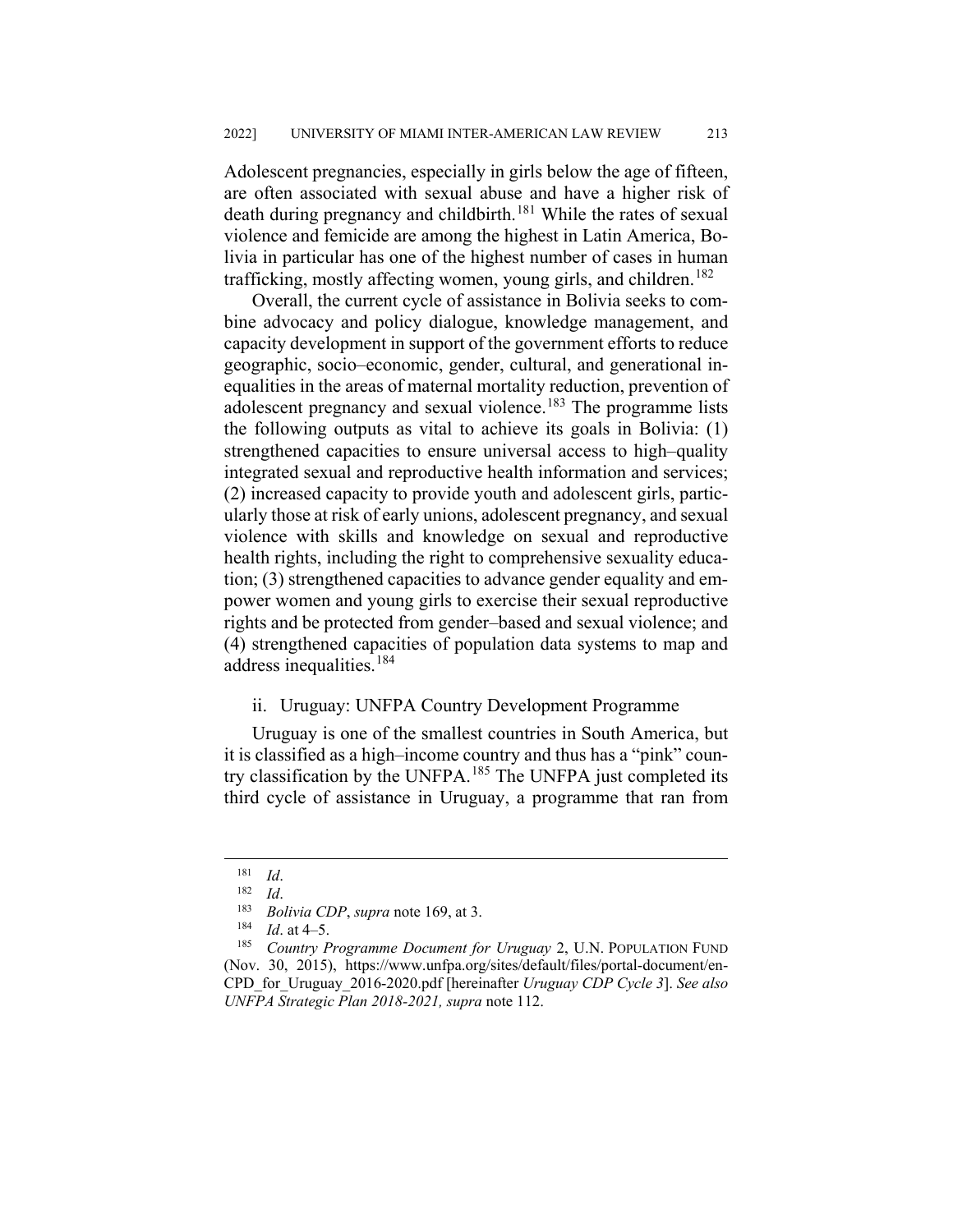2016–2020.[186](#page-28-0) Despite Uruguay's political and economic success, the programme's proposed UNFPA assistance was set at \$5.25 million, as persistent social and economic disparities in the country still hamper the full realization and enjoyment of these rights for all population groups, specifically, children, young women and girls, and afro–descendants.<sup>[187](#page-28-1)</sup>

In 2021, the UNFPA presented its Country Development Programme for Uruguay, which like the previous programme, was set to run for a period of five years starting this year with a similar pro-posed indicative UNFPA assistance set at \$5.3 million.<sup>[188](#page-28-2)</sup> The programme acknowledges Uruguay's substantial progress regarding sexual and reproductive health rights as well as its advanced affirmative policies toward more vulnerable groups.[189](#page-28-3) Most notably, Uruguay stands out in the region for its low maternal mortality ratio, 14.9 deaths per 100,000 live births in 2018, with deaths mainly due to non–preventable causes. $190$ 

However, even the progressive country of Uruguay is susceptible to decline due to its persistent poverty and intersectional inequal-ities, now exacerbated by the impact of the COVID–19 pandemic.<sup>[191](#page-28-5)</sup> Furthermore, limited access to sexual and reproductive health services within the context of the pandemic has caused greater restrictions to access and shortage of contraceptive methods, as well as increased gender–based violence—a major problem in Uruguay, which records one of the highest femicide rates in South America.<sup>[192](#page-28-6)</sup>

Thus, during Cycle 4, while sustaining important achievements in maternal mortality reduction, UNFPA focuses on the prevention and reduction of gender–based violence by addressing violence in all its forms, including intimate partner violence, sexual violence, femicide, and obstetric violence, among others.<sup>[193](#page-28-7)</sup> "The programme"

 <sup>186</sup> *Uruguay CDP Cycle 3, supra* note 185, at 1.

 $\frac{187}{188}$  *Id.* at 1–2.

<span id="page-28-3"></span><span id="page-28-2"></span><span id="page-28-1"></span><span id="page-28-0"></span><sup>188</sup> *Country Programme Document for Uruguay* 1, U.N. POPULATION FUND (Dec. 16, 2020), https://www.unfpa.org/sites/default/files/board-documents/main -document/DP.FPA\_.CPD\_.URY\_.4 - Uruguay\_CPD\_-\_FINAL\_-\_16Dec20.p df [hereinafter *Uruguay CDP Cycle 4*].

 $\frac{189}{190}$  *Id.* at 2.

<span id="page-28-4"></span> $\frac{190}{191}$  *Id.* at 3.

<span id="page-28-6"></span><span id="page-28-5"></span> $\frac{191}{192}$  *Id.* at 2.

<span id="page-28-7"></span> $\frac{192}{193}$  *Id.* at 3.

*Id.* at 4–5.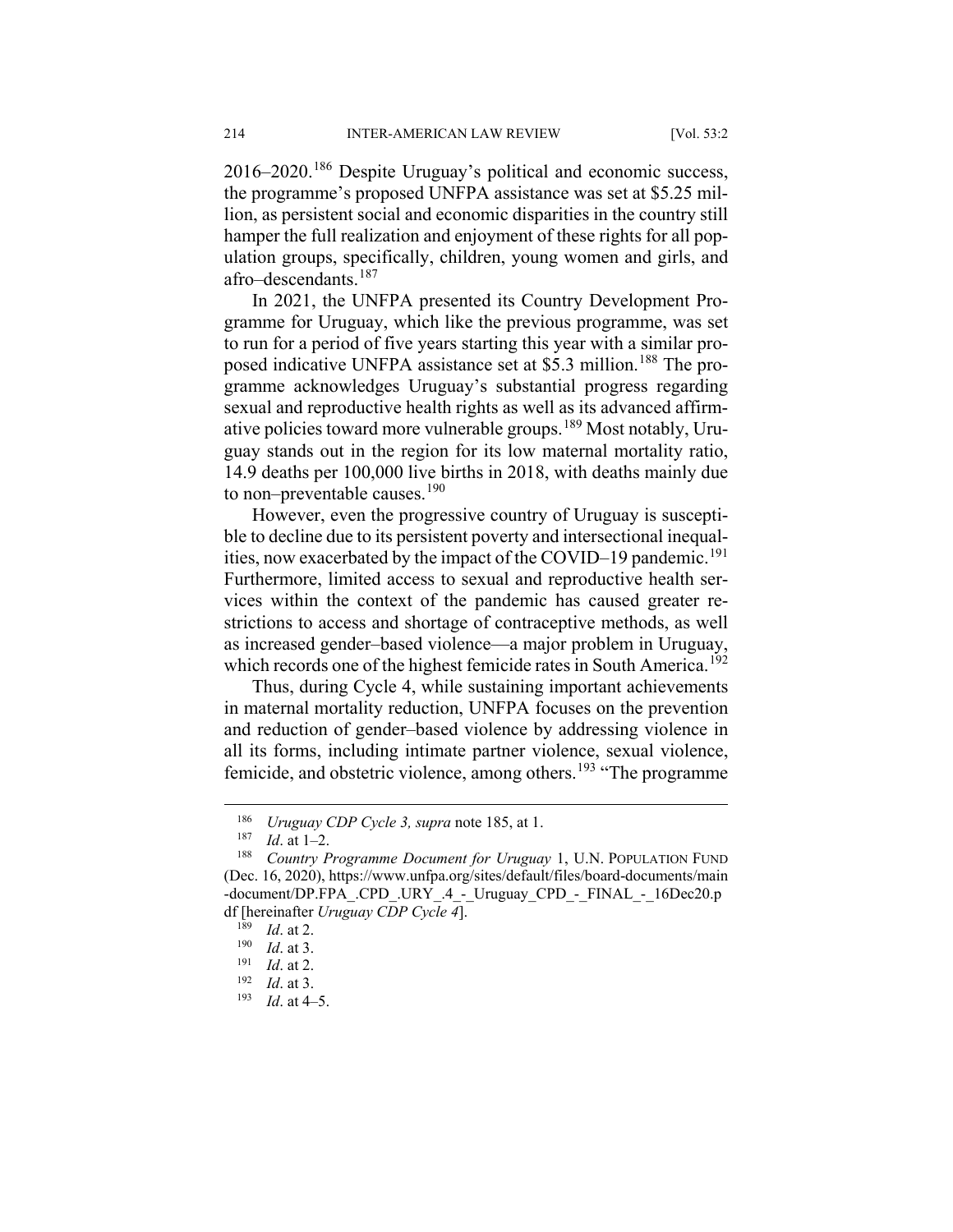will underpin this focus by strengthening national capacities to generate evidence and disaggregated data to visualize the situation of these groups, as well as design, implement, monitor, and evaluate evidence–based public policies."[194](#page-29-0) The programme also strives to strengthen national and subnational capacities to deepen the implementation of Uruguay's inclusive healthcare model, expanding universal access to sexual and reproductive health services, especially for low–income women and youth, Afro–descendants, LGTBI groups, and people with disabilities.<sup>[195](#page-29-1)</sup>

## IV. THE IMPLEMENTATION OF REGRESSIVE FAMILY PLANNING POLICIES IS IMPEDING WITH THE U.S.'S COMMITMENT TO ITS INTERNATIONAL DUTIES AND OBLIGATIONS

Reproductive rights are well established under international law and include the right to health, the right to family planning, the right to reproductive self–determination, and the principle of non–discrimination, which ensures that reproductive health care services are provided to all.<sup>[196](#page-29-2)</sup> As outlined by various international treaties, reproductive rights require governments to refrain from interfering with the individual's reproductive autonomy and seek to ensure against others' interference with it.<sup>[197](#page-29-3)</sup> Lack of access to family planning, reproductive health services, and health information is a vio-lation of human health rights and the right to self–autonomy.<sup>[198](#page-29-4)</sup> Similarly, a government's refusal to enact a legislative framework to facilitate access to reproductive health information and services is also a governmental violation of health rights, specifically against those

 <sup>194</sup> *Uruguay CDP Cycle 4*, *supra* note 188, at 5.

<sup>195</sup> *Id*. at 6.

<span id="page-29-2"></span><span id="page-29-1"></span><span id="page-29-0"></span><sup>196</sup> *International Family Planning and Reproductive Health Programs: When Will the U.S. Government Fulfill Its Commitments?*, CTR. FOR REPROD. RTS. 3 (July 1, 2001), https://reproductiverights.org/international-family-planning-andreproductive-health-programs-when-will-the-u-s-government-fulfill-its-commitments/ [hereinafter *U.S. Commitments*].

<span id="page-29-4"></span><span id="page-29-3"></span><sup>&</sup>lt;sup>197</sup> *Id.* at 4 ("The four treaties most broadly relevant are the International Covenant on Civil and Political Rights; the International Covenant on Economic, Social, and Cultural Rights; the Convention on the Elimination of All Forms of Discrimination Against Women; and the Convention on the Rights of the Child.")

<sup>198</sup> *Id*. at 3.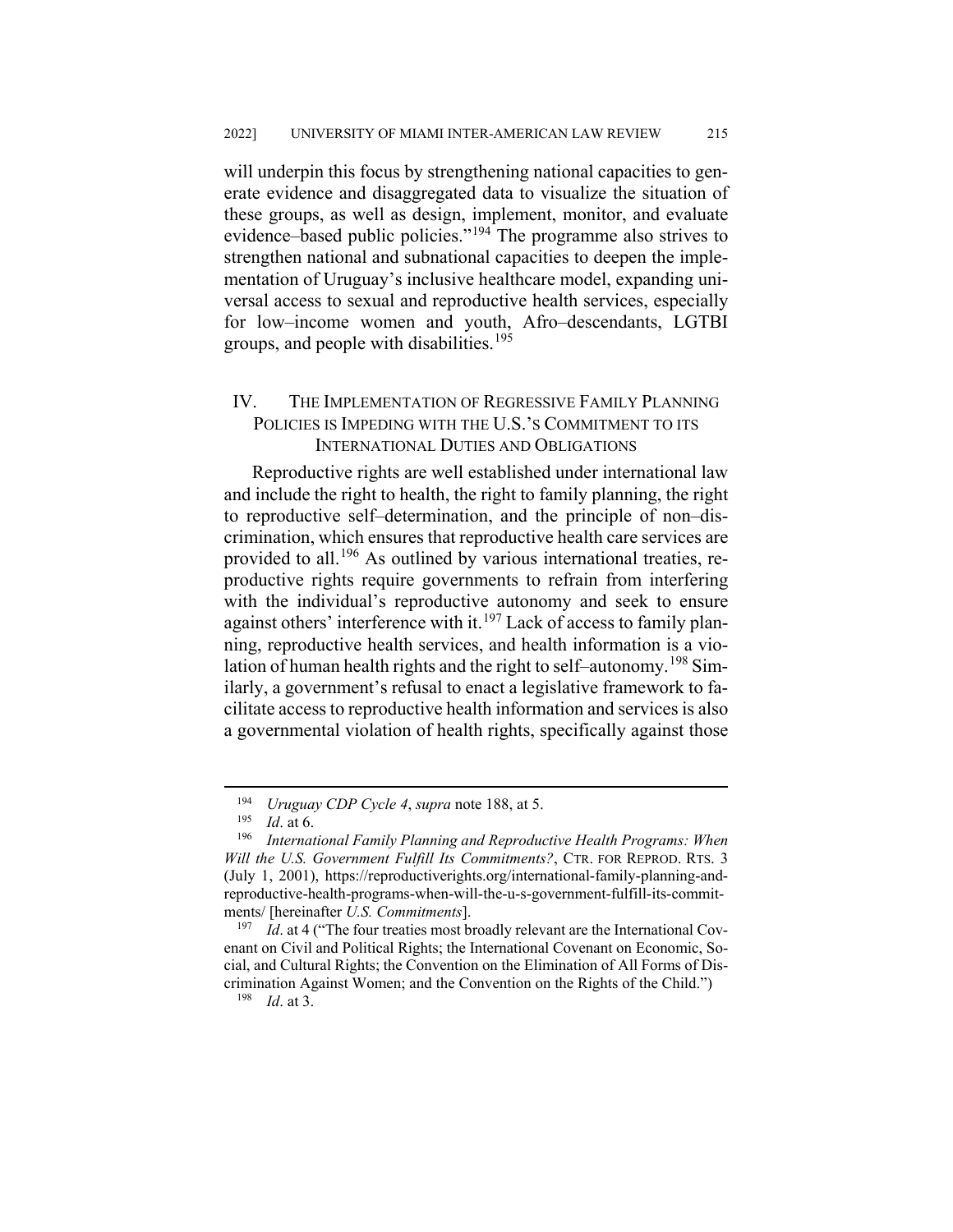who lack the information and economic means to exercise their rights.[199](#page-30-0)

The Supremacy Clause of the U.S. Constitution declares treaties to be the "supreme Law of the Land," just as the Constitution and federal statutes are.<sup>[200](#page-30-1)</sup> By virtue of this clause, treaties are presumptively enforceable in court, depending on whether treaties are self– executing or non–self–executing.<sup>[201](#page-30-2)</sup> Regardless of a treaty's enforceability in a U.S. court, the foundations of international human rights law lay down obligations which States are bound to respect.<sup>[202](#page-30-3)</sup> "By becoming parties to international treaties, States assume obligations and duties under international law to respect, to protect and to fulfill human rights." $203$ 

#### *a. International Treaties the U.S. Has Ratified:*

## i. United Nations Charter

The U.S. was one of the first States to sign the UN Charter, which as an instrument of international law, is binding on all UN Member States.<sup>[204](#page-30-5)</sup> The Charter lays the conceptual foundation for the development of international human rights law.[205](#page-30-6) Articles 55

<span id="page-30-3"></span><sup>202</sup> U.N., *The Foundation of International Human Rights Law*, https://www. un.org/en/sections/universal-declaration/foundation-international-human-rightslaw/index.html#:~:text=By%20becoming%20parties%20to%20international,the %20enjoyment%20of%20human%20rights.

<span id="page-30-4"></span><sup>203</sup> The Foundation of International Human Rights Law, *supra* note 202 ("The obligation to respect means that States must refrain from interfering with or curtailing the enjoyment of human rights; the obligation to protect requires States to protect individuals and groups against human rights abuses; and finally, the obligation to fulfill means that States must take positive action to facilitate the enjoyment of basic human rights."). 204 *What We Do: Uphold International Law,* UNITED NATIONS, https://www.

 $\frac{199}{200}$  *Id.* at 4.

<span id="page-30-1"></span><span id="page-30-0"></span><sup>200</sup> Carlos Manuel Vázquez, *Treaties as Law of the Land: The Supremacy Clause and the Judicial Enforcement of Treaties*, 122 HARV. L. REV. 599, 601–02  $(2008).$ <sub>201</sub>

<span id="page-30-2"></span>*See generally id.* at 601–11 (noting that a self–executing treaty becomes judicially enforceable upon its ratification, while a non–self–executing treaty becomes judicially enforceable through legislative implementation. Issues of interpretation may arise in these situations).

<span id="page-30-6"></span><span id="page-30-5"></span>un.org/en/sections/what-we-do/uphold-international-law/ (last visited Feb. 14,  $2022$ ).

*U.S. Commitments, supra* note 196, at 4.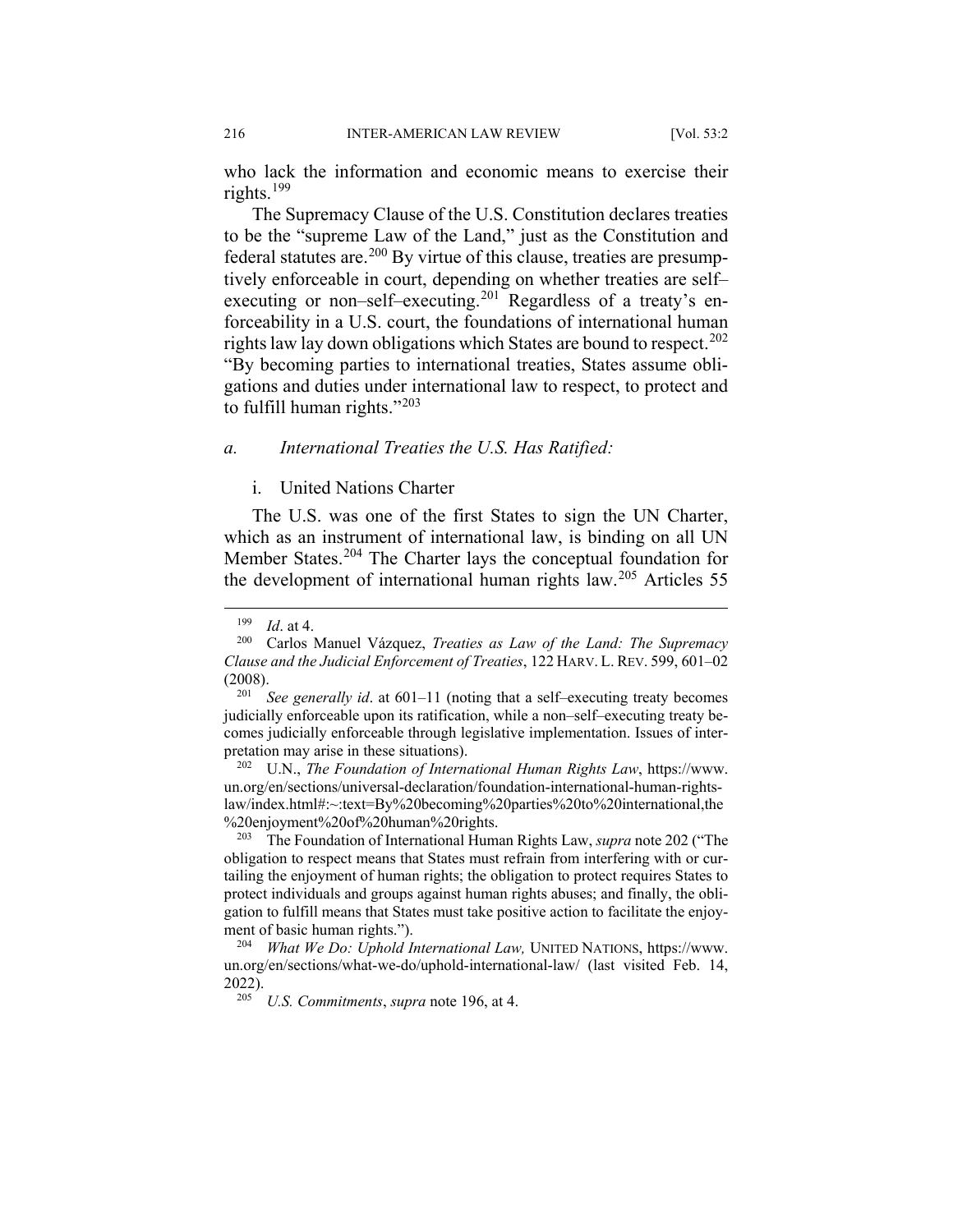and 56 of the Charter establish the basic obligations to which UN Member States have agreed, including the promotion and "universal respect for, and observance of . . . human rights and fundamental freedoms for all without distinction as to race, sex, language, or re-ligion."<sup>[206](#page-31-0)</sup> By signing the UN Charter, the U.S. has undertaken the obligation to take action in cooperation with the UN to promote "solutions of international economic, social, health, and related problems." $^{207}$  $^{207}$  $^{207}$ 

#### ii. Universal Declaration of Human Rights

The Universal Declaration of Human Rights is generally agreed to be the foundation of international human rights law.<sup>[208](#page-31-2)</sup> The U.S. was one of the leaders in creating the Universal Declaration of Hu-man Rights ("UDHR"), signed in 1948.<sup>[209](#page-31-3)</sup> The UDHR recognizes the right of each individual to health, as well as a women's right to special protection and care in connection with their roles as moth-ers.<sup>[210](#page-31-4)</sup> The UDHR also has several provisions that are specifically implicated when access to family planning services and information is lacking, including provisions outlining an individual's right to privacy, the right to marry and found a family on a basis of equality, and the right to freedom from discrimination on the basis of sex.<sup>[211](#page-31-5)</sup>

Like the UN Charter, the UDHR contains a non–discrimination provision which provides that "everyone is entitled to all the rights and freedoms set forth in this Declaration, without distinction of any kind, such as race, color, sex, language, religion, political or other opinion, national or social origin, property, birth or other status."[212](#page-31-6) As the UDHR provides that everyone is entitled to a social and international order in which the rights and freedoms of the Declaration can be fully realized, the U.S. has committed to do its part internationally to ensure these rights and freedoms for all. $^{213}$  $^{213}$  $^{213}$ 

 $\frac{206}{207}$  *Id.* 

 $\frac{207}{208}$  *Id.* 

<sup>208</sup> *The Foundations of International Human Rights Law*, *supra* note 202.

<span id="page-31-6"></span><span id="page-31-5"></span><span id="page-31-4"></span><span id="page-31-3"></span><span id="page-31-2"></span><span id="page-31-1"></span><span id="page-31-0"></span><sup>209</sup> *History of the Declaration,* UNITED NATIONS, https://www.un.org/en/ about-us/udhr/history-of-the-declaration (last visited Feb. 3, 2022).<br><sup>210</sup> *LIS* Commitments supra note 196 at 4

<sup>&</sup>lt;sup>210</sup> *U.S. Commitments, supra* note 196, at 4.<br><sup>211</sup> *M* 

 $\frac{211}{212}$  *Id.* 

<span id="page-31-7"></span> $\frac{212}{213}$  *Id.* 

<sup>213</sup> *Id*.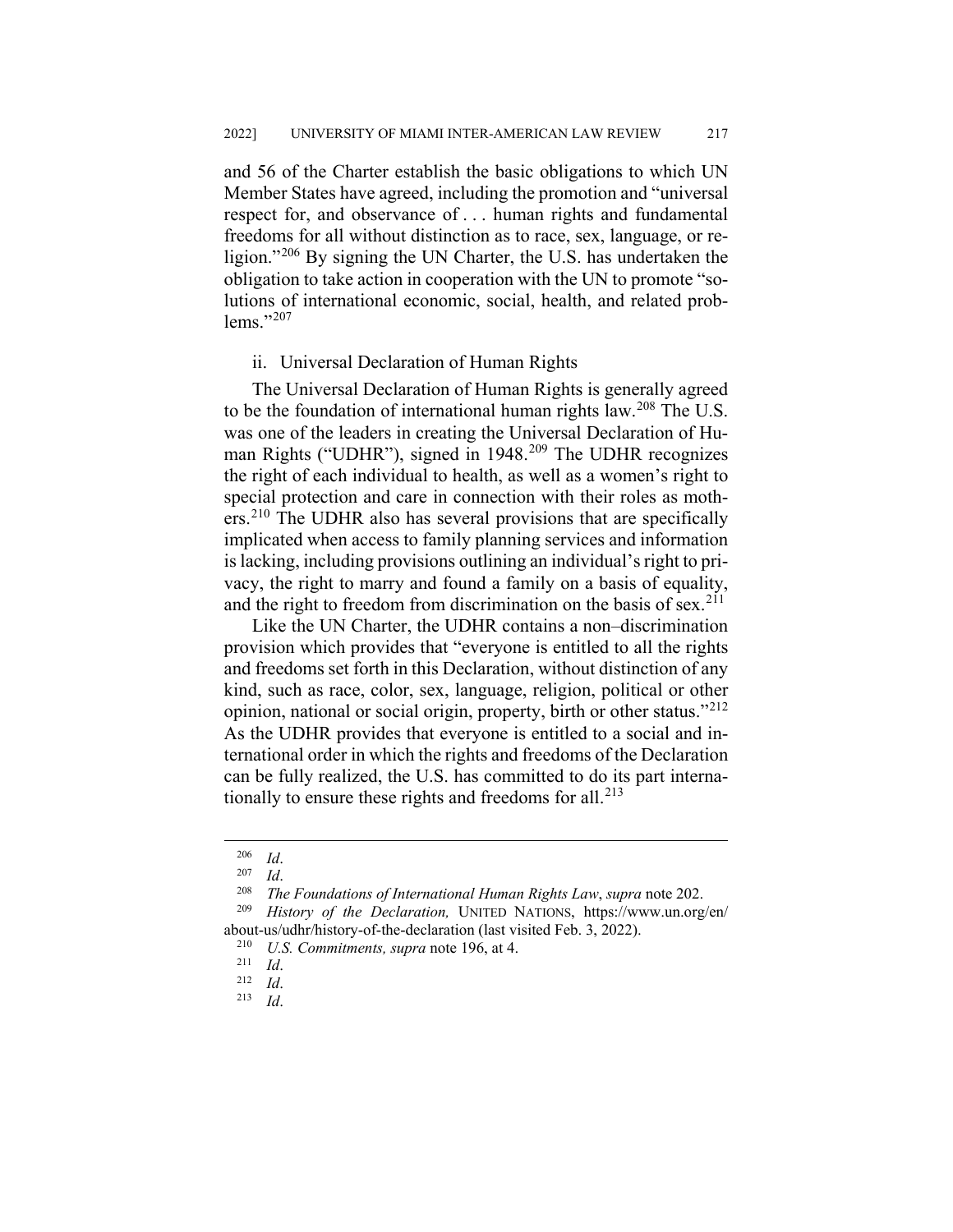iii. The International Covenant on Civil and Political Rights

The International Covenant on Civil and Political Rights ("ICCPR") was ratified by the U.S. in  $1992.^{214}$  $1992.^{214}$  $1992.^{214}$  Under Article 2, "each State Party to the present Covenant undertakes to respect and to ensure to all individuals within its territory and subject to its jurisdiction the rights recognized in the present Covenant, without dis-tinction of any kind."<sup>[215](#page-32-1)</sup>

The ICCPR protects the rights to individual liberty, privacy, and the right to marry and to found a family, as well as the right to life.<sup>[216](#page-32-2)</sup> It further enumerates the individual's right to reproductive self–determination, $2^{17}$  and under Article 1, the State Parties "shall promote the realization of the rights of self–determination, and shall respect that right, in conformity with the provisions of the Charter of the United Nations."[218](#page-32-4) The ICCPR, like the international instruments aforementioned, also provides essential protections for free expression, speech, and association. $219$ 

### *b. International Treaties the U.S. Has Not Yet Ratified:*

i. The International Covenant on Economic, Social, and Cultural Rights

The International Covenant on Economic, Social, and Cultural Rights ("ICESCR") was adopted in 1966 alongside the ICCRP.<sup>[220](#page-32-6)</sup> While the ICESCR has been ratified by more than 150 countries, the

<sup>&</sup>lt;sup>214</sup> *Id.* at 4–5.

<span id="page-32-1"></span><span id="page-32-0"></span><sup>215</sup> *See* International Covenant on Civil and Political Rights art. 2, *adopted*  Dec. 16, 1966, 999 U.N.T.S. 171.

<sup>216</sup> *U.S. Commitments*, *supra* note 196, at 5.

<sup>217</sup> *Id*. at 5.

<span id="page-32-4"></span><span id="page-32-3"></span><span id="page-32-2"></span><sup>218</sup> International Covenant on Civil and Political Rights art. 1.3, Dec. 19, 1966, 999 U.N.T.S. 171, 173 (hereinafter "International Covenant").

<span id="page-32-5"></span><sup>219</sup> *United States of America: Submission to the United Nations Universal Periodic Review Thirty–Sixth Session of the UPR Working Group of the Human Rights Council*, GLOB. JUST. CTR. 1, 6 (2020), https://www.globaljusticecenter .net/files/Global\_Justice\_Center\_Final\_US\_UPR\_Submission.pdf (hereinafter Global Justice Center Review); *see also* International Covenant, *supra* note 218, at art. 19.

<span id="page-32-6"></span><sup>220</sup> *U.S. Commitments*, *supra* note 196, at 5.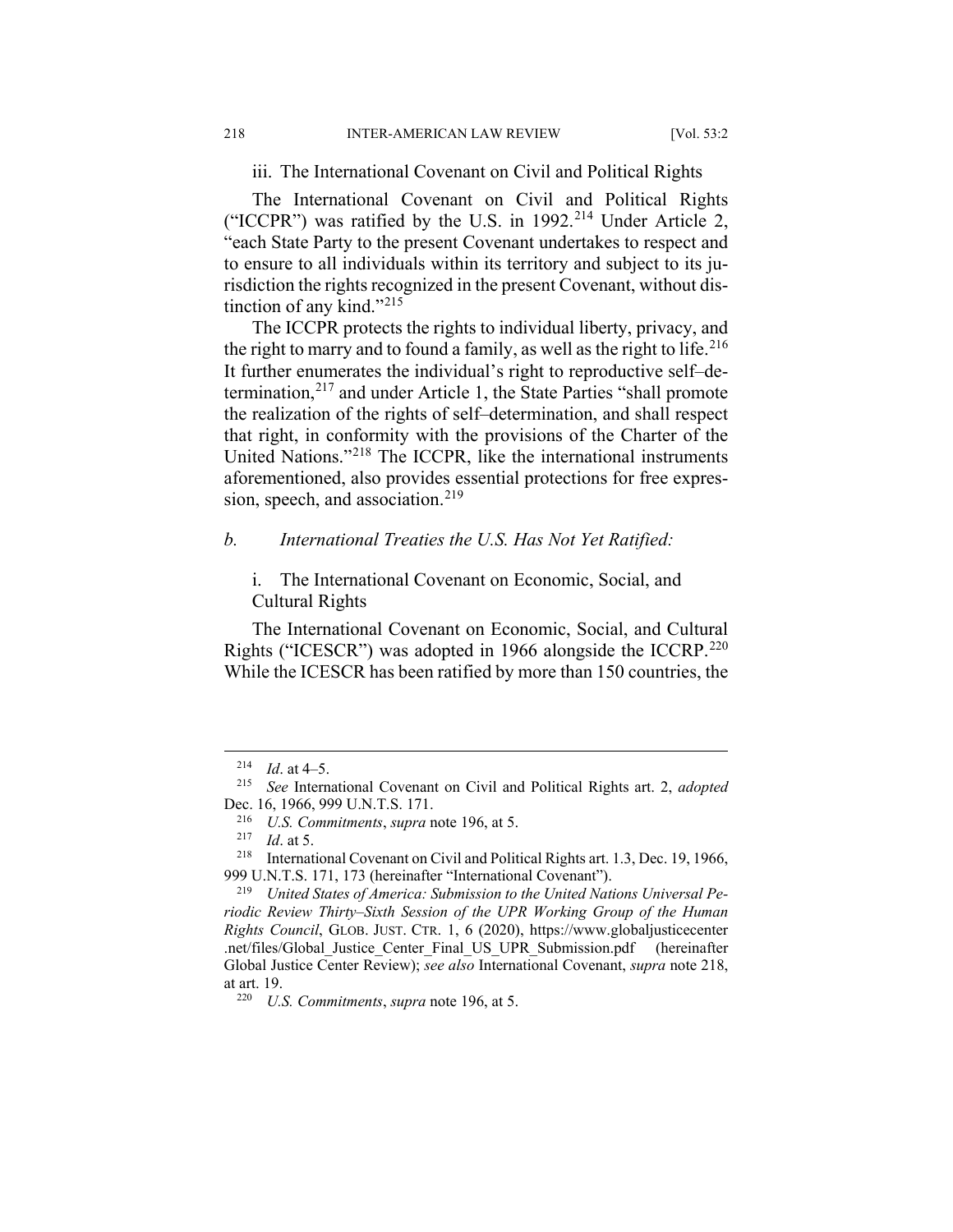U.S. has yet to ratify it.<sup>[221](#page-33-0)</sup> Under the ICESCR, States recognize the right of all people to enjoy the highest attainable standard of physi-cal and mental health.<sup>[222](#page-33-1)</sup> Furthermore, the ICESCR commits State Parties to "undertake to guarantee that the rights enunciated in the present Covenant will be exercised without discrimination of any kind", including sex. $223$ 

The ICESCR specifically states that in working for the achievement of the right to health, nations must take steps to reduce the rates of stillbirth and infant mortality for the healthy development of the child.[224](#page-33-3) The ICESCR also states that State Parties to the Covenant recognize the right of everyone to enjoy the benefits of scientific progress and its applications.[225](#page-33-4) "Thus, the Covenant's provisions encompass the right of women to health services and information to prevent unintended pregnancies that could jeopardize their physical or psychological well–being."[226](#page-33-5)

ii. The Convention on the Elimination of All Forms of

Discrimination Against Women

The Convention on the Elimination of All Forms of Discrimination Against Women ("CEDAW") is the world's primary legal document on women's equality. $227$  The CEDAW provisions cover all aspects of women's right to equality, such as equal pay for equal work, domestic violence, access to health care, paternal leave, and discrimination linked to parenting responsibilities.<sup>[228](#page-33-7)</sup> Notably, CEDAW provides a clear definition of discrimination and equality, and spells out State obligations with regard to guaranteeing

<sup>228</sup> *Id.*

<span id="page-33-0"></span> <sup>221</sup> *Universal Declaration of Human Rights: History of the Declaration*, UNITED NATIONS, https://www.un.org/en/about-us/udhr/history-of-the-declaratio n (last visited Feb. 13, 2022).

<sup>222</sup> *U.S. Commitments*, *supra* note 196, at 5.

<sup>223</sup> *Id*.

<span id="page-33-3"></span><span id="page-33-2"></span><span id="page-33-1"></span><sup>224</sup> *Id*. (citing International Covenant on Economic, Social and Cultural Rights art. 12(2)(a), Dec. 16, 1966, 993 U.N.T.S. 3, 8).

<span id="page-33-4"></span><sup>225</sup> International Covenant on Economic, Social and Cultural Rights, *supra*  note 224, art. 15(1)(b).

<sup>226</sup> *U.S. Commitments*, *supra* note 196, at 5.

<span id="page-33-7"></span><span id="page-33-6"></span><span id="page-33-5"></span><sup>227</sup> *United States Ratification of International Rights Treaties*, HUM. RTS. WATCH (July 24, 2009, 12:24 PM), https://www.hrw.org/news/2009/07/24/uni ted-states-ratification-international-human-rights-treaties#.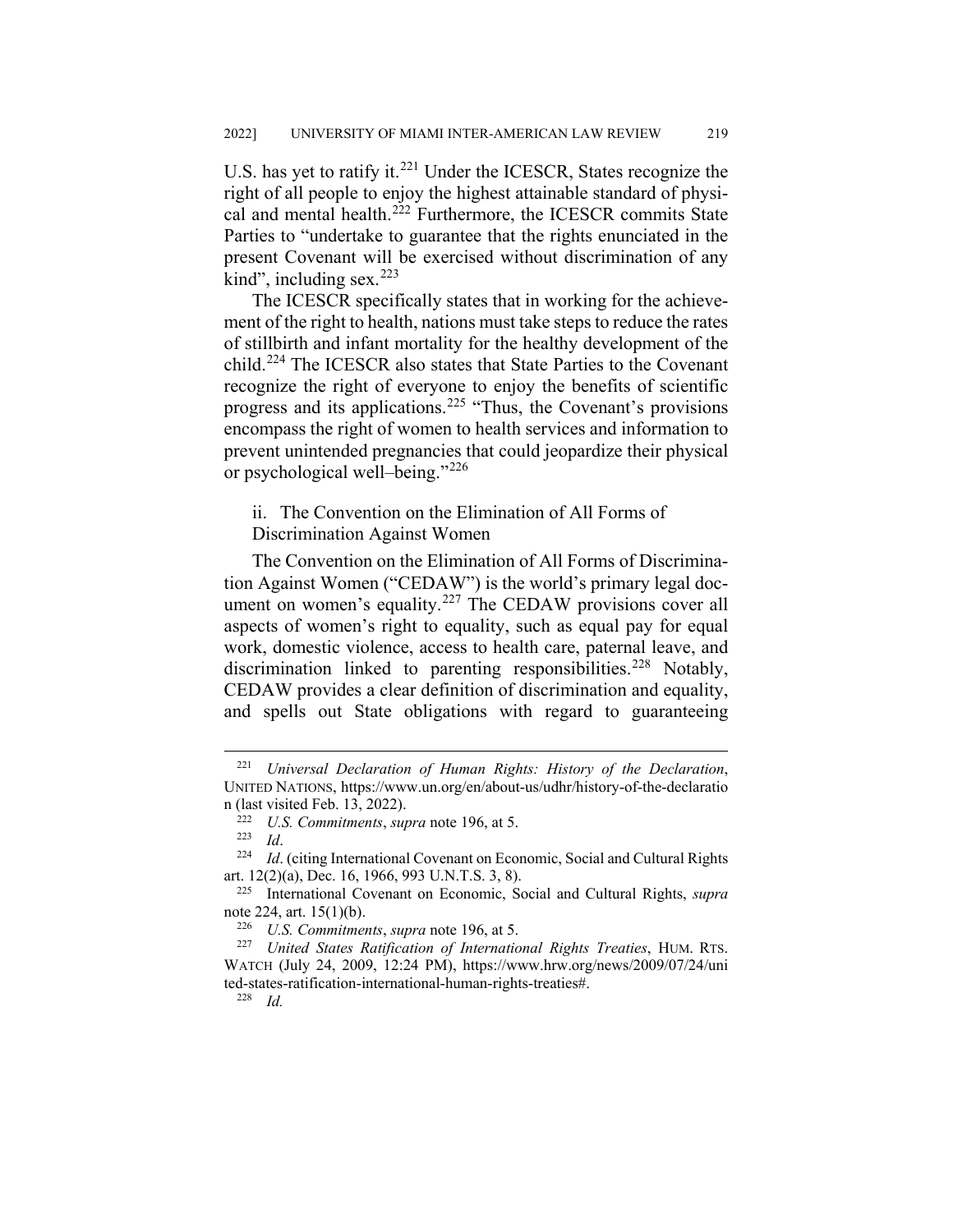women's enjoyment of their human rights on an equal footing with men.<sup>[229](#page-34-0)</sup>

The CEDAW Convention most clearly recognizes that pervasive cultural and social norms often deny women equality within marriage and in family relations, as well as the threat that unintended pregnancies pose to women's health and lives, and to their equal status in other spheres of life.<sup>[230](#page-34-1)</sup> As such, the CEDAW has been rat-ified by 189 States.<sup>[231](#page-34-2)</sup> However, the U.S. has not ratified CEDAW, placing it in the company of Iran, Palau, Somalia, Sudan, and Tonga as the last states yet to ratify.  $232$ 

iii. The Convention on the Rights of the Child

The Convention on the Rights of the Child obliges nations to respect and ensure the human rights of children and adolescents un-der age eighteen.<sup>[233](#page-34-4)</sup> The Convention also obligates national governments to "recognize the right of the child to the enjoyment of the highest attainable standard of health," and to "strive to ensure that no child is deprived of his or her right of access to . . . health care services."<sup>[234](#page-34-5)</sup> The recognition of this right includes the children who may suffer if their parents lack access to services and information that could enable them to prevent the health risks of early or unintended pregnancies, as well as any strains that the pregnancy may impose on one's ability to provide adequately for their children.<sup>[235](#page-34-6)</sup> The right also extends to adolescents who themselves have the right to access family planning services in order to avoid the risk of early pregnancy and exercise the right to privacy in deciding whether or not to bear children.<sup>[236](#page-34-7)</sup> While the Children's Right Convention is one of the most quickly and widely adopted conventions, the U.S. has yet to ratify it, making it one of only three countries in the world

 $\frac{229}{230}$  *Id.* 

<sup>&</sup>lt;sup>230</sup> *U.S. Commitments, supra* note 196, at 6.<br><sup>231</sup> *CEDAW in your daily life: What is the l* 

<span id="page-34-3"></span><span id="page-34-2"></span><span id="page-34-1"></span><span id="page-34-0"></span><sup>231</sup> *CEDAW in your daily life: What is the Convention on the Elimination of All Forms of Discrimination against Women (CEDAW)?*, U.N. HUM. RTS. OFF. HIGH COMM'R, https://www.ohchr.org/EN/HRBodies/CEDAW/Pages/DailyLife .aspx (last visited Feb. 13, 2022).<br> $\frac{232}{I}$  *IIS Ratification of Interna* 

<sup>232</sup> *U.S. Ratification of International Human Rights Treaties*, *supra* note 227.

<span id="page-34-4"></span><sup>233</sup> *U.S. Commitments, supra* note 196, at 7.

<span id="page-34-6"></span><span id="page-34-5"></span><sup>234</sup> *U.S. Ratification of International Human Rights Treaties*, *supra* note 227.

<span id="page-34-7"></span><sup>235</sup> *U.S. Commitments*, *supra* note 196, at 7.

<sup>236</sup> *Id*.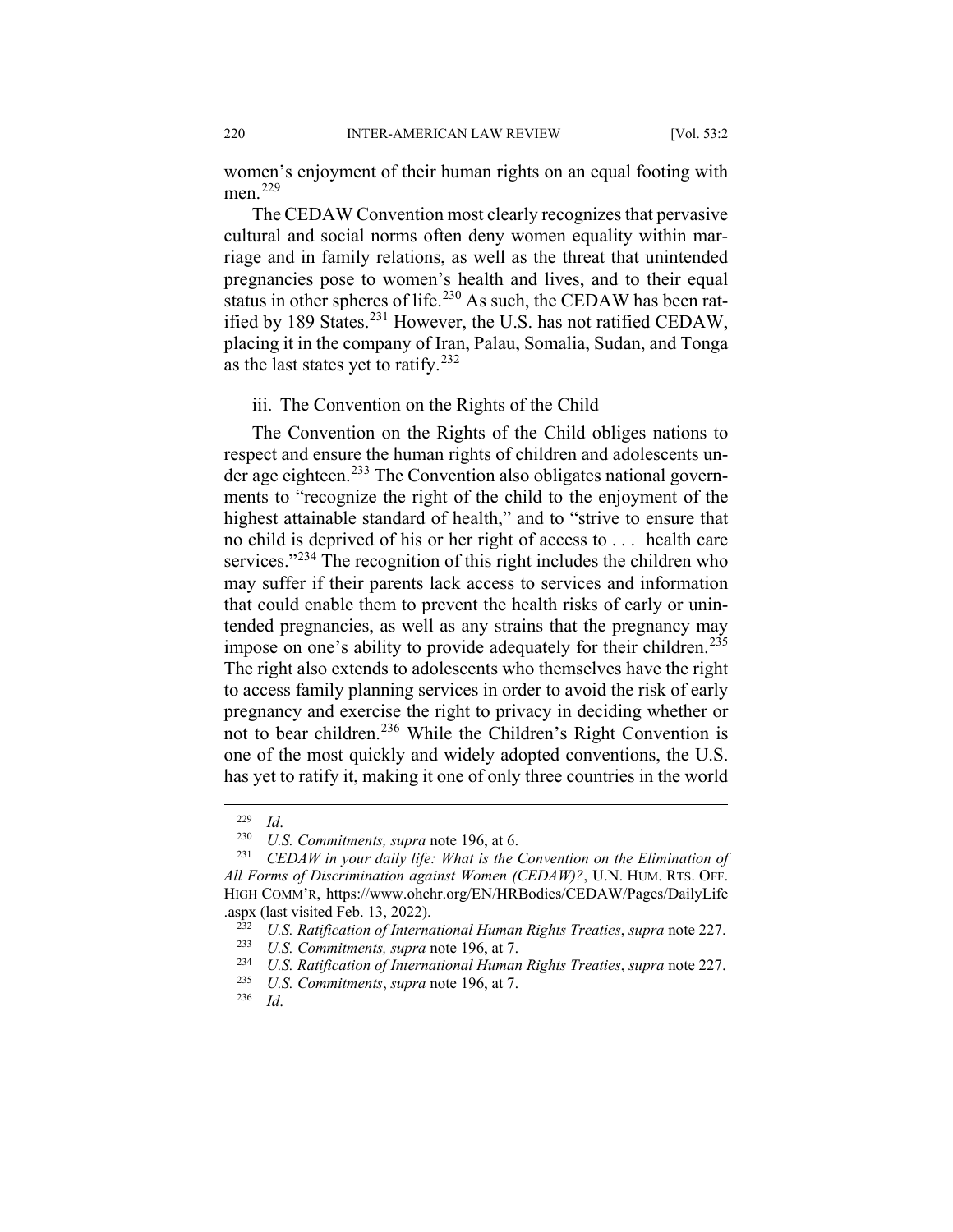not to do so.[237](#page-35-0) The U.S.' failure to ratify Conventions such as the ICESCR and CEDAW reflects not only an unwillingness to uphold and promote such human rights, but a lack of recognition of these rights altogether.

*c. The U.S. is Not Only Failing to Uphold Existing Duties and Obligations Under International Law, But Should Be Doing More to Invest in Family Planning and Protect Reproductive Health Rights*

Both the restrictions imposed by the Mexico City Policy and the implementation of the Kemp–Kasten Amendment to defund the UNFPA not only ignore the U.S.'s own obligations under international law, but violate a broad array of women's rights, deny them essential services, and put their lives at risk.<sup>[238](#page-35-1)</sup> The implementation of these policies burden women and girls to such an obvious and grave degree in developing nations that the U.S.'s own allies and the United Nations condemn both policies.[239](#page-35-2) Foreign aid should contribute toward the uplift of societies and yet, through its various anti–abortion amendments, U.S. foreign aid constrains the possibil-ity of forging substantively better opportunities for women.<sup>[240](#page-35-3)</sup>

Not only is the U.S. refusing to enact a policy framework to facilitate access to reproductive health information and services, it is instead enacting a counterproductive policy that conflicts with the obligations the U.S. has undertaken under the UN Charter to take action and cooperate with the UN to promote solutions to issues of international health. $^{241}$  $^{241}$  $^{241}$  The funding cuts and multiple restrictions demonstrate that the U.S. has ultimately failed to fulfill its commitments internationally to ensure the rights and freedoms provided in the UDHR and those set out in other international treaties by the UN, such as the right to health, family planning, privacy, and repro-ductive self–determination.<sup>[242](#page-35-5)</sup> Additionally, the policies and restrictions impede the U.S.'s ability to comply with its obligations under the ICCPR by restricting health providers from speaking

<span id="page-35-0"></span> <sup>237</sup> *History of the Declaration, supra* note 209.

<span id="page-35-1"></span><sup>238</sup> Global Justice Center Review, *supra* note 219, at 7.

<span id="page-35-2"></span><sup>&</sup>lt;sup>239</sup> Goodwin, *supra* note 2, at 1454.

<span id="page-35-4"></span><span id="page-35-3"></span> $\frac{240}{241}$  *Id.* at 1451.

<span id="page-35-5"></span><sup>241</sup> *See U.S. Commitments*, *supra* note 196, at 4.

*Id.* at 12–13.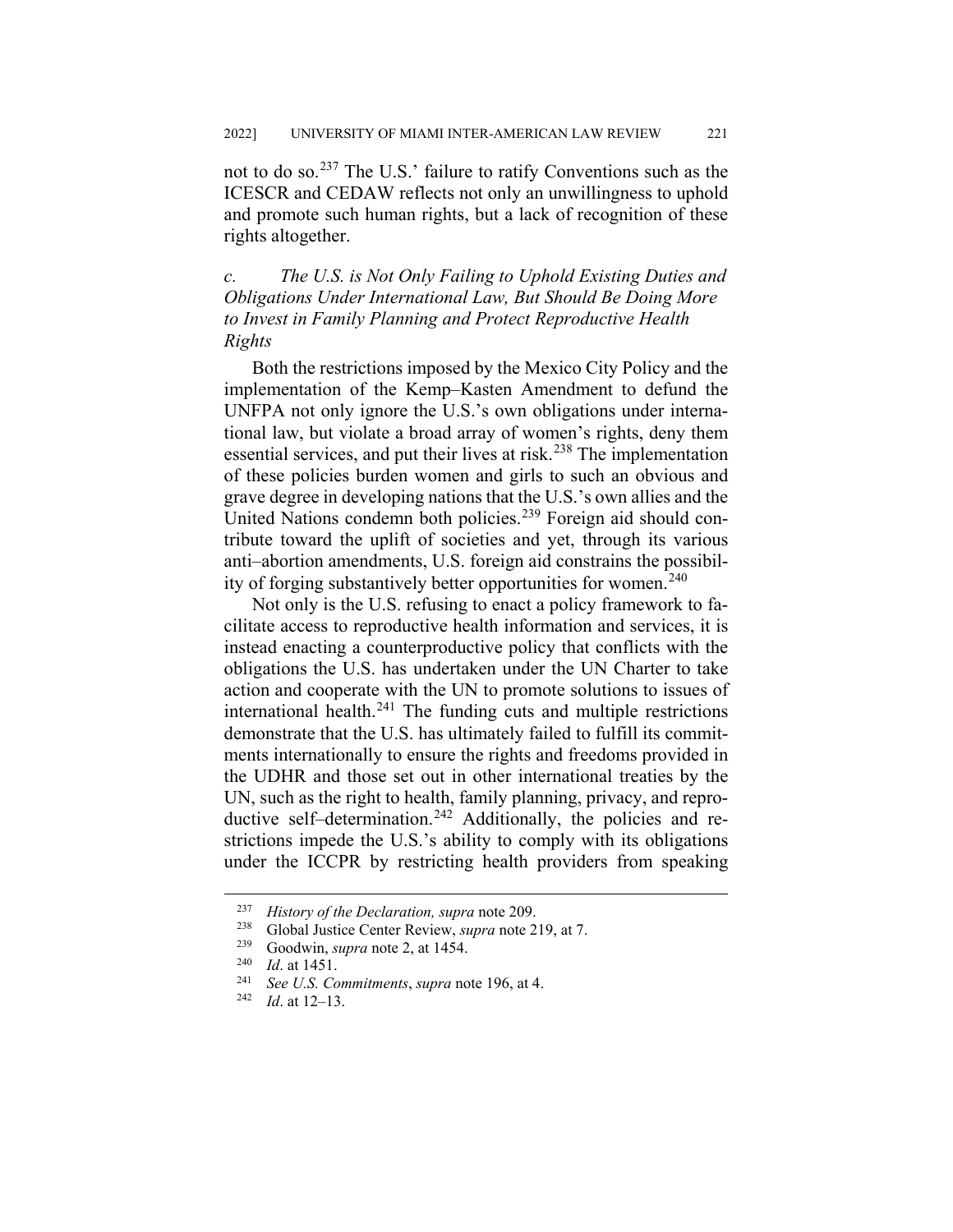honestly and truthfully regarding an individual's health and repro-ductive rights.<sup>[243](#page-36-0)</sup> This is notwithstanding the fact that forcing women and rape victims to carry unwanted or risky pregnancies without adequate medical care itself is cruel and inhumane treatment that violates all aspects of international law.<sup>[244](#page-36-1)</sup>

Apart from failing to commit to its existing duties and obligations under international law, the U.S. continually demonstrates a reluctance to ratify international human rights treaties.<sup>[245](#page-36-2)</sup> The U.S. is alone among other industrialized Western countries in its failure to ratify significant human rights treaties like the ICESCR, CEDAW, and the Convention on the Rights of the Child.<sup>[246](#page-36-3)</sup> Refusing to ratify human rights treaties weakens U.S. international leadership and influence, and deprives individuals the rights and protec-tions they deserve.<sup>[247](#page-36-4)</sup> It is unsettling that the U.S., a country that was once a global leader in human rights, has not yet ratified key treaties to protect some of the world's most vulnerable populations, includ-ing women and children.<sup>[248](#page-36-5)</sup>

It is difficult to take U.S. commitments to human rights seriously when it regularly favors domestic political concerns over the inter-national human rights community.<sup>[249](#page-36-6)</sup> U.S. support for international family planning and reproductive health programs has been "inconsistent, insufficient, and mired with burdensome, offensive re-strictions."<sup>[250](#page-36-7)</sup> Moreover, the funding for family planning and reproductive health has overall been deficient relative to both the tremendous need for such services and the size of the U.S. budget as a whole.<sup>[251](#page-36-8)</sup> The U.S. must support a dramatic increase in family planning assistance funding not only to promote women and children's health around the globe, but to abide by its international

 <sup>243</sup> Global Justice Center Review, *supra* note 219, at 6.

<sup>244</sup> *See* Goodwin, *supra* note 2, at 1455–56.

<span id="page-36-4"></span><span id="page-36-3"></span><span id="page-36-2"></span><span id="page-36-1"></span><span id="page-36-0"></span><sup>245</sup> *See* Marie Wilken, *U.S. Aversion to International Human Rights Treaties*, GLOB. JUST. CTR. BLOG (Jun. 22, 2017), https://globaljusticecenter.net/blog/773 u-s-aversion-to-international-human-rights-treaties.<br> $^{246}$   $Id$ 

 $\frac{246}{247}$  *Id.* 

<sup>247</sup> *See id*.

<span id="page-36-6"></span><span id="page-36-5"></span><sup>248</sup> *See id*.

 $\frac{249}{250}$  *Id.* 

<span id="page-36-8"></span><span id="page-36-7"></span><sup>&</sup>lt;sup>250</sup> *U.S. Commitments, supra* note 196, at 1.

<sup>251</sup> *Id*.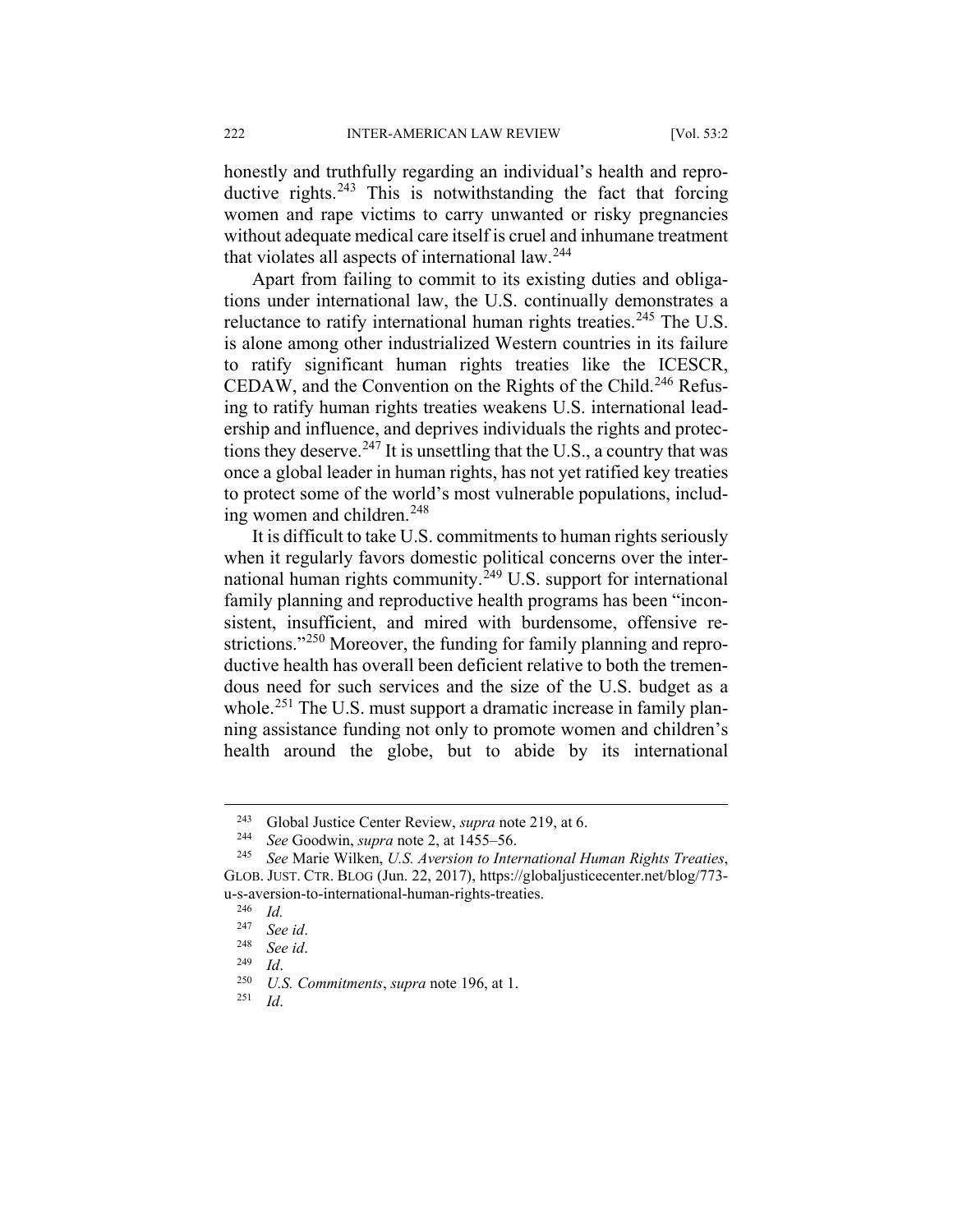commitments and maintain its role in the development and promotion of human rights as well. $252$ 

### V. CONCLUSION

"Historically, the United States has used foreign aid to facilitate stability abroad, encourage change in other governments, and export democratic ideals."[253](#page-37-1) However, the U.S. falls short in respecting and promoting reproductive health rights and family planning assistance, if it does not ignore these rights altogether. The U.S. government instead places extraneous conditions on its foreign aid in order to further its own policy goals.<sup>[254](#page-37-2)</sup> While foreign aid is "perhaps the best tool that exists, to get other governments, especially poor and weak ones, to act in the 'right way,'" the use of foreign aid as foreign policy is especially problematic when restrictions on aid undermine democratic processes abroad.<sup>[255](#page-37-3)</sup> Like previous Republican administrations that have imposed this view, Trump's foreign aid restrictions "play politics with the lives of women around the world."[256](#page-37-4)

For quite some time now, international law has upheld and recognized the importance of sexual and reproductive health rights. States, international organizations, and NGOs have all stressed the ongoing need for aiding family planning programs because it is well recognized that protecting women's access to reproductive healthcare is both necessary and vital to achieve gender quality and human development, especially in developing countries. As noted above, "the rights, needs, and aspirations of people in relation to sexual and reproductive rights in Latin America are far from being fulfilled."[257](#page-37-5) Given the vast inequality across ethnic, socioeconomic, and geographic lines, the progressive realization of sexual and reproductive health and rights in Latin America is a pressing human

<span id="page-37-5"></span><span id="page-37-4"></span><span id="page-37-3"></span><span id="page-37-2"></span><span id="page-37-1"></span><sup>257</sup> Emma Richardson & Anne–Emanuelle Birn, *Sexual and Reproductive Health and Rights in Latin America: An Analysis of Trends, Commitments and Achievements*, 19 REPRODUCTIVE HEALTH MATTERS 183, 183 (Nov. 4, 2011).

<span id="page-37-0"></span> <sup>252</sup> *See id.*

<sup>&</sup>lt;sup>253</sup> Lalisan, *supra* note 64, at 977.<br><sup>254</sup> Id

 $\frac{254}{255}$  *Id.* 

 $\frac{255}{256}$  *Id.* 

*Id.* at 979.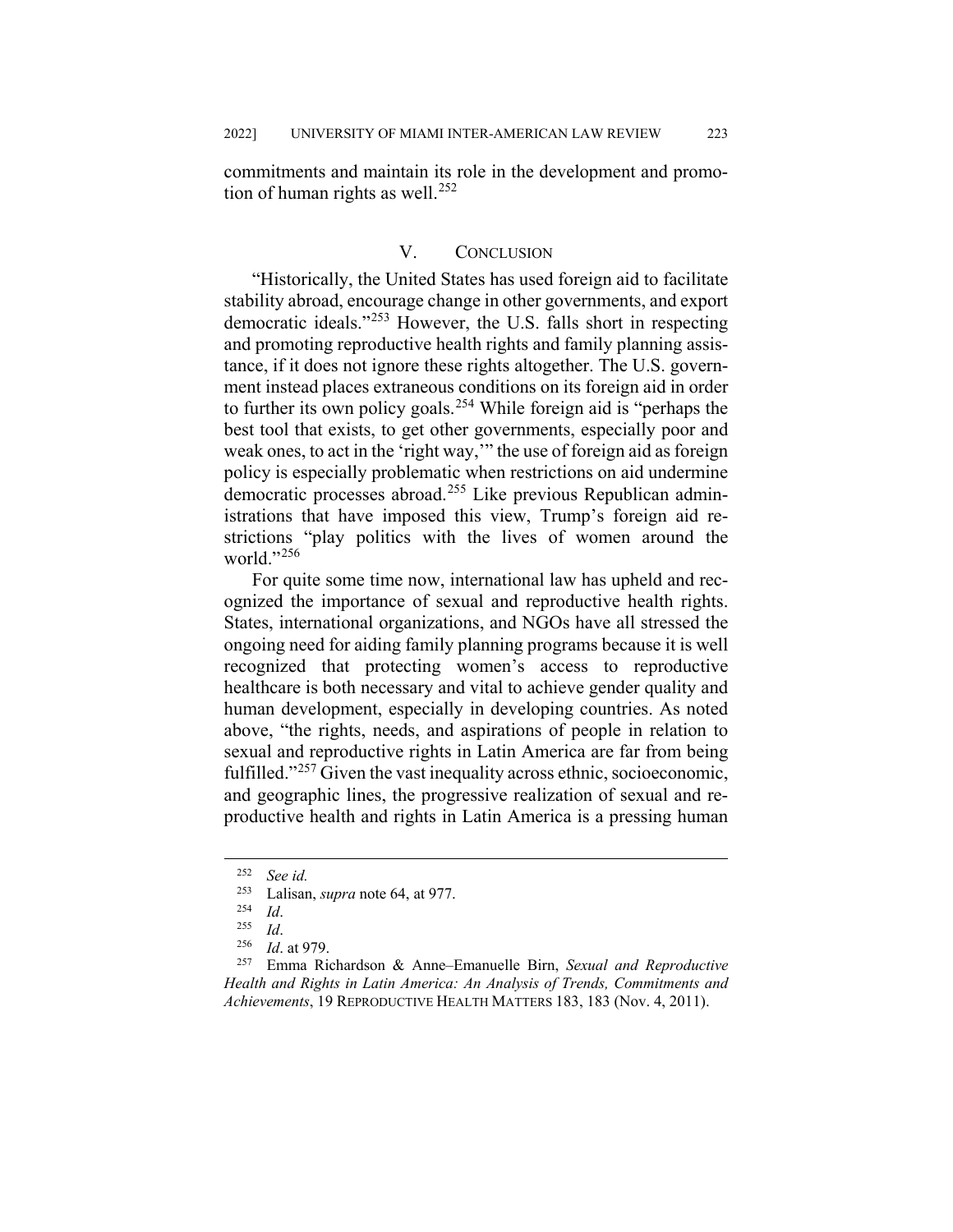rights issue.<sup>[258](#page-38-0)</sup> Further, this persistent gender discrimination and inequality is at the root of women and girls' inability to exercise their human rights. $259$ 

Although it will take time to conclude the precise effects of Trump's policy application during the Biden presidency, "it is long past time for the U.S. to repeal these regressive and harmful policies, direct their aid to pursue positive health outcomes for women, and to realize women's fundamental rights under international human rights and humanitarian law."[260](#page-38-2) Because while discrimination against women is evident in almost all areas of life, it is in the area of sexual and reproductive health that it reaches shocking levels.<sup>[261](#page-38-3)</sup>

The transition to the Biden administration is promising, as President Biden quickly repealed Trump's gag rule and pledged his support and commitment to protect women's health and advance gender equality at home and around the world.<sup>[262](#page-38-4)</sup> However, and particularly in light of the Global HER Act pending congressional passage, this note continues to call for bipartisan support rather than an ongoing policy imbalance due to shifting administrations and conflicting political views. During his presidency, Obama stated, "for too long, international family planning assistance has been used as a political wedge issue, the subject of back and forth debate that has served only to divide us. I have no desire to continue this stale and fruitless debate."<sup>[263](#page-38-5)</sup> In accordance with that statement, the U.S. government must end this divide by passing legislation such as the Global HER Act and join the rest of the world in recognizing the significance of reproductive health care and efforts to end this pervasive discrimination on women – regardless of party affiliation. Women and girls

<span id="page-38-0"></span> <sup>258</sup> *See id*. at 192.

<sup>259</sup> *See* Guevara–Rosas, *supra* note 101.

<sup>&</sup>lt;sup>260</sup> Global Justice Center Review, *supra* note 219, at 7.<br><sup>261</sup> Guevara–Rosas, *supra* note 101

<sup>&</sup>lt;sup>261</sup> Guevara–Rosas, *supra* note 101.<br><sup>262</sup> See generally Sarah McCammon

<span id="page-38-4"></span><span id="page-38-3"></span><span id="page-38-2"></span><span id="page-38-1"></span><sup>262</sup> *See generally* Sarah McCammon, *Biden Administration Prepares to Overturn Trump Abortion Rule*, NPR (Jan. 21, 2021, 10:45 PM), https://www. npr.org/sections/president-biden-takes-office/2021/01/21/959170860/biden-adm inistration-prepares-to-overturn-trump-abortion-rule (reporting that President Biden is preparing to revoke the Mexico City Policy).

<span id="page-38-5"></span><sup>263</sup> Barack H. Obama, Statement on Mexico City Policy and Assistance for Voluntary Population Planning (Jan. 24, 2009) (transcript available at https://www.govinfo.gov/content/pkg/DCPD-200900018/html/DCPD-20090001 8.htm.).